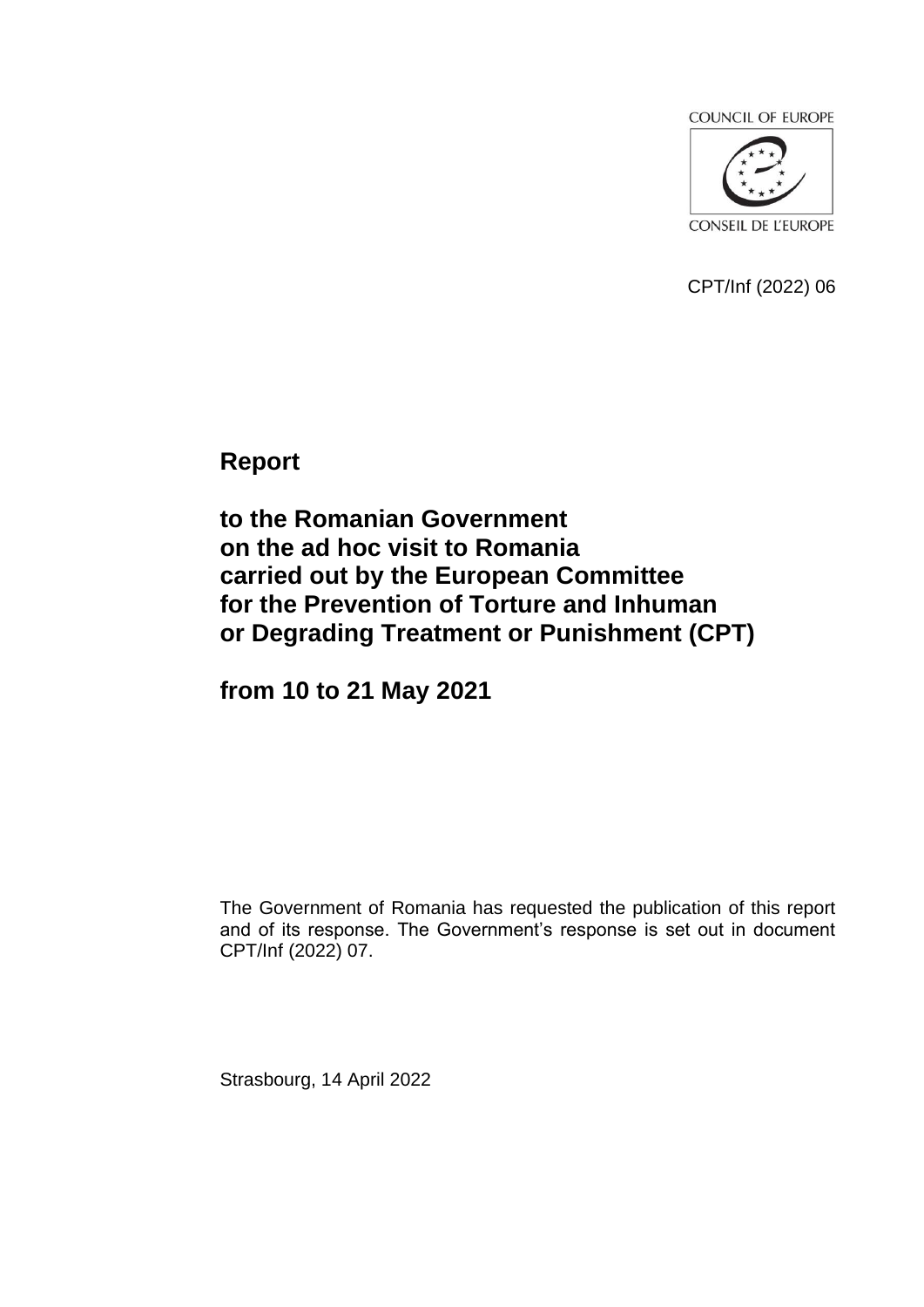## **CONTENTS**

| I.        |                                                    |                |  |  |
|-----------|----------------------------------------------------|----------------|--|--|
| A.        |                                                    |                |  |  |
| <b>B.</b> |                                                    |                |  |  |
| C.        |                                                    |                |  |  |
| D.        |                                                    |                |  |  |
| Π.        | FACTS FOUND DURING THE VISIT AND ACTION PROPOSED11 |                |  |  |
| A.        |                                                    |                |  |  |
|           | 1.                                                 |                |  |  |
|           | 2.                                                 |                |  |  |
|           | 3.                                                 |                |  |  |
|           | $\overline{4}$ .                                   |                |  |  |
|           |                                                    | a.             |  |  |
|           |                                                    | $\mathbf{b}$ . |  |  |
|           |                                                    | C <sub>1</sub> |  |  |
|           |                                                    | $\mathbf{d}$ . |  |  |
|           |                                                    | e.             |  |  |
|           |                                                    | f.             |  |  |
| <b>B.</b> |                                                    |                |  |  |
|           | 1.                                                 |                |  |  |
|           |                                                    | a.             |  |  |
|           |                                                    | $\mathbf b$ .  |  |  |
|           | 2.                                                 |                |  |  |
|           |                                                    | a.             |  |  |
|           |                                                    | $\mathbf b$ .  |  |  |
|           | 3.                                                 |                |  |  |
|           | 4.                                                 |                |  |  |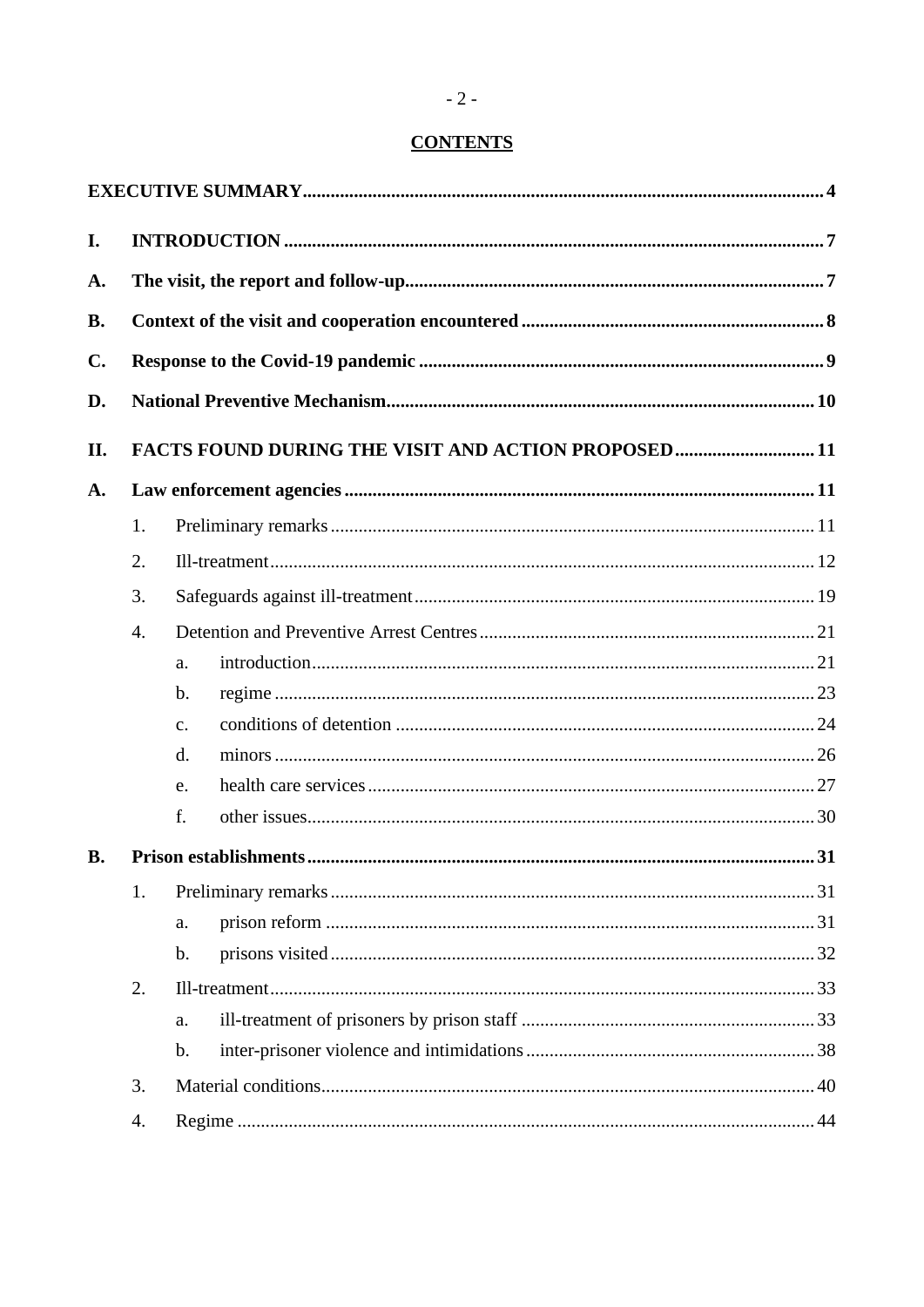| 5. |                |                                                                            |  |
|----|----------------|----------------------------------------------------------------------------|--|
|    | a.             |                                                                            |  |
|    | $b$            |                                                                            |  |
|    | C <sub>1</sub> | medical screening on admission, recording of injuries and medical files 52 |  |
|    | $\mathbf{d}$ . |                                                                            |  |
|    | e.             |                                                                            |  |
|    | f.             |                                                                            |  |
| 6. |                |                                                                            |  |
|    | a.             |                                                                            |  |
|    | $\mathbf b$ .  |                                                                            |  |
|    | $\mathbf{C}$ . |                                                                            |  |
|    | $\rm d$ .      |                                                                            |  |
|    | e.             |                                                                            |  |
|    |                |                                                                            |  |
|    |                |                                                                            |  |

| APPENDIX II: List of authorities and organisations met by the CPT's delegation  67 |  |  |
|------------------------------------------------------------------------------------|--|--|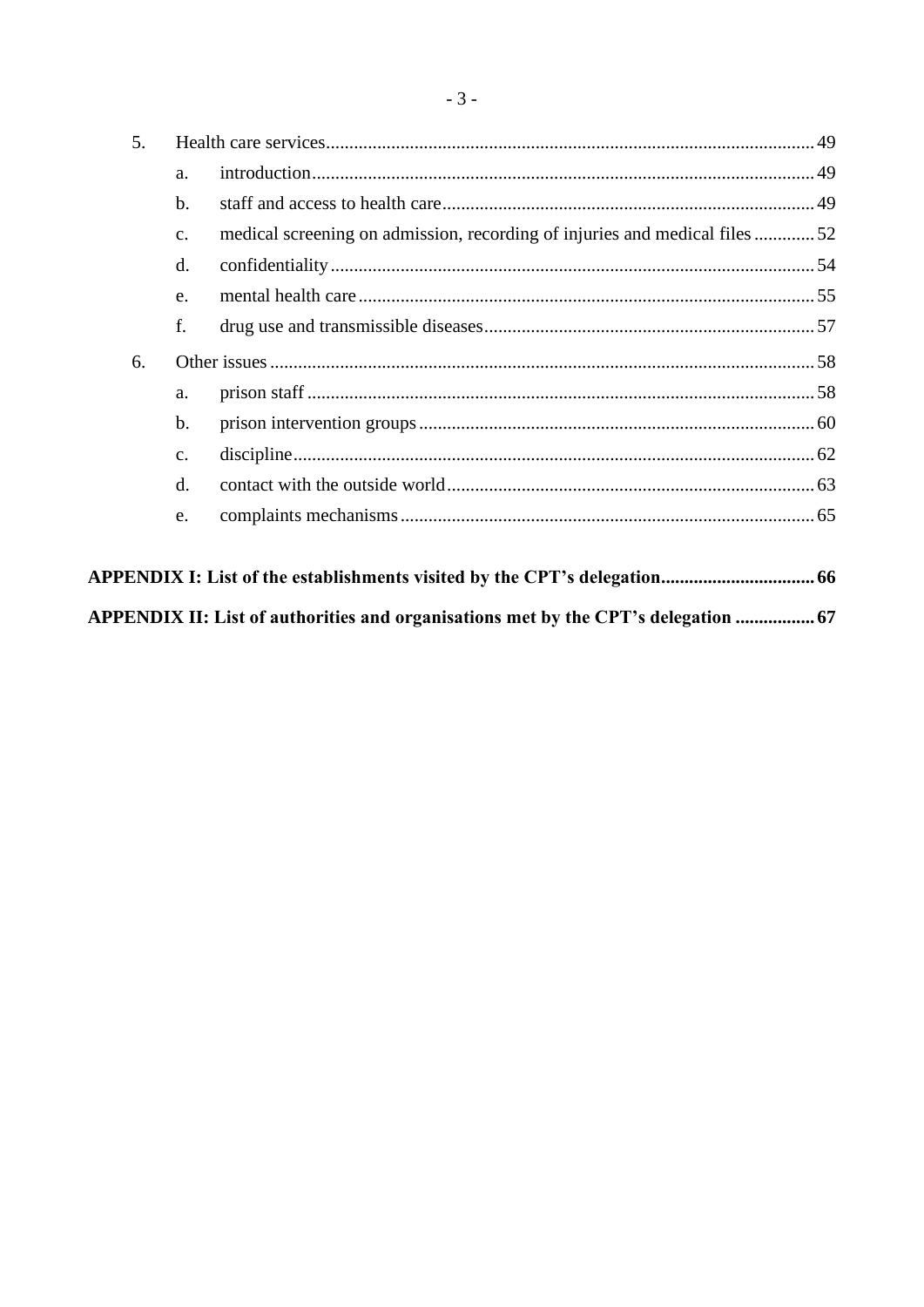#### **EXECUTIVE SUMMARY**

<span id="page-3-0"></span>In the course of the 2021 visit, the CPT's delegation examined the treatment of persons held in prison and police establishments, and evaluated the measures taken by the Romanian authorities to improve the situation since the Committee's February 2018 visit. To this end, the CPT's delegation visited four prisons, with a particular focus on persons held in maximum-security, closed and pre-trial regimes as well as prisoners with mental disorders. It also visited seven police arrest detention centres and looked into the treatment of persons deprived of their liberty by the police. Further, the delegation had an opportunity to examine the effectiveness of investigations into allegations of ill-treatment by law enforcement officials and prison staff.

The CPT's delegation received excellent co-operation during the visit from the Romanian authorities. However, the principle of cooperation also requires that decisive action be taken to improve the situation in the light of the Committee's key recommendations. In this respect, the CPT is concerned to note that little or no action has been taken in respect of certain recommendations made in previous reports, in particular as regards the situation of maximum-security regime prisoners, the operation of the prison intervention teams and the provision of health care in prisons.

#### **Law enforcement**

The report notes that the vast majority of persons interviewed by the CPT's delegation stated that they had been treated correctly by police officers. Nevertheless, a few allegations of physical illtreatment by police officers were received from detained persons. The allegations consisted primarily of slaps, punches, kicks and baton blows inflicted by police officers against criminal suspects either at the time of the arrest or during questioning at a police station. Complaints of excessively tight handcuffing were also received.

The report recommends that the Minister of the Interior and the General Inspectorate of the Romanian Police deliver a strong message that the ill-treatment of detained persons is illegal, unprofessional, and will be the subject of severe sanctions. Further, a system of investigative interviewing of criminal suspects should be promoted. It is also essential that injuries observed by medical staff on detained persons upon their admission to Detention and Preventive Arrest Centres (DPACs) are accurately recorded. The CPT also comments on the investigation into allegations of police ill-treatment and recommends that prosecutors be provided with their own investigators as a means to enhance the independence as well as the promptness and thoroughness of investigations.

In respect of safeguards against ill-treatment of persons deprived of their liberty by the police, a number of shortcomings were observed notably in respect of access to a lawyer, including the possibility of having a confidential conversation with a lawyer, and the right of access to a doctor. Steps must also be taken to guarantee that all persons are informed of their rights and offered the right to inform a relative or third party of their detention from the outset of their deprivation of liberty.

The CPT maintains that serious consideration should be given to placing the DPACs under the authority of the Ministry of Justice. The findings of the 2021 visit again highlight the poor material conditions and impoverished regime for persons held in the centres visited, which render them unsuitable for holding persons for periods of two months or more. Steps should also be taken to improve the care and regime afforded to minors held in DPACs, and the procedures for strip searches should be amended to avoid persons being completely naked during the process. As for health care, it was generally adequate with the exception of screening for blood-borne viruses in new arrivals. Finally, the CPT wishes to be reassured that the new DPACs will meet the minimum standards for holding remand prisoners for periods of two months or more.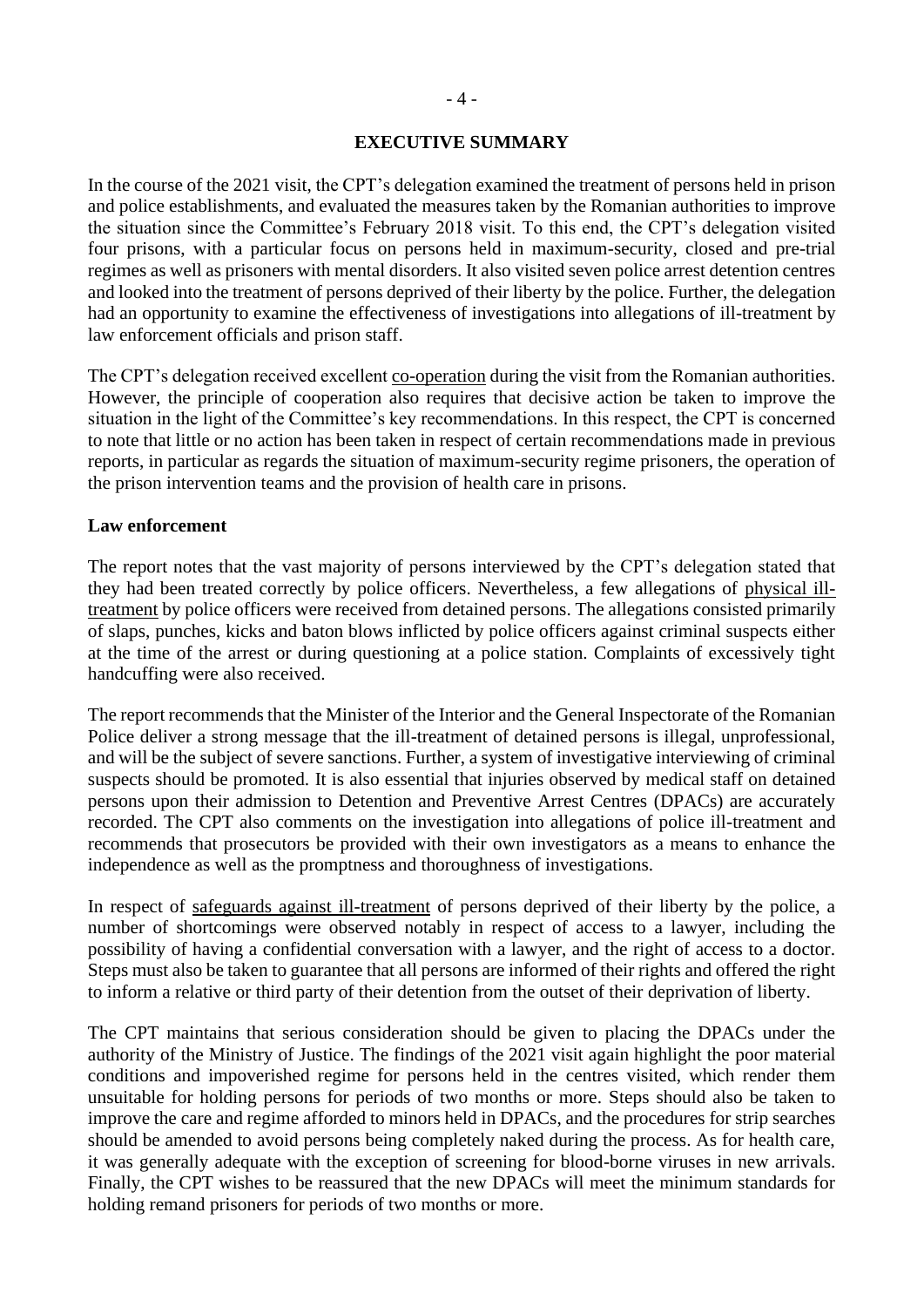#### **Prison establishments**

The CPT notes the ongoing investment in the reform of the prison system as outlined in the updated Action Plan for the period 2020-2025. Nevertheless, the challenges remain extensive: improving the living conditions, offering a range of purposeful activities for prisoners to assist them in preparing for reintegration into the community, increasing prison staff numbers and ensuring that health care services in prisons meet the needs of prisoners.

Moreover, overcrowding remains a serious problem, with the prison estate operating at 127% of its official capacity. Certain establishments visited such as Craiova and Mărgineni Prisons were operating above 150% of their capacity. Such levels of overcrowding lower the overall quality of life in a prison and undermine efforts at preparing prisoners for reintegration into the community. The Romanian authorities should take the necessary steps to ensure that all persons in prison are held in decent conditions and with those living in in multiple-occupancy cells afforded a minimum of 4m² of living space each (excluding the sanitary annexe) and increase use of alternatives to imprisonment.

The majority of persons met by the CPT's delegation indicated that they had been treated correctly by staff. This was notably the case at Galaţi Prison where relations between prisoners and staff appeared calmer and more respectful compared to the 2018 visit. Nevertheless, a considerable number of allegations of physical ill-treatment of prisoners by prison staff were received, including by members of the masked intervention groups, at Giurgiu Prison in particular. Allegations were also received at Craiova Prison and to a lesser extent at Mărgineni and Galati Prisons. The situation was particularly alarming at Giurgiu Prison where the delegation received credible allegations of several persons having been repeatedly subjected to blows to the soles of their feet: a torture method known as *falaka*. The report again raises serious concerns over the lack of recording of and reporting on injuries by the health care service and failures to investigate allegations of ill-treatment effectively.

More generally, particular emphasis should be placed on the supervisory responsibilities of senior and middle managers paying special attention to the actions of staff under their responsibility and on prison officers being trained in control and restraint techniques. Further, the management in every prison should reiterate to all prison staff that verbal abuse, notably of a racist nature, and goading of prisoners is unprofessional and not acceptable. It is also important that CCTV systems are rendered fully operational in all prisons as a safeguard against ill-treatment. Likewise, all investigations into cases of alleged ill-treatment of detained persons by prison staff must strictly comply with the criteria of effectiveness as set out by the European Court of Human Rights.

Although instances of inter-prisoner violence appeared to be lower than in 2018, it nevertheless remains a concern, notably at Giurgiu and Galaţi Prisons. The authorities' duty of care for prisoners requires that each prison establish a clear anti-bullying strategy. Such a strategy must include investing more resources in additional staff and developing staff professionalism and training as well as offering detained persons a purposeful regime and decent living conditions. It must also ensure that a proper cell share risk assessment is carried out before placing a person in a particular cell.

Material conditions in all the prisons visited were generally poor, with cells dilapidated and lacking equipment (storage space, tables and chairs), and mattresses and bedding worn out and infested with bed bugs and cockroaches. Many complaints were received about the very limited access to hot water as well as in respect of the insufficient in-cell heating in winter. Further, many cells were severely overcrowded, notably at Craiova and Mărgineni Prisons, with persons often afforded a mere 2m² of living space each. Moreover, sanitary facilities were often in a poor state of repair and detained persons were not provided with appropriate quantities of detergent and hygiene products.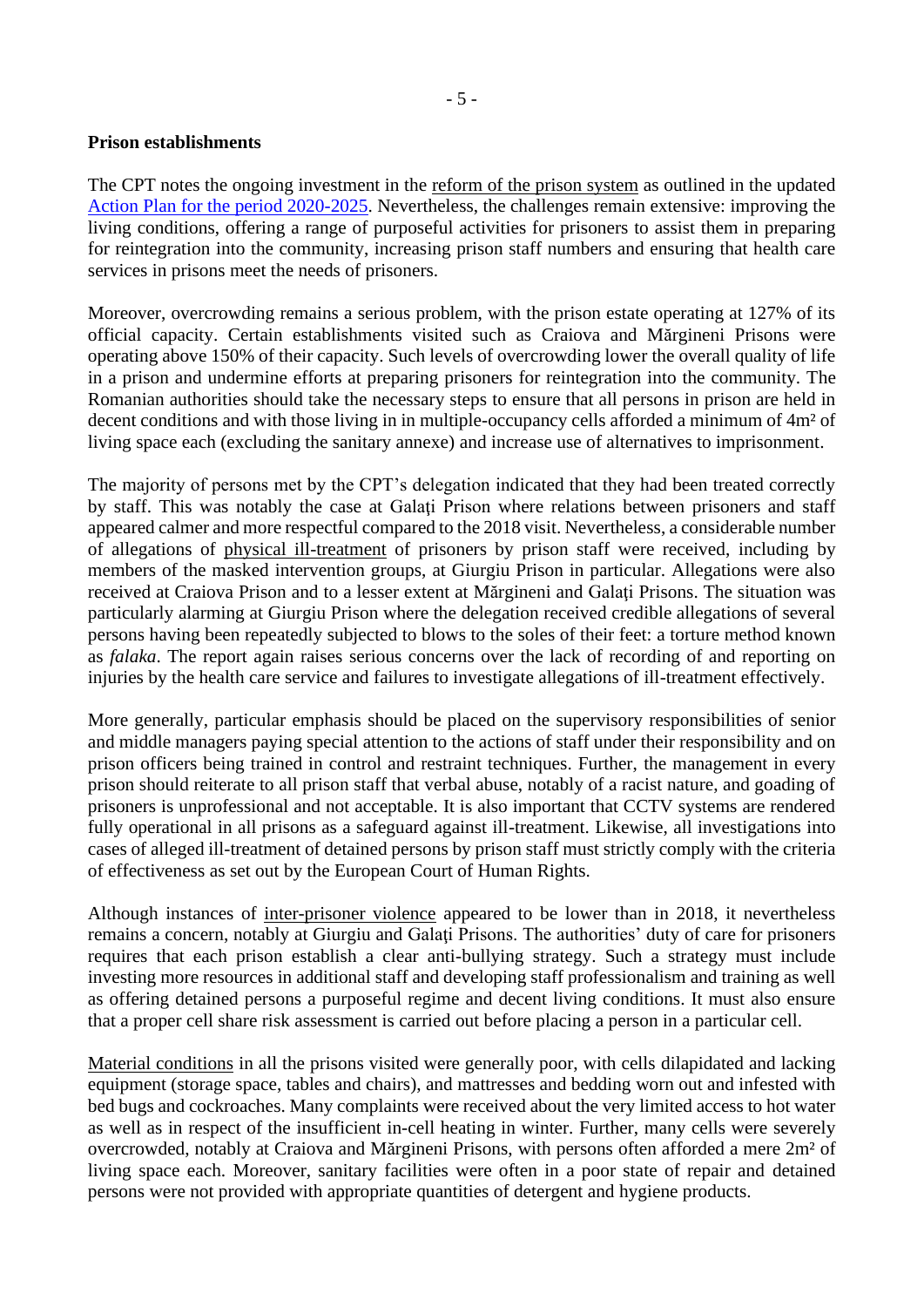In all the prisons visited, it was difficult to evaluate the range of activities on offer to prisoners given the restrictions imposed by the Covid-19 pandemic. However, it is evident that much more needs to be done to provide prisoners with purposeful activities with a view to preparing them for reintegrating into the community. In particular, the regime for remand prisoners remains very poor, with persons confined to their cells for 22 hours or more per day; a comprehensive regime of daily out-of-cell activities should be put in place for them. Steps should also be taken to replace the current credits system with a more qualitative assessment of the activities undertaken by the socio-educative team in each prison.

The CPT considers that the maximum-security regime should be reviewed with a view to offering more out-of-cell time and a greater range of activities. In addition, the policy of hand (and ankle) cuffing high-risk prisoners should be thoroughly reviewed to ensure that the measure is exceptional and based on an individual and comprehensive risk assessment

As regards the provision of health care services in the prisons, the findings of the 2021 visit showed that there had been some progress made since 2018, including in respect of the administrative independence of prison health care services from prison management and staff. Nevertheless, much remains to be done to improve the quality of care for prisoners, including: increasing staffing levels; furnishing all prisons with basic and emergency medical equipment; guaranteeing medical confidentiality; improving the recording of injuries; ensuring comprehensive medical screening upon admission to prison; and the adoption of a comprehensive strategy to assist persons with drug-related issues. Steps should also be taken to improve coordination with local public health services and to put in place a system of oversight by the Ministry of Health in conjunction with the Ministry of Justice.

There is also a need to improve mental health care in prisons. The situation at Craiova and Mărgineni Prisons was particularly detrimental for persons suffering from a mental health illness. The lack of psychiatric input was compounded by persons being held in an environment, including accommodation in large dormitories, which exacerbated their condition. All prisons must have appropriate psychiatric input from both a psychiatrist and nurses dedicated to mental health. Those establishments such as Craiova Prison with a supposedly designated mental health unit must provide an environment that is beneficial for persons with mental disorders.

The CPT again emphasises the urgency of reinforcing staffing levels in the prisons visited, based upon a review of the role and duties of prison staff. High priority should also be given to both initial and in-service training for staff. As regards the masked intervention groups that operate in those establishments which accommodate prisoners under the maximum-security regime, the CPT has long questioned their *raison d'être* and *modus operandi*. In the light of the delegation's findings during the 2021 visit, the CPT reiterates its belief that these groups be dissolved, and that the staffing complement on the maximum-security regime wings be augmented and that a dynamic security approach be adopted.

The CPT found that the disciplinary procedure was correctly applied and that there was no excessive use of disciplinary procedures and sanctions. However, the CPT is again critical of the fact that selfharm and attempted suicide incidents are still treated as disciplinary offences. It also reiterates that restrictions on visits should not be imposed as a disciplinary punishment. As regards contacts with the outside world, the CPT reiterates that open visits for all prisoners should be the rule, with closed visits as the exception. More generally, further efforts should be made to promote contacts between prisoners and their families. Finally, the CPT considers that steps need to be taken to promote trust in the fairness of the complaints system among persons in prison as, at present, complaints do not accurately reflect the problems in prisons, notably as regards issues of violence.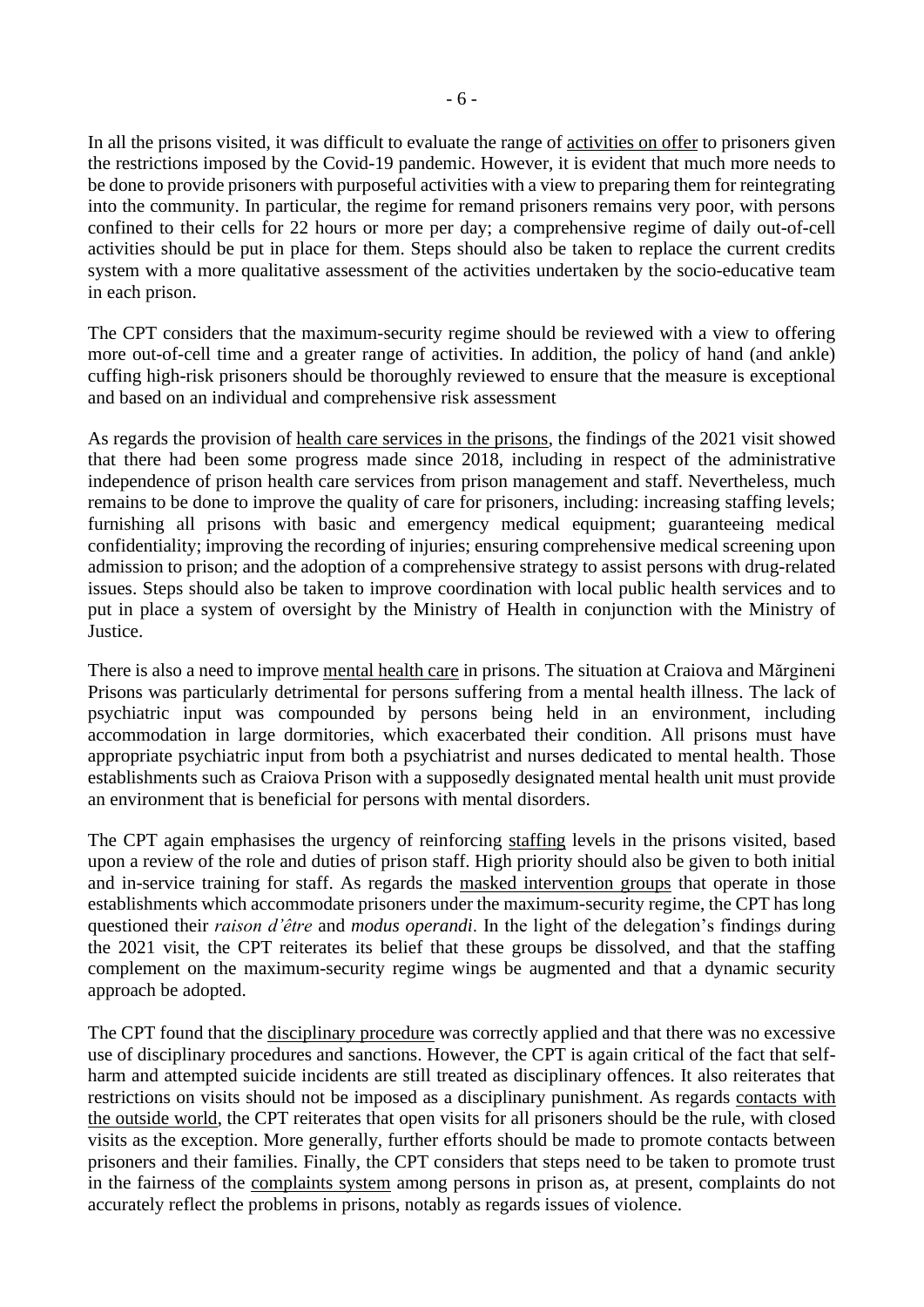## <span id="page-6-0"></span>**I. INTRODUCTION**

### <span id="page-6-1"></span>**A. The visit, the report and follow-up**

1. In pursuance of Article 7 of the European Convention for the Prevention of Torture and Inhuman or Degrading Treatment or Punishment (hereinafter referred to as "the Convention"), a delegation of the CPT carried out a visit to Romania from 10 to 21 May 2021, which was one that appeared to the Committee "to be required in the circumstances" notably as regards the strengthening of protection of persons deprived of their liberty from ill-treatment in prisons. To this end, the visit built upon the findings and analysis contained in the CPT's report on its February 2018 visit and the response of the Romanian authorities thereto. Another focus of the 2021 visit was to examine the conditions of detention and treatment of persons deprived of their liberty by the police, notably in the Detention and Preventive Arrest Centres, and to follow up on the question of the effectiveness of investigations into allegations of ill-treatment by law enforcement officials.<sup>1</sup>

The visit was carried out by the following members of the CPT:

- Alan Mitchell, President of the CPT (Head of Delegation)
- Hans Wolff, 1<sup>st</sup> Vice-President of the CPT
- Therese Rytter, 2<sup>nd</sup> Vice-President of the CPT
- Vânia Costa Ramos
- Ifigeneia Kamtsidou
- Philippe Mary
- Helena Papa.

They were supported by Hugh Chetwynd, Head of Division, and Julien Attuil-Kayser of the Committee's Secretariat.

2. The list of establishments visited by the CPT's delegation can be found in Appendix I.

3. The report on the visit was adopted by the CPT at its 106<sup>th</sup> meeting, held from 25 to 29 October 2021, and transmitted to the Romanian authorities on 15 November 2021. The various recommendations, comments and requests for information made by the CPT are set out in bold type in the present report. The CPT requests the Romanian authorities to provide within four months a response containing a full account of action taken by them to implement the Committee's recommendations and replies to the comments and requests for information formulated in this report.

<sup>&</sup>lt;sup>1</sup> The CPT's reports on previous visits to Romania and related Government responses are available on the Committee's website: [https://www.coe.int/en/web/cpt/romania.](https://www.coe.int/en/web/cpt/romania)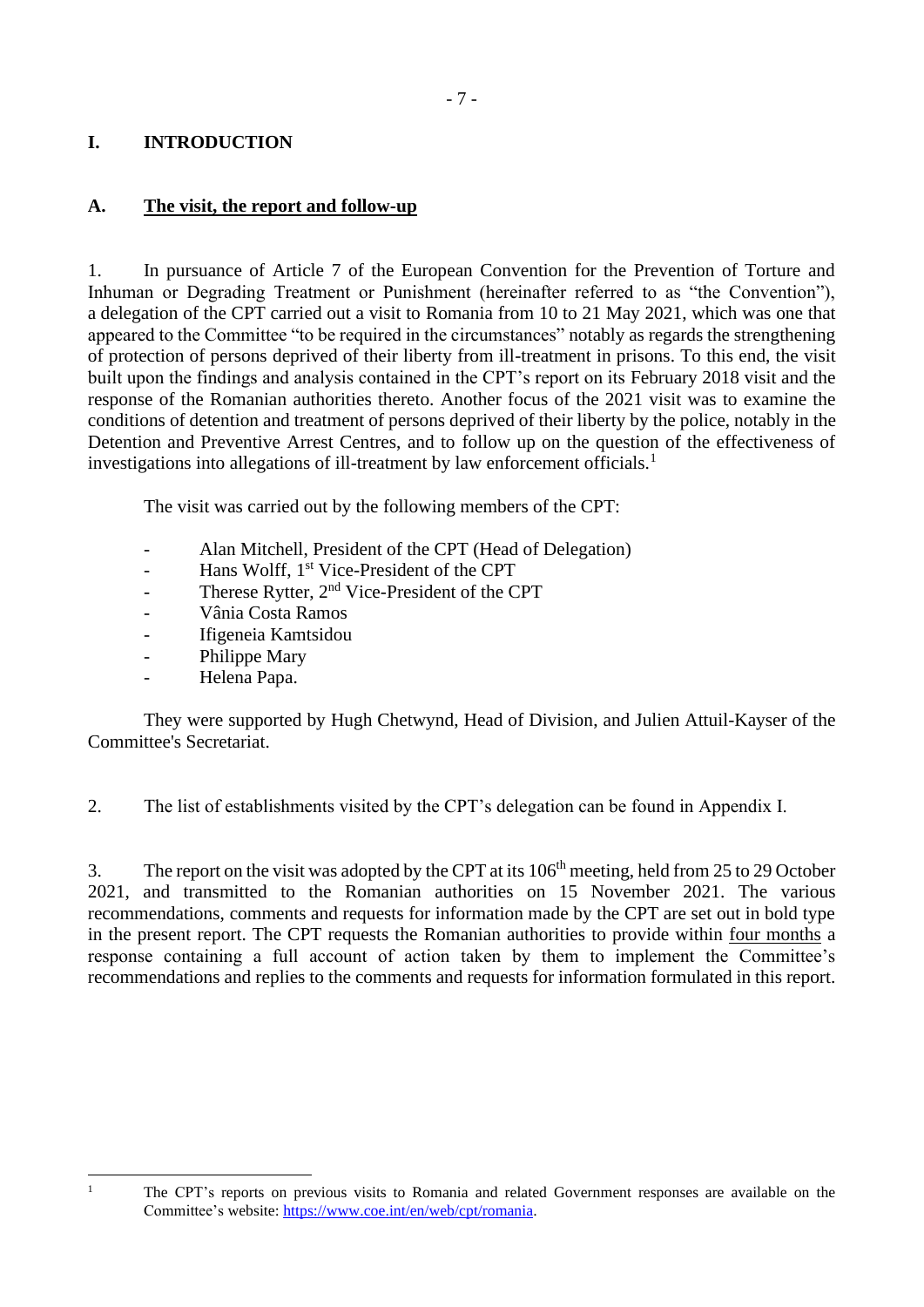#### <span id="page-7-0"></span>**B. Context of the visit and cooperation encountered**

4. In the course of the visit, the delegation held consultations with Stelian Cristian Ion, Minister of Justice, and Lucian Nicolae Bode, Minister of Internal Affairs as well as with Bogdan Despescu, State Secretary of the Ministry of Internal Affairs, Dan Halchin, Director General of the Penitentiary Administration and other senior officials from the Ministries of Internal Affairs and Justice. The delegation also met Gabriela Scutea, General Prosecutor attached to the High Court of Cassation and Justice, and other senior prosecutors in Bucharest and Ploiești.

In addition, meetings were held with the National Preventive Mechanism (NPM) and representatives of civil society.

A list of the national authorities and organisations met by the CPT's delegation is set out in Appendix II to this report.

5. The co-operation provided by the national authorities in facilitating the visit was excellent. The delegation was granted immediate access to the detention facilities it wished to visit and to the persons it wanted to interview, and information required to carry out its task was promptly provided. In particular, the delegation would like to thank Alina Barbu, the CPT's liaison officer, for her proficient assistance both prior to and throughout the visit.

The CPT's delegation did, however, receive a couple of allegations at Giurgiu Prison of custodial officers threatening prisoners that it would not be in their interest to talk with the delegation (see paragraph 62). Such action is entirely incompatible with the principle of co-operation, which lies at the heart of the Convention, as well as with the confidentiality that applies, by virtue of the Convention, to the Committee's interviews with detained persons. **The CPT trusts that the Romanian authorities will take the necessary steps to ensure that such behaviour by custodial staff will not occur during future visits by the Committee.**

6. The principle of cooperation laid down in Article 3 of the Convention also requires that action be taken to improve the situation in the light of the Committee's key recommendations. In this respect, the CPT has noted positively the steps that have been taken to address the recommendations made in previous reports, in particular as regards plans to improve conditions in police and prison establishments, while recognising that serious challenges still remain. Moreover, the CPT continues to be concerned that little or no action has been taken in respect of certain recommendations made in previous reports, notably as regards the situation of persons under the maximum-security regime, the operation of the prison intervention teams and the provision of health care in prisons. **The CPT trusts that the Romanian authorities will take concrete measures to address the recommendations in this report, including as regards the specific issues highlighted above, in accordance with the principle of co-operation set out in Article 3 of the Convention.**

In this context, by communication of 28 September 2021, the Romanian authorities provided the CPT with an extensive response to the preliminary observations delivered by its delegation at the end of the visit on 21 May 2021. The contents of this response have been reflected in the relevant sections of the visit report.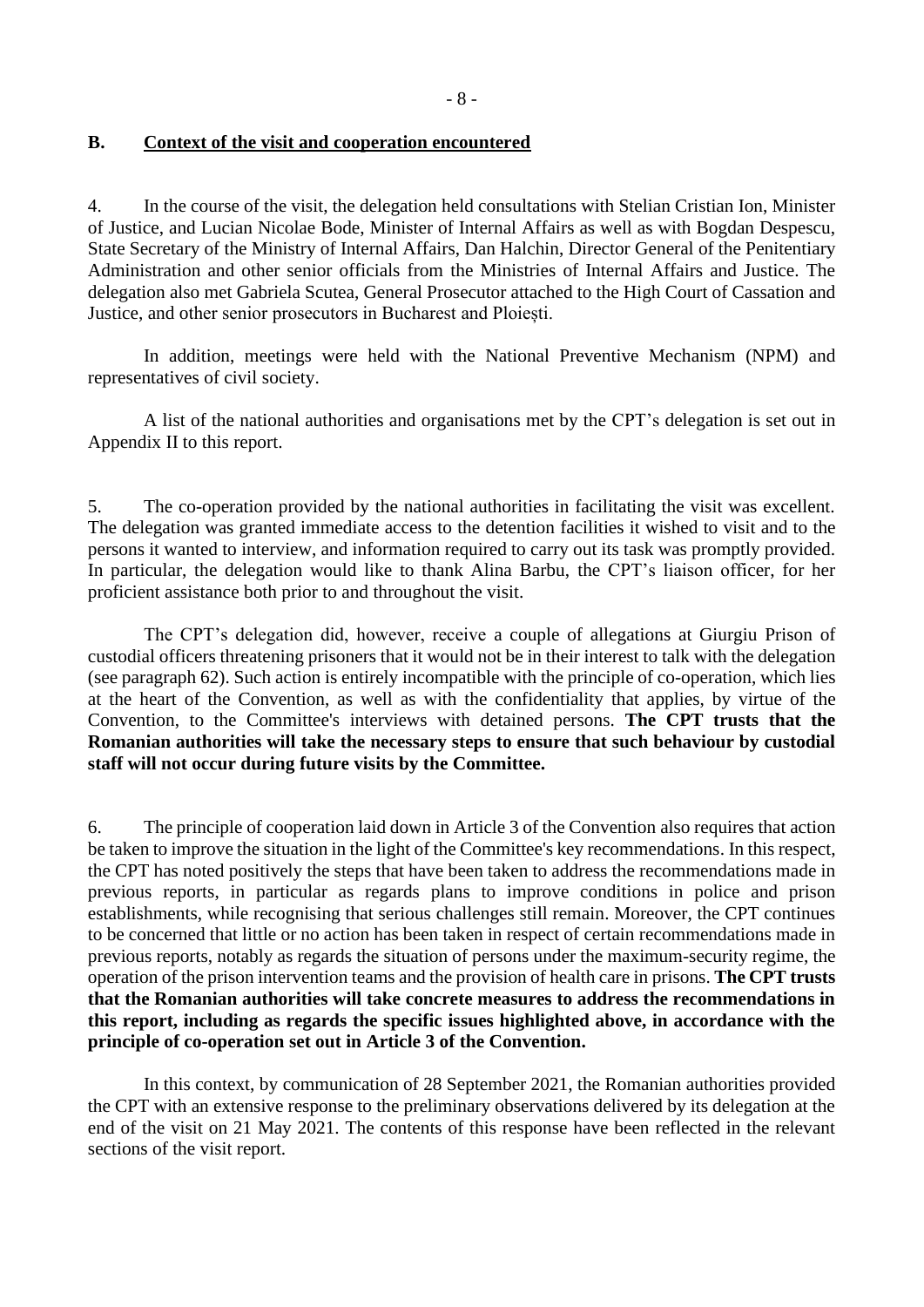#### <span id="page-8-0"></span>**C. Response to the Covid-19 pandemic**

7. At the outset of the visit, the delegation was informed by the Romanian authorities about the measures taken to reduce the propagation of the SARS-Cov-2 virus in different places of deprivation of liberty. A similar protocol was implemented in both police and prison establishments. It consisted *inter alia* of systematic body temperature checks of all persons entering the establishments, testing for Covid-19 upon arrival or prior to a transfer, distribution of protective equipment to persons deprived of their liberty, and mandatory quarantine periods of newly and re-admitted persons in designated units for up to 21 days. In the prison context, compensatory measures were taken for the temporary suspension of visits.<sup>2</sup>

The information gathered by the delegation indicates that the Romanian authorities adopted an appropriate response to the Covid-19 pandemic in prisons and police establishments by taking timely preventive measures and reacting promptly whenever cases were detected during the first and second waves of the pandemic in 2020. In the prison context, persons who tested positive for Covid-19 or suspected of such were systematically transferred to one of the five dedicated prisons. <sup>3</sup> Further, the CPT takes positive note of the efforts made to vaccinate persons deprived of their liberty and of staff working in places of detention. As of 6 June 2021, over 7,500 prisoners (i.e. 33%) and about 30% of prison staff had been fully vaccinated and, as of 27 September 2021, this figure had risen to 15,809 prisoners (i.e. 68%).

The CPT acknowledges the significant measures undertaken by the Romanian authorities and staff working in places of deprivation of liberty to prevent the widespread propagation of Covid-19. Likewise, the understanding of persons deprived of their liberty in putting up with even more restrictions during the pandemic should also be recognised, notably in relation to visits and activities.

**The CPT would like to be provided with updated information on the ongoing impact of Covid-19 pandemic for both staff and persons held in police and prison establishments in Romania.** 

<sup>&</sup>lt;sup>2</sup> The Romanian authorities increased access to telephone and offered additional possibilities of online conversations with families.

<sup>3</sup> Bucharest - Jilava Hospital Penitentiary, Aiud Penitentiary, Constanța Hospital Penitentiary - Poarta Albă, Drobeta Turnu Severin Penitentiary and Baia Mare Penitentiary.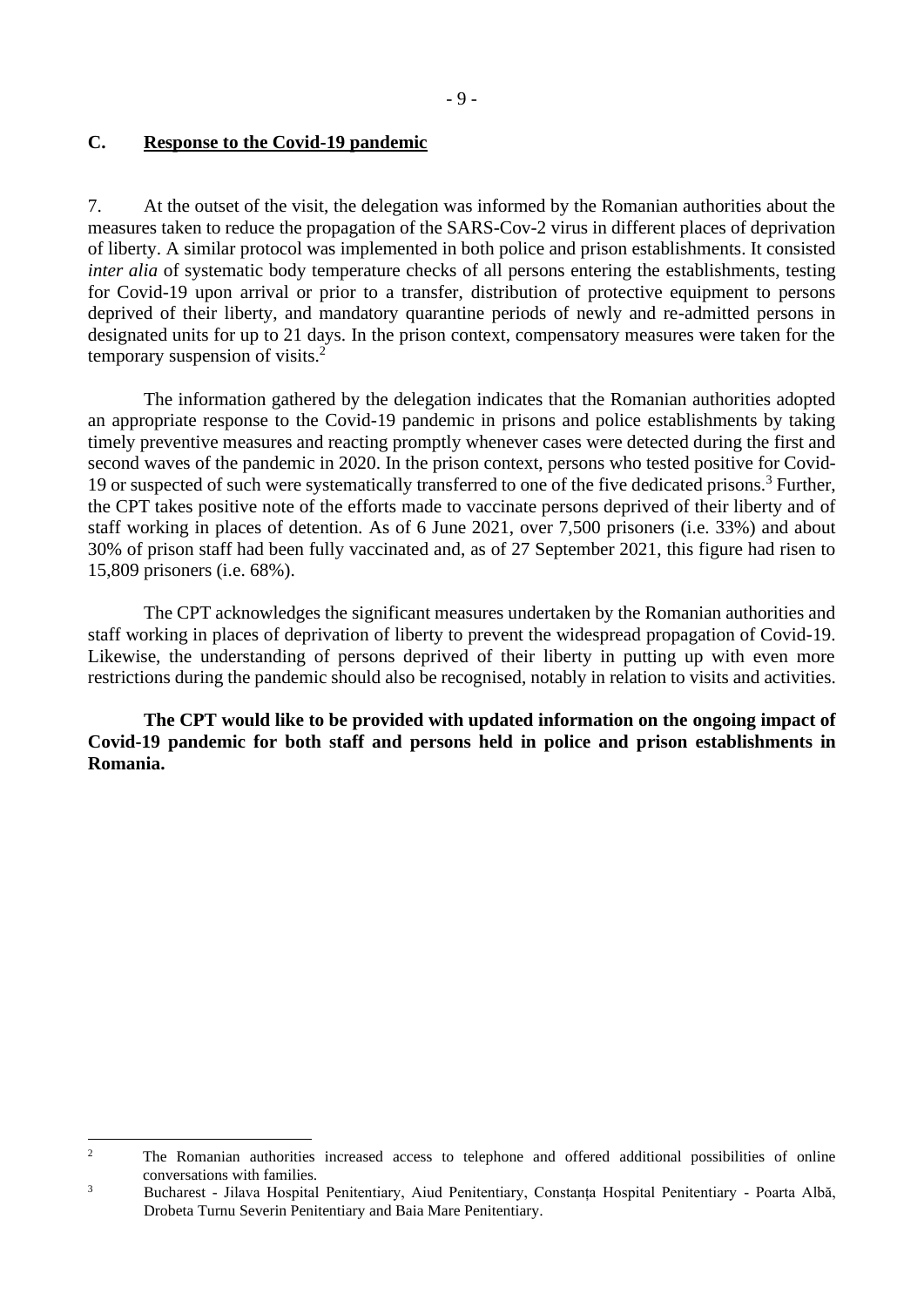## <span id="page-9-0"></span>**D. National Preventive Mechanism**

8. In December 2014 the People's Advocate of Romania (Ombudsperson) was designated as the National Preventive Mechanism. $\frac{1}{4}$  The NPM is a specific department within the Ombudsperson's Office, structured with a headquarters and four regional units (Alba, Bacău, Bucharest and Craiova) under the supervision of a Deputy Ombudsperson.

The CPT notes positively that the staff of the NPM is no longer involved in processing individual complaints in accordance with its previous recommendation.<sup>5</sup> However, the staffing situation remained similar to the one found during the 2018 visit with 23 budgeted positions and 14 posts filled at the time of the visit (among whom were lawyers, doctors, psychologists and social workers) in addition to the Head of the NPM. Due to the Covid-19 pandemic, the NPM did not carry out any *in situ* monitoring visits between March 2020 and May 2021 which led it to adapt its working methodologies to find out what was happening in places of deprivation of liberty (via letters, questionnaires and telephone conversations with persons deprived of liberty and staff). It also published a "*Special Report on psychological assistance in detention and remand centres – Extract from the findings of the 51 visits of the National Preventive Mechanism 2015-2020"* in May 2021.

The CPT also notes that the legislation establishing the NPM requires it to carry out visits with, at least, a doctor and a representative of civil society. However, as the NPM finds itself unable to fill its four budgeted doctor positions<sup>6</sup> and it is unable to recruit sufficient doctors on an ad hoc basis or to co-opt NGO representatives, it has difficulties finding participants for its visits.

**The CPT recommends once again that the vacant posts in the NPM's staffing table be filled. Measures should also be taken to ensure that doctors and NGO representatives may effectively participate in the activities of the NPM.**

<sup>4</sup> Romania ratified the Optional Protocol to the UN Convention against Torture and other Cruel, Inhuman or Degrading Treatment or Punishment (OPCAT) in 2009

<sup>5</sup> Ombudsperson's Order no. 8 regarding *the observance of the OPCAT provisions concerning the preventive mandate of the NPM*, 14 February 2018.

<sup>&</sup>lt;sup>6</sup> At the time of the visit, only one of the four positions was filled despite several recruitment attempts; the fact that doctors will lose their license to practice after five years of working for the NPM is seen as an impediment.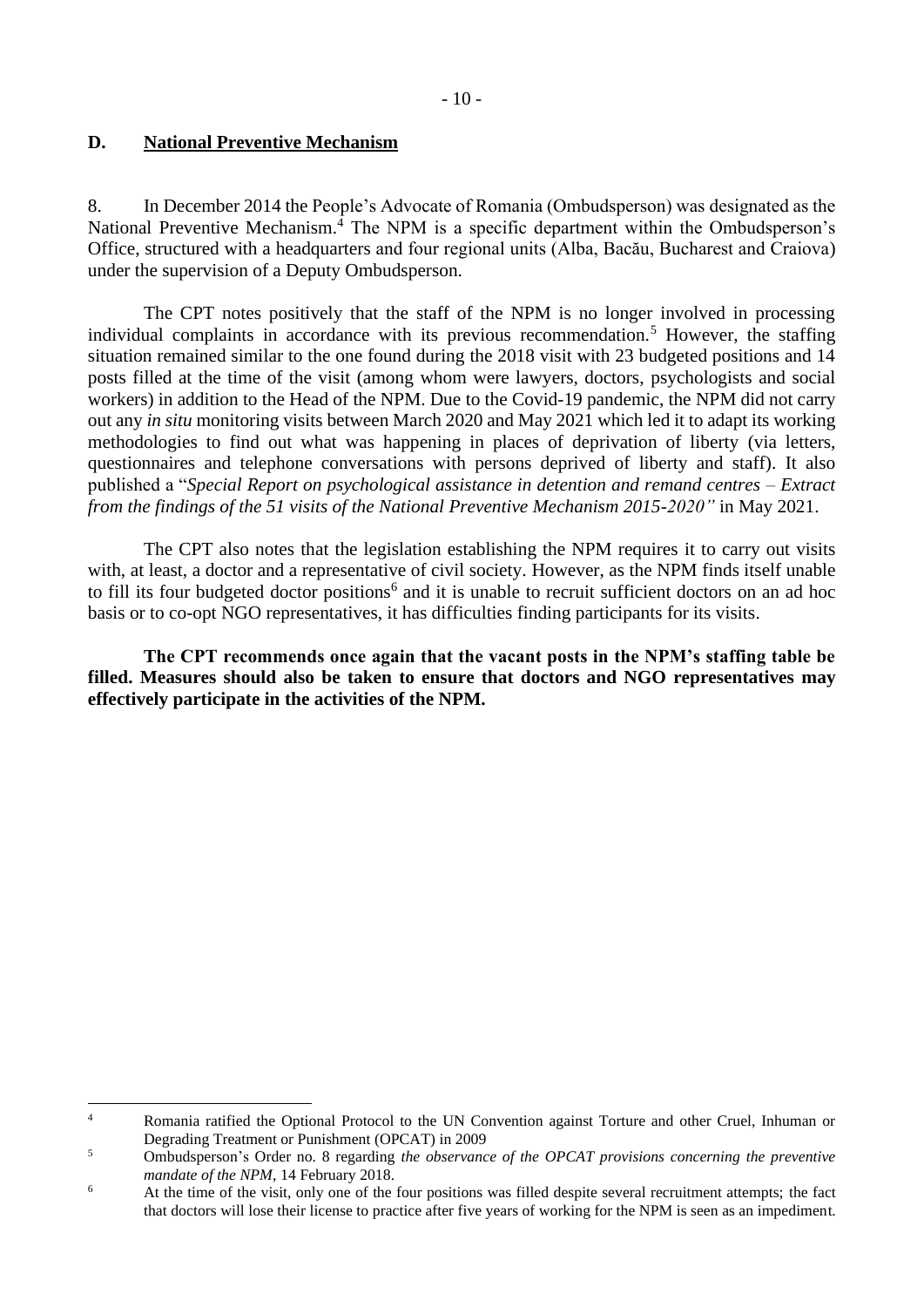## <span id="page-10-0"></span>**II. FACTS FOUND DURING THE VISIT AND ACTION PROPOSED**

### <span id="page-10-1"></span>**A. Law enforcement agencies**

## <span id="page-10-2"></span>**1. Preliminary remarks**

9. The provisions governing the police custody (*reţinerea*) of suspects and their placement in detention on remand (*arestarea preventivă*) in a Detention and Preventive Arrest Centre (*Centrul de*  Reținere și Arestare Preventivă) have remained unchanged since the 2014 visit.<sup>7</sup> In brief, police custody may last up to 24 hours and has to be ordered by a senior judicial police officer or a prosecutor after having interviewed the person concerned in the presence of the lawyer of his or her choice or of an *ex officio* lawyer. Within that time limit, the person concerned must be brought before the competent judge for rights and liberties and a decision taken to order placement in remand detention.<sup>8</sup> Police remand detention is limited to a maximum of 30 days, which may be extended by renewable periods of 30 days up to a total of 180 days;<sup>9</sup> it is enforced in the 52 arrest detention centres located throughout the country. $10$ 

Furthermore, following the adoption of Law 192/2019 which entered into force on 26 January 2020, administrative detention by the police may be carried out for the purposes of identification or preliminary investigations in the event of danger to the life of another person or public disorder, or if a person is suspected of having committed an offence. During the period of deprivation of liberty, the detained person may benefit from a number of safeguards including the right to contact a member of the family or another person, to be assisted by a lawyer and to have a confidential conversation with him/her, to see a doctor and to be informed about the reasons for being taken to a police station. The person should not be placed in a detention cell during the procedures. The law does not provide for any time limit for such procedures but does state that they should be carried out "at once".<sup>11</sup> **The CPT would like to be informed about the number of cases whereby persons have been deprived of their liberty by the police under these provisions for periods in excess of six and 12 hours for the year 2021.**

10. As regards the deprivation of liberty of minors, the Code of Criminal Procedure (CCP) provisions applicable to adults (including those relating to its duration) also apply to minors as of 14 years of age.<sup>12</sup> That said, Article 243 of the CCP stipulates that the arrest and detention on remand of a minor may only be ordered on an exceptional basis if the effects of the deprivation of liberty are not disproportionate to the objective pursued by such a measure and its duration must be assessed in accordance with the age of the person in question.

<sup>&</sup>lt;sup>7</sup> See Article 23, paragraphs 3 and 4 of the Constitution and Articles 205, 209, 233 and 236 of the CCP.

<sup>8</sup> Article 209, paragraph 3, of the CCP stipulates that although the maximum period of police custody may not exceed 24 hours, the time strictly necessary to take the suspect or defendant to the premises of the judicial bodies shall not be included within the 24-hour time period.

<sup>&</sup>lt;sup>9</sup> After an indictment is brought, remand custody may be imposed for up to half of the period of the applicable sentence (with a maximum of 5 years) and it is served in prison establishments - see Article 239 of the CCP.

<sup>&</sup>lt;sup>10</sup> Pursuant to Article 236 of the CCP.<br> $\frac{11}{2}$  See consolidated Lew on the experience

<sup>&</sup>lt;sup>11</sup> See consolidated Law on the organisation and functioning of the Romanian Police, 218/2002, Article 36.4.<br><sup>12</sup> See Article 504 of the CCP

See Article 504 of the CCP.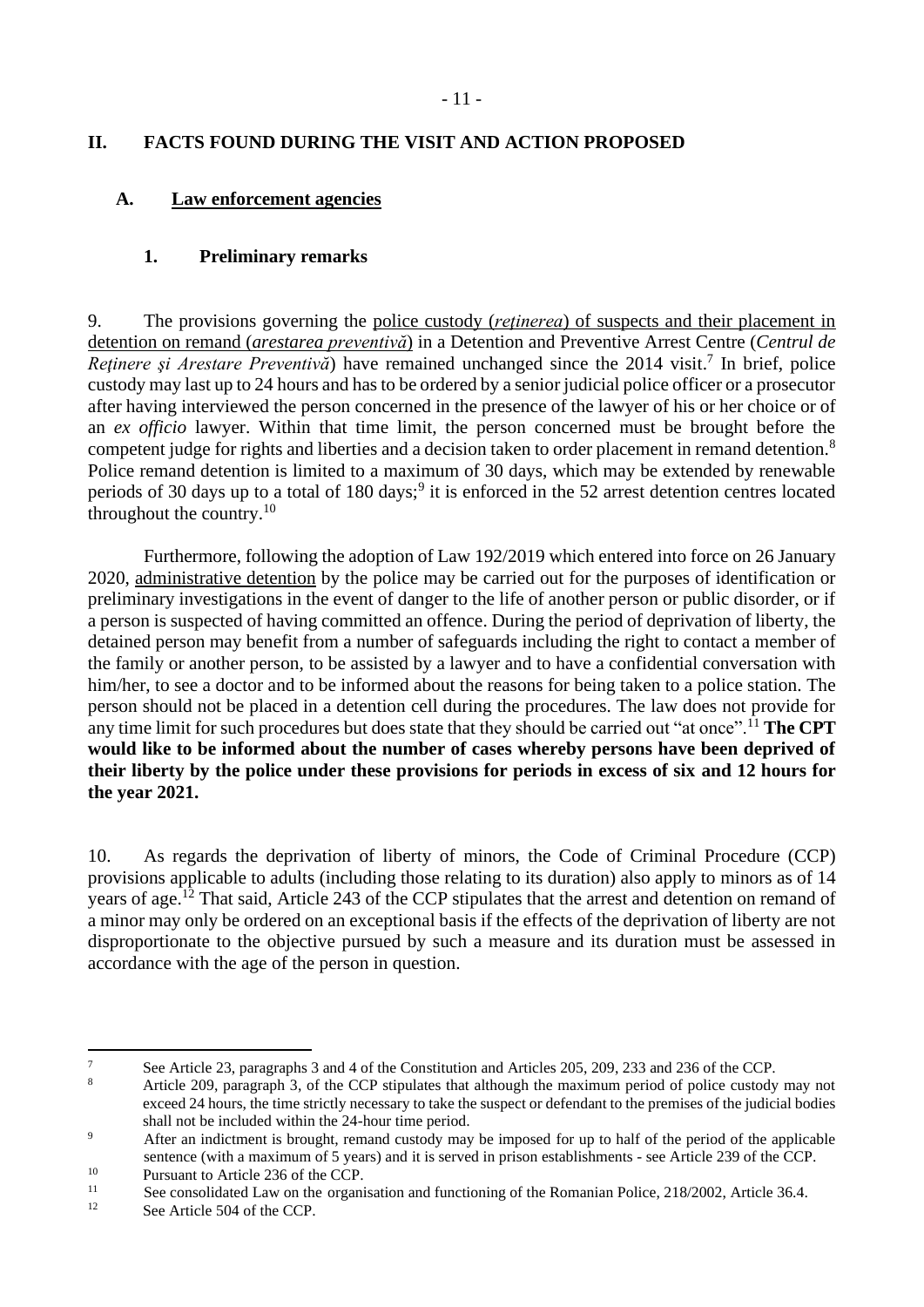- 12 -

In addition, following the Constitutional Court decision 102/2018, which declared certain aspects of Article 505 of the CCP unconstitutional, it is now mandatory for the parents, legal representative or child protection services to be present during all police and prosecutorial proceedings. This is a welcome development.

11. In the course of the 2021 visit, the CPT's delegation examined the treatment of criminal suspects and remand prisoners held in seven of the 52 Detention and Preventive Arrest Centres (i.e. in Bucharest and in the counties of Câmpina, Craiova, Giurgiu, Galaţi and Târgoviște).

According to the Romanian authorities, the median average period of detention in arrest detention centres remains around 60 days. Statistics for recent years show that the number of persons held for periods exceeding 60 days continues to fall and in 2019 represented 3.3% of the overall number of persons detained (i.e. 597 persons).<sup>13</sup> The findings of the CPT's delegation confirmed that most persons appeared to spend around two months in the arrest detention centres. However, as was the case in 2018, the findings of the 2021 visit show that neither the regime nor the material conditions in the centres visited were appropriate for stays of more than a few days (see Section 4 below).

# <span id="page-11-0"></span>**2. Ill-treatment**

12. The CPT's delegation received no allegations of physical ill-treatment by custodial staff at the arrest detention centres visited. As was the case in 2018, the CPT's delegation gained a generally positive impression of the professionalism of the custodial staff working in arrest detention centres and noted that they were provided with specific training and that they were hierarchically separated from operational police staff (i.e. those maintaining public order and investigating criminal offences).

Similarly, the vast majority of detained persons interviewed by the CPT's delegation stated that they had been treated correctly by police officers at the time of their apprehension and until the moment they were transferred to an arrest detention centre. Nevertheless, a few allegations of illtreatment of detained persons by the police were received. They consisted primarily of slaps, punches, kicks and baton blows to the head and body. The alleged ill-treatment occurred at the moment of arrest once the persons had been brought under control and handcuffed, during transportation and at the police station, apparently for the purpose of forcing a confession to one or more criminal offences or for informal punishment.

<sup>13</sup> The equivalent figures were 5.7% (i.e. 934 persons) in 2018 and 6.3% (i.e. 1,182 persons) in 2017.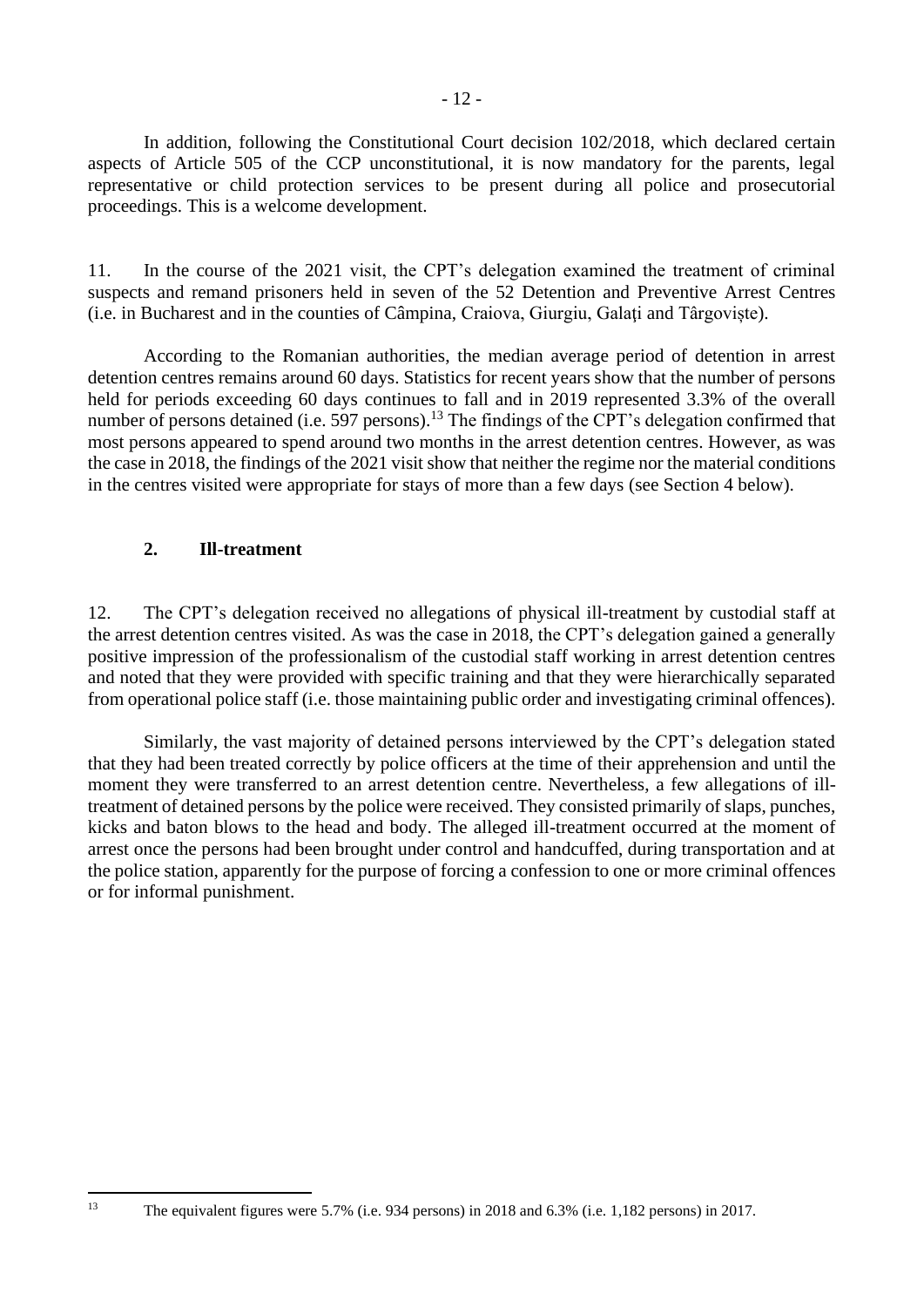13. The attention of the CPT was also drawn to several incidents prior to the visit which were extensively reported in the media.

- On 16 April 2021, a 63-year-old man died after being thrown to the ground and immobilised by several police/gendarmerie officers at Pitesti bus station. The incident, which had been filmed, was under investigation at the time of the visit;
- on 5 March 2021, seven policemen were filmed abusing a handcuffed man inside a large room of Bucharest Police Station No.16;
- on 1 September 2020, two persons complained to a group of police officers that the officers should wear masks; the officers arrested the two persons and transported one of them to a field on the outskirts of Bucharest where they apparently subjected him to repeated blows to the body, head, upper and lower limbs, but also on the fingers and soles of the feet. On 3 March 2021, Prosecutors charged nine police officers for unlawful deprivation of liberty, torture and complicity in torture;
- on 29 May 2020**,** a young man was allegedly beaten by officers at Pârcov municipal police station for not having respected the 14-day isolation measure imposed upon him after returning from abroad and had to be treated at the emergency room of Buzău County Hospital for a suspected fracture of the leg and several broken ribs, as reported in a local newspaper;
- on 18 April 2020, an intervention group of police officers were filmed<sup>14</sup> inflicting baton blows and using racist language towards a group of persons from the Roma community in Bolintin commune, Giurgiu County, who are all lying face down on the ground with their hands cuffed behind their backs; in the video footage it appears that several officers are subjecting one person to baton blows to the feet, a torture method known as *falaka*.

14. At the outset of the visit, the Minister of the Interior reiterated to the CPT's delegation the commitment of the Ministry of the Interior and of the Romanian police to a zero-tolerance approach towards any act of torture and physical ill-treatment by police staff. The Committee has also taken note of the various training modules (both initial and on-going) in which police officers at various levels have to undergo.<sup>15</sup> Nevertheless, in the light of the delegation's findings in the course of the 2021 ad hoc visit, it is incumbent on the Romanian authorities to take the necessary measures to pursue their efforts to end ill-treatment by law enforcement officials through a multifaceted approach, comprising: an educational training course for all new recruits and existing police officers with a particular emphasis on advanced methods of crime investigation (see also paragraph 17); the accountability of senior officers for their line management responsibilities; the application of appropriate sanctions (criminal and disciplinary) for the perpetrators of ill-treatment and for those who fail to prevent it; and the existence of effective and independent procedures for examining complaints and other relevant information regarding alleged ill-treatment by police officers.

**The CPT reiterates its recommendation that the Minister of the Interior and the General Inspectorate of the Romanian Police deliver a strong message that the ill-treatment of detained persons (including verbal abuse, threats and psychological pressure) is illegal, unprofessional, and will be the subject of appropriate sanctions. This message should be reiterated at regular intervals at the level of county police directorates. Further, the relevant authorities should ensure that an effective investigation is carried out into every allegation of ill-treatment and that senior officers are held accountable for their line-management responsibilities.**

<sup>&</sup>lt;sup>14</sup> A more extensive video and comment on the beatings was placed <u>online here</u>.<br><sup>15</sup> See negative 25 of the regnance by the outherities to the generic on the CPT.

See pages 22 to 25 of the response by the authorities to the report on the CPT's February 2018 visit to Romania at [CPT/Inf \(2019\) 8.](https://rm.coe.int/1680939162)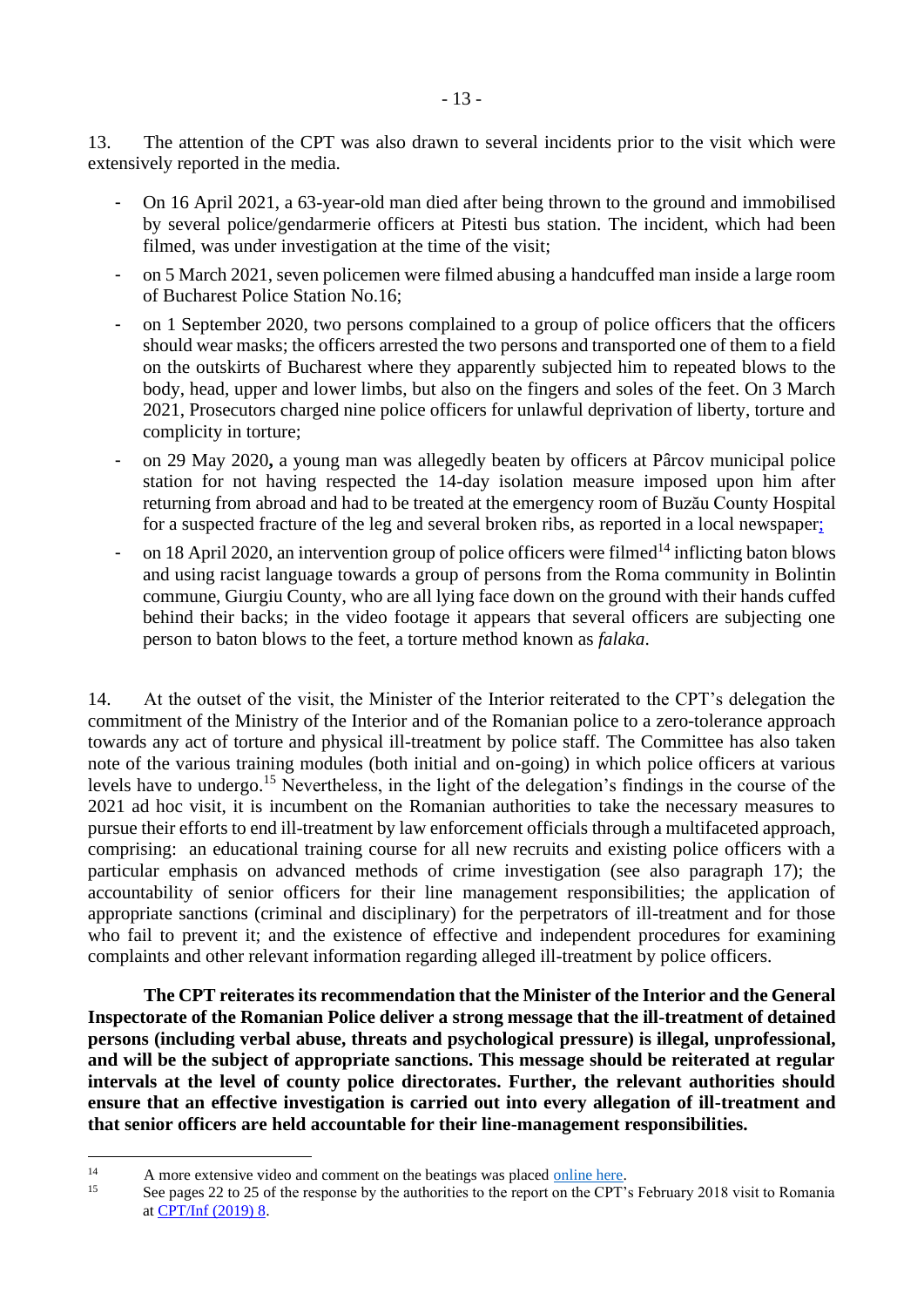15. As part of the approach towards combating impunity, it is important that an atmosphere be created within the police service whereby the right thing to do is to report ill-treatment by colleagues; there must be a clear understanding that culpability for ill-treatment extends beyond the actual perpetrators to anyone who knows, or should know, that ill-treatment is occurring and fails to act to prevent or report it. This implies the existence of a clear reporting line as well as the adoption of whistle-blower protective measures (i.e. a framework for the legal protection of individuals who disclose information on ill-treatment and other malpractice). In 2004, Romania adopted a generic law on protecting persons who report violations of the law (Law 571/2004); however, the CPT's delegation was not in a position to examine the effectiveness of this legislation. **The CPT would like to be informed of the practical application of Law 571/2004 in relation to combating illtreatment by law enforcement officials. It would also like to receive any secondary legislation and associated rules regulating the whistle-blower protective measures and whether any new regulations in this field are envisaged.** 

16. The Ministry of the Interior informed the delegation that Body Worn Video Cameras (BWVC) had been issued to traffic police and that there were plans to provide them to all officers. The CPT considers that the systematic use of BWVCs during any incidents represent an additional safeguard against abuse by officials as well as a protection against unfounded allegations of ill-treatment. **The Committee encourages the Romanian authorities to roll out BWVCs to all operational officers. Further, it would like to be informed of the instructions issued to officers regarding the use of these cameras and in relation to the retention of any video footage.**

17. Moreover, the Committee stresses that it is necessary for the competent authorities to promote a fundamentally different approach towards methods of police investigation. It is self-evident that a criminal justice system which places a premium on confession evidence creates incentives for officials involved in the investigation of crime to use physical or psychological coercion. First and foremost, the precise aim of questioning by the police must be made crystal clear: it should be to obtain accurate and reliable information in order to discover the truth about the matter under investigation, not to obtain a confession from somebody already presumed, in the eyes of the interviewing officers, to be guilty.

There must be a change of paradigm. In addition to the measures highlighted above, such an approach must involve the adoption of detailed instructions on the proper questioning of criminal suspects. Specific training on professional interviewing techniques should be regularly provided to police operational officers and investigators. The training should place particular emphasis on an intelligence-led and physical evidence-based approach, thereby reducing reliance on information and confessions obtained during questioning for the purpose of securing convictions.<sup>16</sup>

A system of ongoing monitoring of police interviewing standards and procedures should also be implemented in order to facilitate the investigation of any allegations of ill-treatment. This would require an accurate recording of police interviews which should be conducted with audio and video recording equipment. It should also be required that a record be systematically kept of the time at which interviews start and end, of any request made by a detained person during an interview, and of the persons present during each interview.

<sup>&</sup>lt;sup>16</sup> In this respect, reference should be made to the <u>"Principles on Effective Interviewing for Investigations and</u> [Information Gathering"](https://www.apt.ch/sites/default/files/publications/PoEI_final_2021.06.pdf) adopted in June 2021 by a group of eminent international legal experts under the auspices of the former UN Special Rapporteur on Torture, Juan Mendez.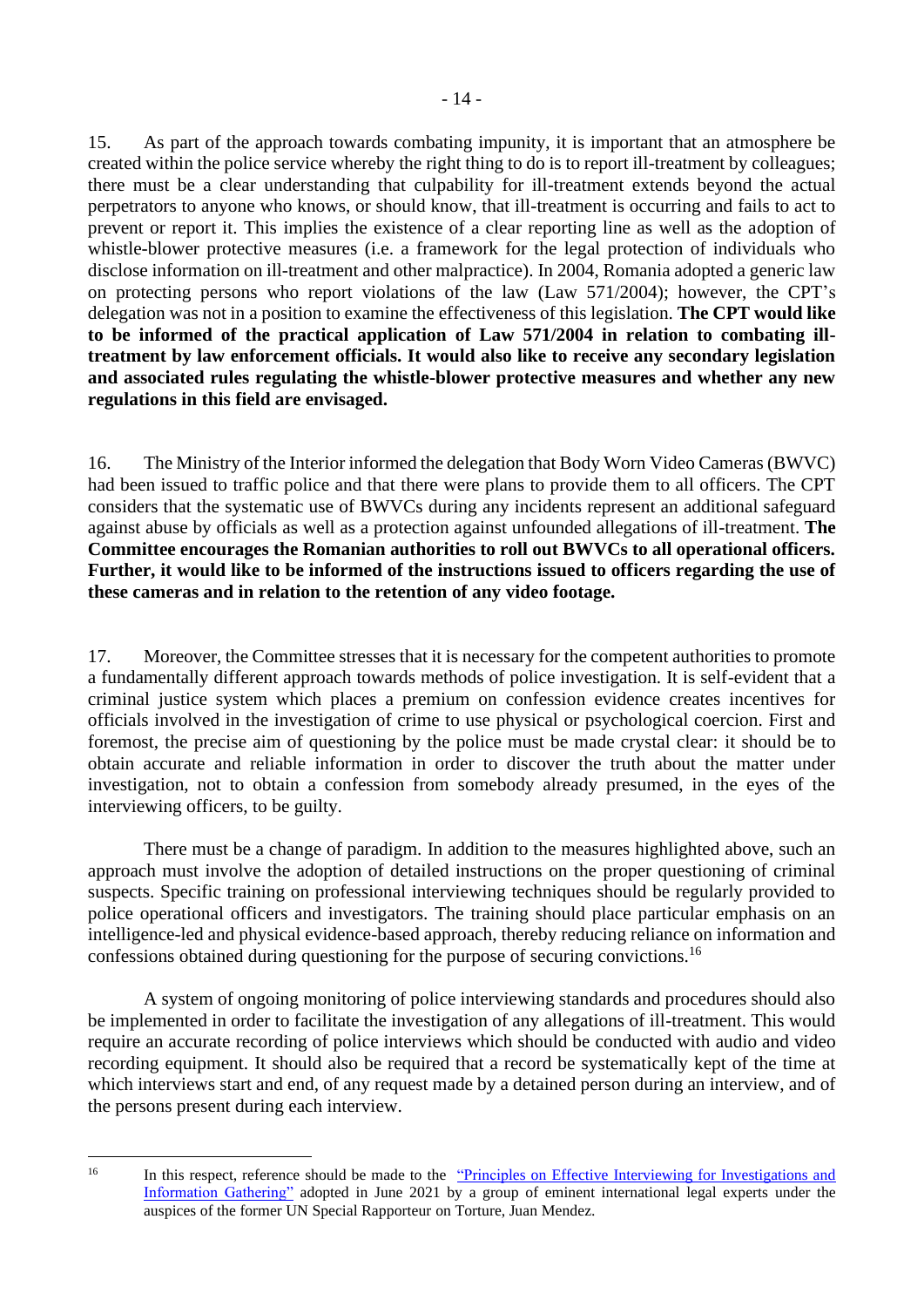**The CPT recommends that the Romanian authorities promote a system of investigative interviewing of criminal suspects, in the light of the above remarks. Crime inspectors must carry out their duties in accordance with the relevant provisions of Article 106 of the Criminal Procedure Code. To this end, professional training for these officials should be provided regularly; it should cover professional and non-coercive interview and investigation techniques, as well as the prevention of ill-treatment. Prosecutors who are involved in interviewing suspects would also benefit from such training.**

18. In the course of the visit, the CPT's delegation met many persons who complained about excessively tight handcuffing and in a number of instances it met persons who still bore marks caused by the handcuffs weeks and even months afterwards. Further, several persons complained of being handcuffed for prolonged periods. **The CPT recommends that the Romanian authorities ensure that, where it is deemed essential to handcuff a person, the handcuffs should under no circumstances be excessively tight<sup>17</sup> and should be applied only for as long as is strictly necessary. Further, detained persons should not be handcuffed to fixed objects.**

In addition, in light of many allegations by apprehended persons that their hands had been cuffed behind their backs during transport, <sup>18</sup> **the CPT recommends that such a practice should be avoided given the potential to cause unnecessary pain to the person concerned and the risk of injury in the case of accident.** 

19. Further, once again, several persons stated that they had spent many hours in police stations handcuffed to items of furniture prior to an interview or before being transferred to an arrest detention centre and that during their time in the police station they had not been offered any food or water. The CPT's delegation also received several allegations of verbal abuse, including of a racist nature, which had been addressed to persons notably at the time of their arrest and in the course of being questioned at a police establishment. **The CPT recommends that steps be taken to ensure that handcuffing to objects in police stations be ended and that all persons held in police stations be offered ready access to drinking water and given food at appropriate times.**

20. The CPT's delegation noted that most persons held at an arrest detention centre underwent a medical screening by a doctor or a qualified nurse within 24 hours of their admission. The medical examination in question generally consisted of a visual check in order to identify any signs of physical aggression on the part of law enforcement officials and screening for signs of self-harm/suicide risks, drug addiction, mental health disorders and infectious diseases.<sup>19</sup> Further, the doctors working in the arrest detention centres were in general reporting to the judicial authorities any findings of traumatic lesions observed on detained persons during the medical examinations upon admission.<sup>20</sup> This is positive.

<sup>17</sup> It should be noted that excessively tight and prolonged handcuffing can have serious medical consequences. For example, sometimes causing a severe and permanent impairment of the hand(s) or thrombophlebitis in the arms (that is, blood clotting and infection of superficial veins).

<sup>&</sup>lt;sup>18</sup> The application of handcuffs to detainees during transportation should only be resorted to when the risk assessment in an individual case clearly warrants it. When the use of such means is considered absolutely necessary, it should be done in such a way as to minimise any risk of injury to the detained person. See [CPT](https://www.coe.int/en/web/cpt/transport-detainees)  [Factsheet on transport of detainees \(2018\).](https://www.coe.int/en/web/cpt/transport-detainees)

<sup>&</sup>lt;sup>19</sup> See Articles 26 and 33 (1) of the Regulation on the organisation and functioning of arrest detention centres (ROFCRAP) which came into force on 18 March 2018 after the CPT's visit, and Article 238 (2) of the Implementing Regulation of the Law No.254/2013.

<sup>&</sup>lt;sup>20</sup> As set out in Article 238 (4) of the Regulation on the enforcement of Law no. 254/2013 and Article 33 (1) of the ROFCRAP.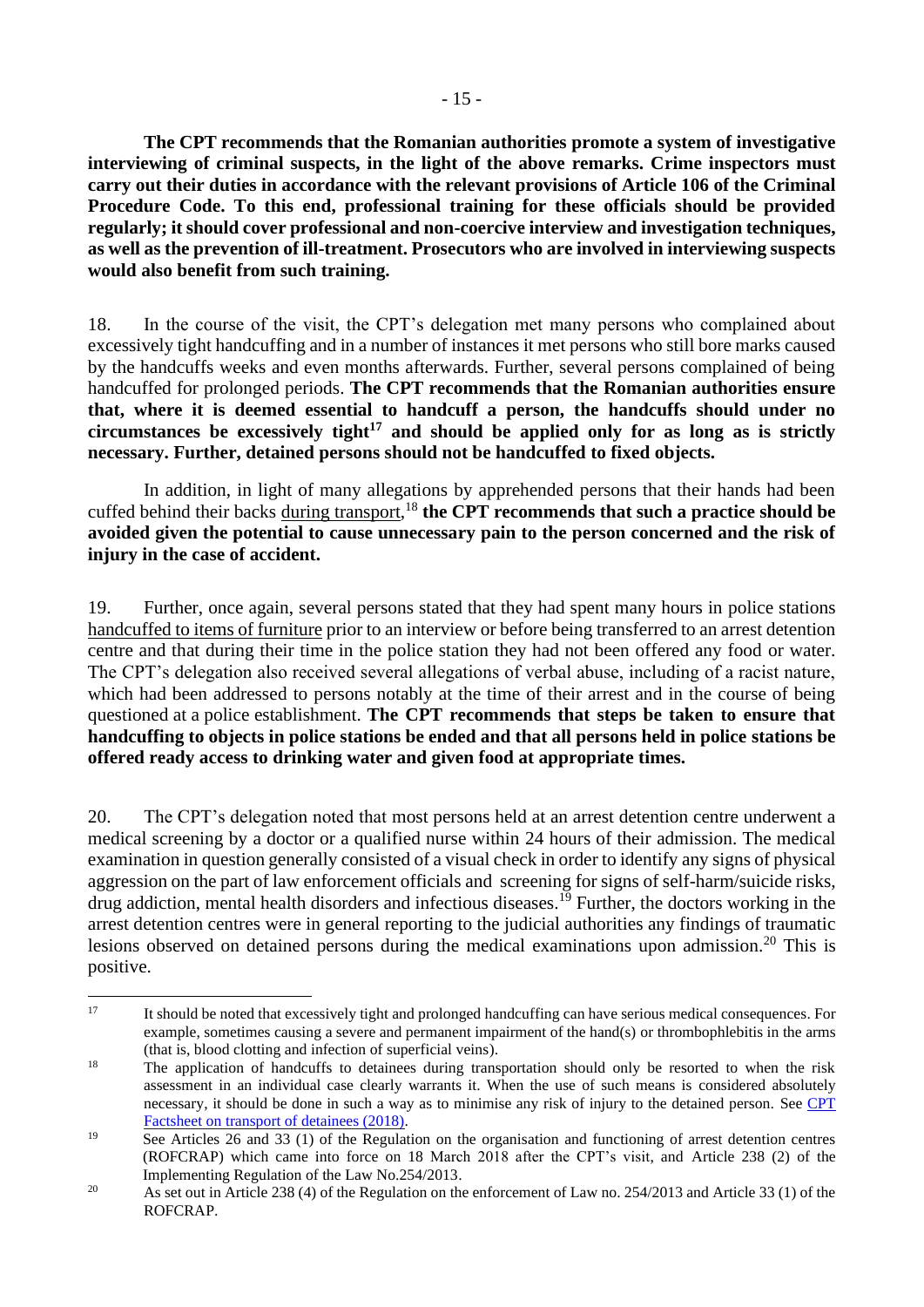However, the description of injuries on persons admitted to an arrest detention centre was predominantly cursory, and doctors were still making little effort to assess the compatibility of the injuries with the detained persons' allegations of ill-treatment. For example, body map templates merely displayed an "x" on various parts of the body without any description of positive findings and their compatibility with the detained person's allegations. The CPT understands that the mandate to professionally document injuries and determine their compatibility with any allegations of illtreatment lies with the Forensic Medical Institute and not with the doctors working in the arrest detention centres. Nevertheless, the doctors in the centres should as a minimum provide the context by which the injuries were sustained by recording any allegation of ill-treatment. Further, the injuries should be described in more detail and photographed, with a copy placed in the medical file.

21. **The CPT reiterates its recommendation that the Romanian authorities take the necessary steps to ensure that the record drawn up after the medical screening of a person admitted to a Detention and Preventive Arrest Centre contains:** 

- **i) an account of statements made by the person which are relevant to the medical examination (including his/her description of his/her state of health and any allegations of ill-treatment),**
- **ii) a full account of the objective medical findings based on a thorough examination, and**
- **iii) the health care professional's observations in the light of i) and ii), indicating the consistency between any allegations made and the objective medical findings.**

**Recording of the medical examination in cases of traumatic injuries should be made on a special form provided for this purpose, with body charts for marking traumatic injuries that will be kept in the medical file of the prisoner. Further, it would be desirable for photographs to be taken of the injuries, and the photographs should also be placed in the medical file. In addition, a special trauma register should be kept in which all types of injury observed should be recorded.**

**Further, the CPT recommends that procedures be put in place to ensure that whenever injuries are recorded which are consistent with allegations of ill-treatment made by the prisoner concerned (or which, even in the absence of an allegation, are clearly indicative of ill-treatment), the record is systematically brought to the attention of the competent prosecuting authorities, regardless of the wishes of the person concerned.**

**Health-care staff must advise detained persons of the existence of the reporting obligation and that the forwarding of the report to the competent prosecutor's office is not a substitute for the lodging of a complaint in a proper form. They should also inform them of their right to undergo a forensic medical examination.<sup>21</sup> Health care staff should be provided with the appropriate training to carry out these tasks.**

<sup>21</sup> See Article 32 (4) of ROFCRAP.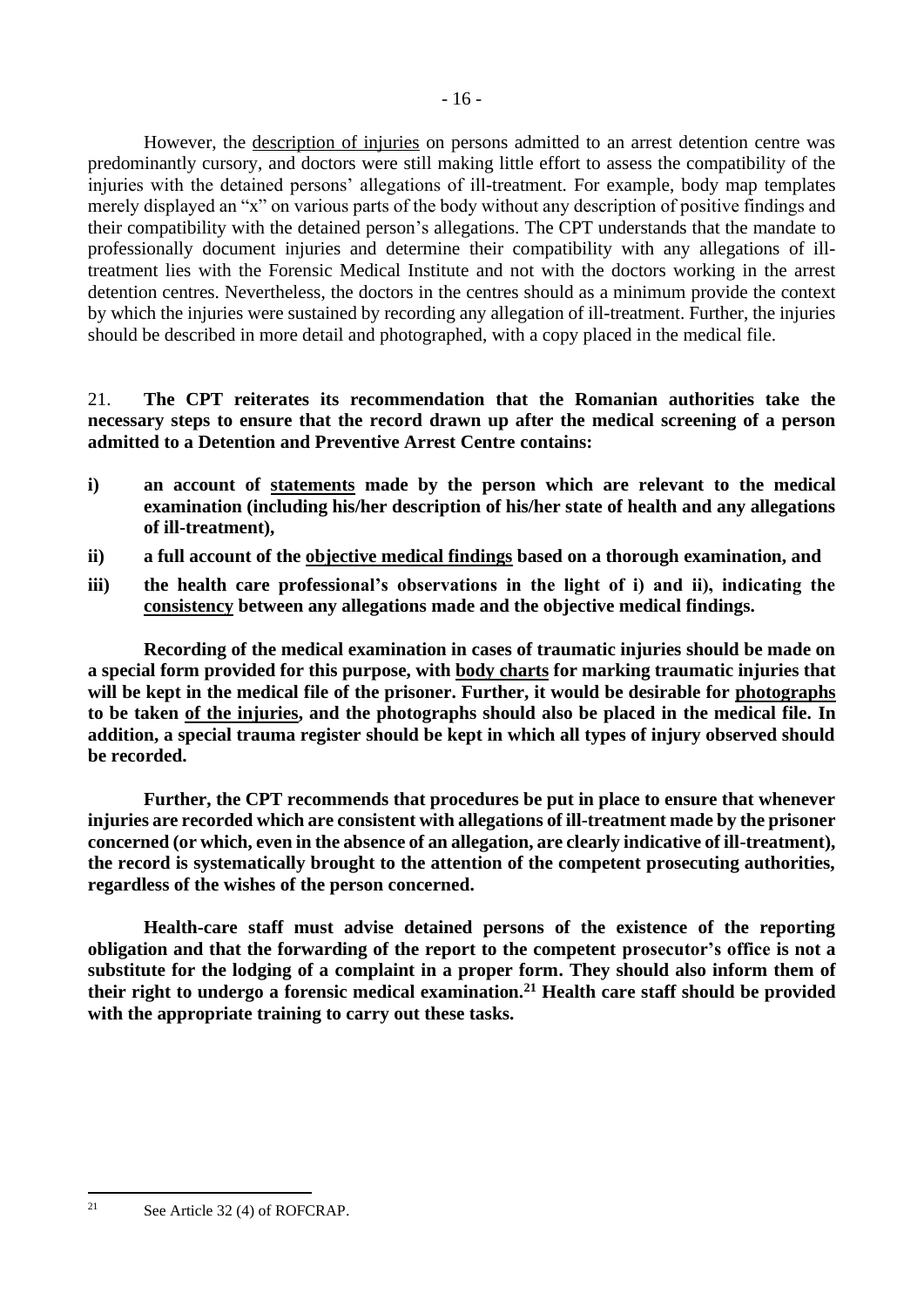22. In the course of the 2021 visit, the CPT's delegation followed up on the question of the effectiveness of investigations into allegations of ill-treatment by law enforcement officials.<sup>22</sup>

In the period since the 2018 visit, the European Court of Human Rights (ECtHR)has issued several decisions against Romania which concern inter alia a violation of Article 3 of the European Convention on Human Rights (ECHR) under its procedural limb (i.e. a lack of an effective investigation).<sup>23</sup> In the *Lingurar* judgment of 16 April 2019, the Court found a violation of Article 14 of the ECHR in conjunction with Article 3 in its procedural limb. In this judgment, the Court recalled that Roma communities were often confronted with institutionalised racism and were prone to be victims of excessive use of force by police officers in Romania. According to the Court, the authorities should have taken all possible steps to investigate whether or not discrimination may have played a role in the police intervention of December 2011. Instead, the applicants' allegations of discrimination of the Roma community have been dismissed by the domestic authorities and courts without any indepth analysis of all the relevant circumstances of the case.

As part of the measures to address this judgment, the Prosecutor General of Romania updated the Strategy on the Efficiency of the Investigations into allegations of ill-treatment by State agents (Order No. 59/2021 of 9 April 2021 of the Prosecutor's Office attached to the High Court of Cassation and Justice with the previous Order 214/2015 repealed).

23. The Strategy provides for the appointment of a specialised prosecutor within each Court of Appeal who is responsible for investigating cases of ill-treatment of persons deprived of their liberty by law enforcement officials pursuant to Articles 280 (abusive conduct of criminal investigation), 281 (ill-treatment), 282 (torture) and 296 (abusive behaviour) of the Criminal Code (CC). Further, the Strategy also introduces clear monitoring and reporting guidelines within the State Prosecutor's office in order to ensure the efficiency of those investigations.

The figures provided by the Romanian authorities to the CPT prior to the 2021 visit indicate that in 2020 there was a total of 2,940 cases of criminal proceedings initiated against law enforcement officials for alleged ill-treatment. The vast majority of these cases (i.e.  $2,237^{24}$ ) concerned police officers accused of abusive behaviour under Article 296 of the CC (i.e. threat, assault or any other acts of violence) while carrying out their duties. However, it should be noted that in 2020, 1,624 criminal proceeding were closed or rejected under Article 16 of the CC, primarily due to the lack of any evidence and only 10 indictments were issued. In 2020, three cases under Article 296 were decided by the Courts, with six police officers acquitted and one sentenced under a plea agreement to a term of 18 months imprisonment (suspended).<sup>25</sup>

 $22$  That is, whether the persons responsible for carrying out such an investigation are independent and impartial visà-vis those implicated in the events and whether the investigations are carried out promptly and thoroughly.

<sup>&</sup>lt;sup>23</sup> See, for example, the ECtHR judgments of *Bădoiu v. Romania* (Application no [5365/16\)](https://hudoc.echr.coe.int/eng#{%22appno%22:[%225365/16%22]}) of 25 June 2019; *Lingurar and others v. Romania* (Application no [5886/15\)](https://hudoc.echr.coe.int/eng#{%22appno%22:[%225886/15%22]}) of 16 October 2018; and the judgments against. Romania of 12 October 2021 in the cases of *Bojani* (Application no. 76393/17), *Mutu* (Application no. 71434/17) and *Baranoschi* (application no. 19928/17).

<sup>&</sup>lt;sup>24</sup> While 262 cases concerned prison staff and 164 cases concerned the gendarmerie.

<sup>25</sup> In 2019, of the 2,645 criminal proceedings initiated, 1,945 concerned police officers under Article 296 of the CC; 1,536 (i.e. 79%) of these cases were closed or rejected under Article 16 of the CC, primarily due to the lack of any evidence and 13 indictments were issued. In 2019, eight cases under Article 296 of the CC were decided with three officers acquitted and six officers receiving sentences of between 6 and 20 months, one a fine and one a warning.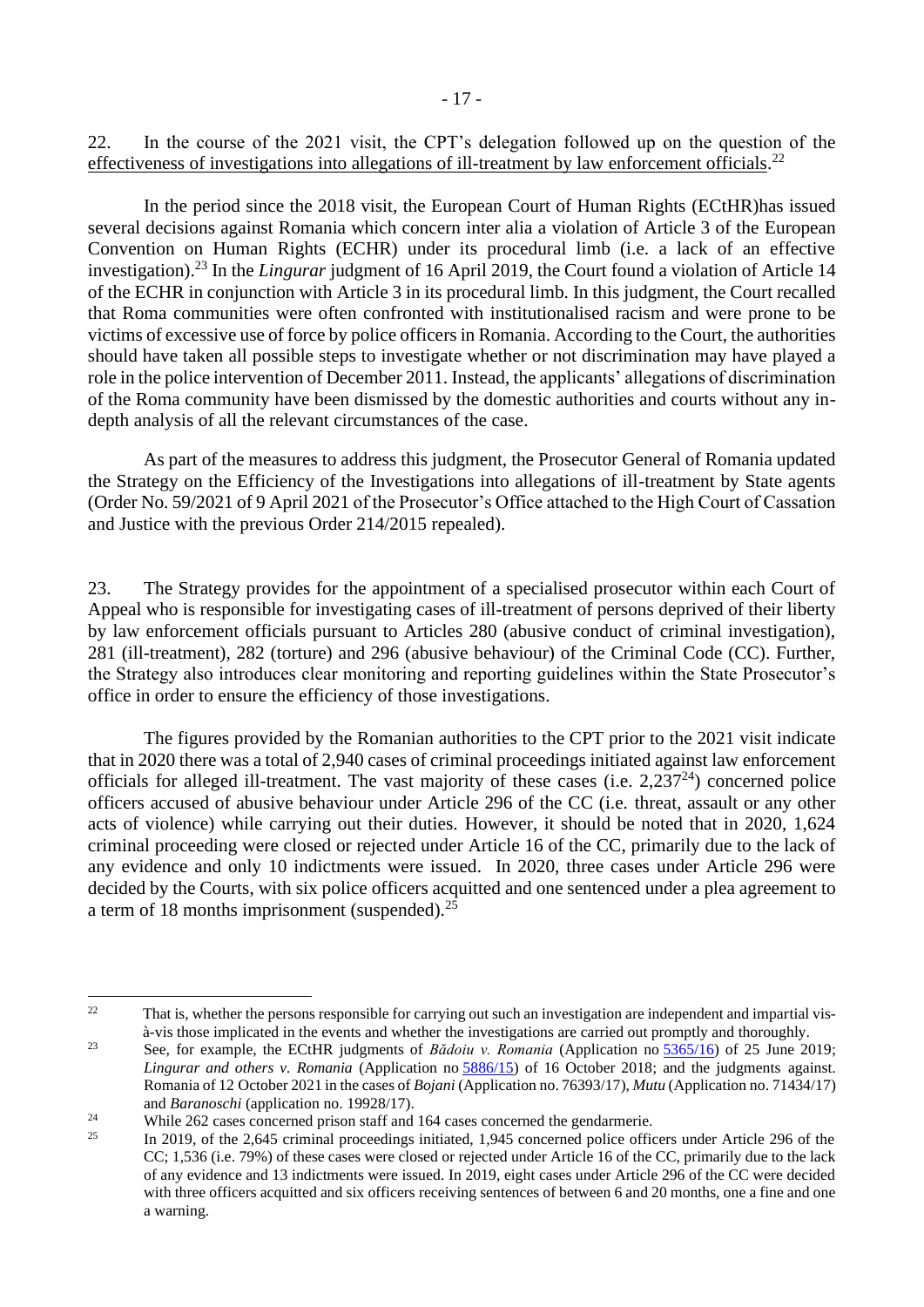Further, in 2020, criminal proceedings were initiated against the police in seven cases under Article 281 (ill-treatment) and in 17 cases under Article 282 (torture) of the CC but no indictments were issued. 26

#### **The CPT would like to receive information on the current status and the outcome of the trial of the cases in which 10 indictments were issued in 2020.**

24. The CPT's delegation had an opportunity to hold an exchange of views with senior prosecutors in Bucharest and in Ploieşti, and to examine a number of files. It was evident in the cases examined that the prosecutors had attempted to collect all the relevant material and to interview potential witnesses even when there was no medical evidence available, but the allegations were credible. This was notably in a case being pursued in Ploieşti, where a police officer had allegedly inflicted several blows with a stick to the hands of two young adults and a minor while investigating a case of theft. As regards promptness, there appeared to be an initial delay from the time a complaint was made to the time it was allocated to the relevant prosecutor for investigation, which could have a bearing on evidence being lost.

Prosecutors in Bucharest did not consider that obtaining timely medical evidence posed a difficulty in cases against the police as individuals could always go to the Forensic Medical Institute or the prosecutor could order a forensic medical examination.<sup>27</sup> Of course, this did not assist in those cases where the alleged ill-treatment, including verbal abuse or threats, did not leave any visible marks on the victim. Indeed, the prosecutors admitted that the greatest challenge was to evaluate whether the force applied was lawful, necessary and proportionate in the circumstances, especially when there were several police officers recounting one version and the alleged victim a different version of events.

25. The CPT considers that a state's credibility in respect of the prohibition of torture and other forms of ill-treatment is undermined each time officials responsible for such offences are not held to account for their actions. If the emergence of information indicative of ill-treatment is not followed by a prompt and effective response, those minded to ill-treat persons deprived of their liberty will quickly come to believe – and with very good reason – that they can do so with impunity.

Conversely, when officials who order, authorise, condone or perpetrate torture and illtreatment are brought to justice for their acts or omissions, an unequivocal message is delivered that such conduct will not be tolerated. The Romanian Government has clearly embarked upon such a path. Nevertheless, it would appear that there is a need to further increase the effectiveness of the response of the authorities to alleged acts of ill-treatment by law enforcement officials, given that certain police officers and gendarmes believe that they can still ill-treat persons with impunity (see paragraphs 12 and 13 above).

<sup>&</sup>lt;sup>26</sup> In 2019, criminal proceedings were initiated against the police in 21 cases under Article 281 (ill-treatment) and in 24 cases under 282 (torture) of the CC but no indictments were issued.

<sup>&</sup>lt;sup>27</sup> See also paragraph 20 above on the role of doctors in the DPACs.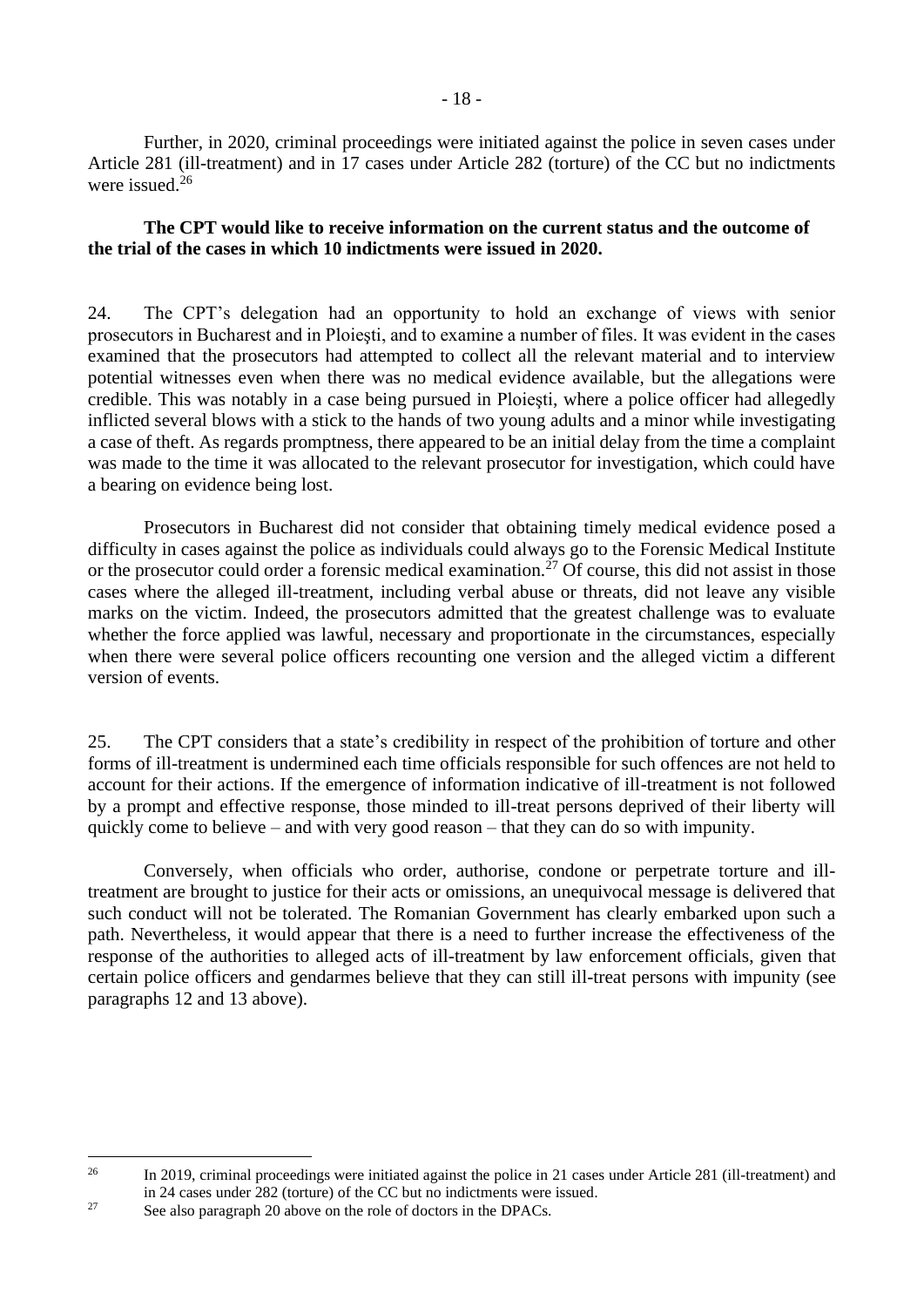26. One important step would be to enhance the independence as well as the thoroughness and promptness of investigations by ensuring that prosecutors have recourse to their own investigators and do not have to rely upon external police officers to carry out certain tasks. This would enable prosecutors to operate more autonomously and to react more promptly in investigating acts of alleged ill-treatment by law enforcement officials as opposed to relying on support, on an ad hoc basis, from officers of the Internal Control Bureau of the Police. This would be particularly beneficial when investigating allegations of ill-treatment which occur in prison establishments. Law 304/2004 provides the basis for the secondment of judicial police officers to Prosecutors' offices, but its general implementation has been pending for more than 15 years.<sup>28</sup>

Prosecutors charged with investigating such acts should be provided with the necessary resources to carry out investigations which comply with the criteria of effectiveness.

**27. The CPT recommends that the Romanian authorities take steps to provide prosecutors charged with investigating allegations of ill-treatment by law enforcement officials with their own investigators as a means to enhance the independence as well as the promptness and thoroughness of the investigations.**

**Further, it would like to be informed of the progress in the investigations, and of any indictments or court decisions, relating to the five incidents raised in paragraph 13 above. The CPT would be particularly interested to receive detailed information on the investigative steps taken into the intervention of 24 April 2020 by a group of police officers in Bolentin commune, Giurgiu County. In this context, and in light of the** *Lingurar* **judgment referred to above, the Committee wishes to draw the attention of the Romanian authorities to the Statement by the European Commission against Racism and Intolerance (ECRI) on racist police abuse, including racial profiling, and systemic racism of 2 July 2020.**

**The CPT would also like to be informed about the case nr. 2316/P/2014 of alleged police ill-treatment dating back to 25 May 2014 on which an indictment against three officers was brought on 16 December 2016. In particular, it would like to know why the court case appears to be so delayed given the facts of the case.**

### <span id="page-18-0"></span>**3. Safeguards against ill-treatment**

28. In the course of the 2021 visit, the CPT's delegation reviewed the safeguards afforded to persons deprived of their liberty by the police; namely, the rights of such persons to inform a close relative or another third party of their choice of their situation, to have access to a lawyer, and to have access to a doctor. It also examined whether such persons were informed without delay of all their rights and whether the custody records were properly filled out.

The legal safeguards for detained persons are provided for in the Criminal Procedure Code (CCP) and supplemented by Order 14/2018 of the Minister of Internal Affairs on the Regulation on the organisation and functioning of arrest detention centres (ROFCRAP) which came into force on 18 March 2018.

<sup>&</sup>lt;sup>28</sup> Such a secondment has been made for the Anti-Corruption Office (DNA) and the Organised Crime Office (DIICOT).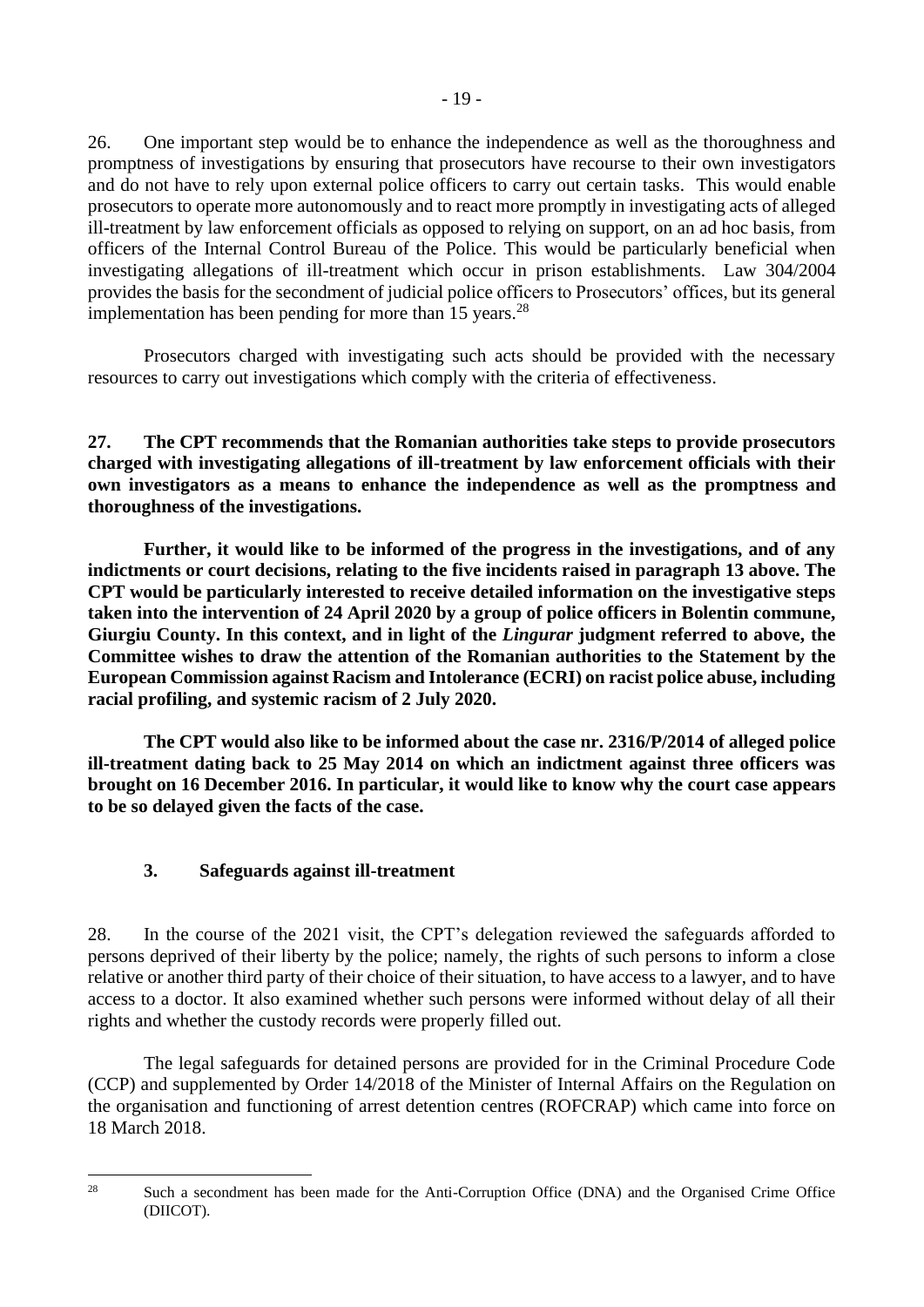29. In the course of the visit, most persons met by the delegation stated that they had been orally informed of their rights, notably the right to a lawyer, in the first few hours following their arrest in compliance with Article 210 of the CCP. Nevertheless, a number of persons stated that they had not been orally informed of their rights and no written information was provided to anyone, including persons arrested pursuant to a European Arrest Warrant.<sup>29</sup>

**The CPT recommends that the Romanian authorities reiterate to police officers their obligation to inform all apprehended persons of their rights orally and, thereafter, at the police station to provide them with written information on their rights in a language they understand. Detained persons should be asked to certify with their signature that such information has been provided.**

30. Article 210 of the CCP expressly provides that a person has the right, as soon as he or she is arrested, to inform or to have informed of his or her deprivation of liberty a relative or a person of his or her choice. This right may only be delayed for four hours for *"well-grounded reasons which shall be recorded in a report"*. <sup>30</sup> As was the case in 2018, the CPT's delegation found that the vast majority of arrested persons had rapidly been able to inform a relative, or have a relative informed, of their situation. Nevertheless, a few persons stated that this right had been delayed for several hours by police officers without a specific reason and in some cases until the first court hearing in front of the judge for rights and liberties.

**The CPT recommends once again that the Romanian authorities ensure that all persons deprived of their liberty by the police are offered the right in practice to inform a relative or a third party of their detention from the very outset of their deprivation of liberty (i.e. with effect from the time at which they are obliged to remain with the police).**

31. The CPT recalls that Articles 78, 83, 89 and 209 of the CCP provide for persons suspected of having committed a criminal offence and placed in police custody, arrested or charged, the right of access to a lawyer, and it requires either the body in charge of the investigation or the prosecutor to summon an officially appointed lawyer to a police station if the lawyer named by the person deprived of his or her liberty does not attend within two hours.<sup>31</sup> Further, Article 108, paragraph 3 of the CCP stipulates that criminal suspects must be informed of their right of access to a lawyer prior to the start of the first police interview and that his/her signature in the official records is necessary and the absence of any signature should be duly justified by the police.

The findings from the 2021 visit show that the majority of persons apprehended by the police had been granted access to a lawyer (either one of their own choice or one appointed *ex officio*) before being questioned by officers at the police station. However, once again, a number of persons alleged that police officers had refused to let them contact a lawyer when first brought to the police station. Further, in several cases, the delegation received allegations that police officers and even prosecutors (at Craiova and Targovişte) had started to question arrested persons "informally" before the arrival of the – officially appointed – lawyers and that in a few cases lawyers had not been present at all during the interview. Steps need to be taken to ensure the practical application of the right of access to a lawyer from the outset of a person's deprivation of liberty.

<sup>&</sup>lt;sup>29</sup> This would represent a violation of Article 5, Directive 2012/13/EU of the European Parliament and of the Council of 22May 2012 on the right to information in criminal proceedings

<sup>&</sup>lt;sup>30</sup> Pursuant to Article 210, paragraphs 5 and 6, of the CCP.<br> ${}^{31}$  See Article 200(8) and (0) of the CCP.

See Article 209(8) and (9) of the CCP.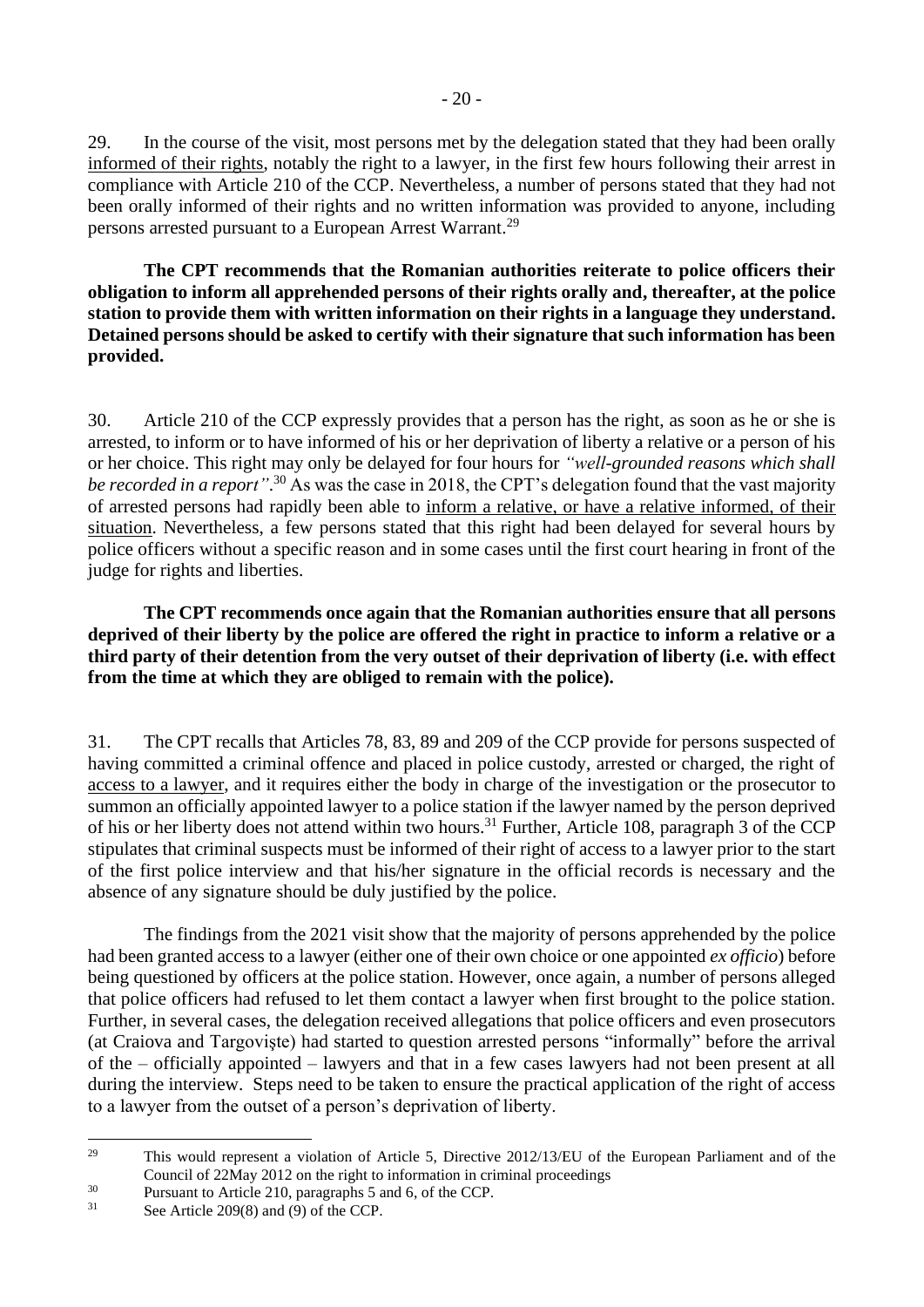Further, the CPT's delegation found that police officers were generally present and within earshot during conversations between a lawyer and the person suspected of having committed a criminal offence, contrary to the provisions of the CCP (Articles 78, 83, 89 and 209) which provide for the confidential nature of such conversations.

**The CPT recommends that the Romanian authorities take practical steps to ensure that whenever a detained person has made a request to have a lawyer present, police officers and prosecutors do not commence the questioning of a suspect until the arrival of the lawyer. 32**

**Further, the CPT recommends that the Romanian authorities reiterate to police officers that they afford any person deprived of his or her liberty the possibility to talk in private to a lawyer, as provided for in law.**

32. As was the case in 2018, the CCP still does not contain a specific provision on the right of access to a doctor for detained persons as from the outset of their deprivation of liberty. In their response to the report on the 2018 visit, the Romanian authorities had stated that the proposed draft law no. PL-x 405/2018 (see above) would contain an obligation for police officers to request medical support from specialist services "*if the person identified or taken to the police precinct or to other institutions displays visible signs which indicate the need for emergency medical care*". However, this draft law was rejected by the Romanian Parliament at the beginning of 2021. Consequently, persons apprehended by the police are still only entitled to emergency medical assistance prior to their transfer to the arrest detention centre (i.e. after 24 hours of their deprivation of liberty). **The CPT calls upon the Romanian authorities to adopt a legal provision which expressly guarantees the right of access to a doctor to all persons deprived of his or her liberty by the police as from the outset of his or her deprivation of liberty, as opposed to the obligation for the police to provide medical assistance.**

33. At the time of the visit, not all police stations were equipped with audio/video-recording equipment to record electronically police interviews. **The CPT would like to be informed about the timetable for the installation of such equipment in all police stations as well as of the rules and safeguards surrounding its use, including whether the electronic recordings are made available to the detained persons concerned, and/or their lawyers.**

## <span id="page-20-0"></span>**4. Detention and Preventive Arrest Centres**

a. introduction

<span id="page-20-1"></span>34. In the report on the CPT's 2018 visit, the CPT reiterated its position that persons on remand should not be held in police detention facilities and that it was not acceptable for the police authorities to continue to hold detainees for months on end. The CPT had emphasised that over and above the material conditions and the poor regime on offer, persons held in police custody are more exposed to possible ill-treatment and coercion. In their response, the Romanian authorities stated that "the issues raised require a thorough analysis and far reaching legislative and institutional amendments. They are under the scrutiny of the authorities." At the same time, the authorities raised the practical consequences of transferring persons on remand to prisons both in respect of the impact on

<sup>&</sup>lt;sup>32</sup> Any exception to this principle must be justified by well-grounded reasons and must be recorded in writing in the official records pursuant to Article 209, paragraph 7, of the CCP.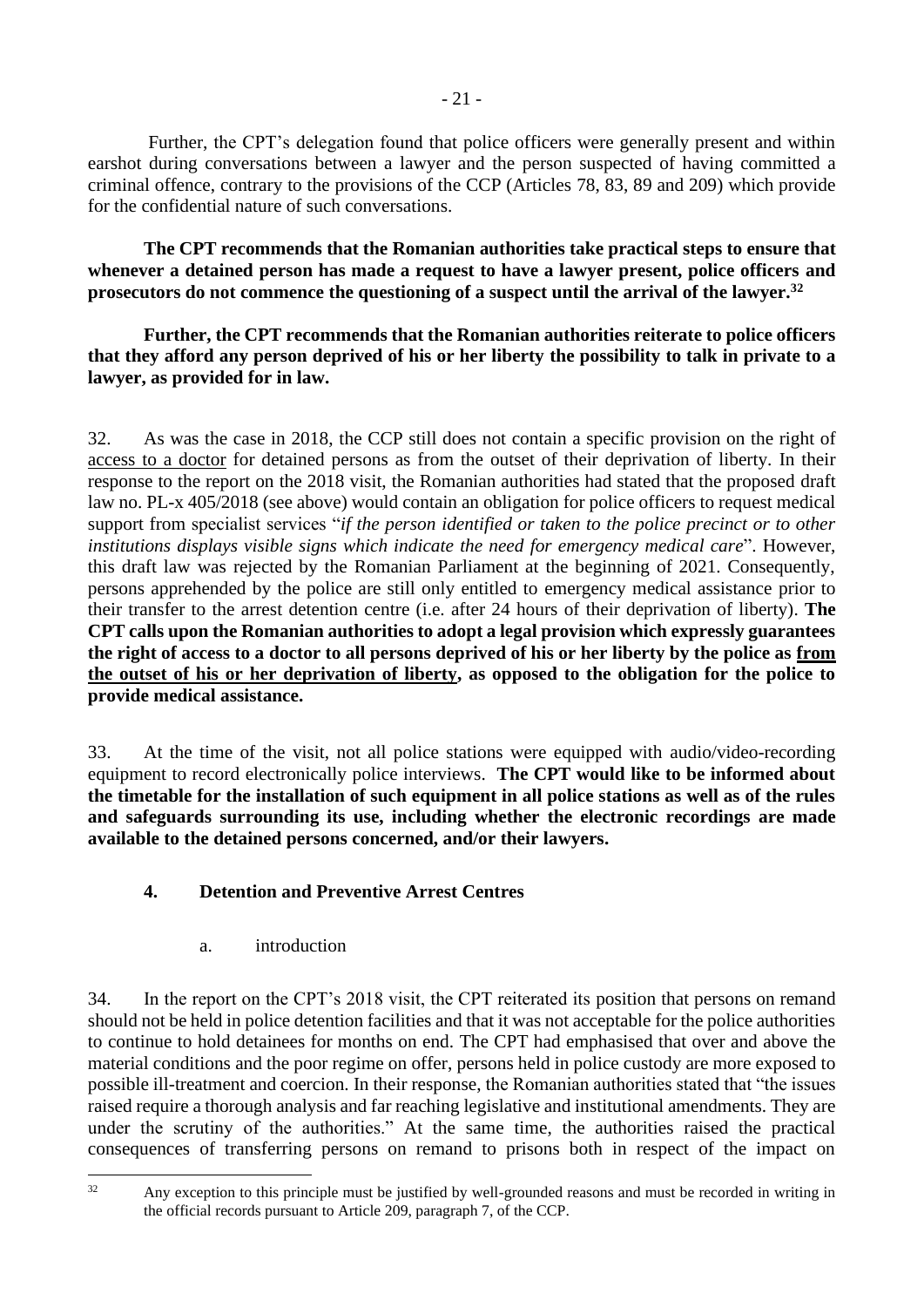overcrowding and that these persons would no longer be located close to the courts or the investigating authorities during the initial weeks following apprehension.

The CPT maintains that the Romanian authorities should continue to give serious consideration to **placing the Detention and Preventive Arrest Centres (DPAC) under the authority of the Ministry of Justice and the National Prison Administration. This would not prevent the police from interviewing detained persons in the DPACs, whenever required for the purposes of the investigation, in the relevant interview rooms within the centres which are foreseen by the legislation**.

35. The CPT also notes that in the context of the implementation of the judgment *Rezmiveş and Others v. Romania* of 25 April 2017, the updated Action Plan 2020-2025 submitted by the Romanian authorities sets out that 30 of the 52 DPACs will be newly built and that, in Bucharest, a new single centre will be developed to replace the existing 11 centres. Of the remaining 10 centres, two apparently meet the necessary requirements, four require only maintenance work and four (Galați, Iași, Maramureș and Alba) have entered into service since the beginning of 2018.<sup>33</sup>

Holding persons in remand detention for two months and potentially up to six months requires ensuring that the regime and conditions of detention are of a certain standard which goes far beyond what a police station may offer. In this respect, reference should be made to the  $26<sup>th</sup>$  General Report of the CPT in which the Committee set out its standards on *Remand detention (CPT/Inf(2017)5-part).*

36. In the course of the visit, the delegation was informed that certain persons were exceptionally held for longer than 180 days in a DPAC, notably in Bucharest in the context of extradition proceedings to another country. **The CPT would like to receive information on these cases, in particular as regards the legal basis for their continued detention beyond 180 days and whether there is any definitive time limit for being held in a DPAC as well as details about the regime that they are offered, and the number of persons affected during the years 2020 and 2021.**

37. In the course of the 2021 visit, the CPT's delegation carried out follow-up visits to the Bucharest Nos. 1 and 2 and Galati DPACs and visited for the first time the centres of Giurgiu, <sup>34</sup> and Târgoviste<sup>35</sup> (Dambovita Country). The centres of Câmpina (Prahova County) and Craiova (Dolj County) had previously been visited in 2006.

In sum, the CPT's delegation found that none of the centres visited, including the one in Galati, could be considered as providing satisfactory conditions or a suitable regime for persons who are detained for periods in excess of a few days (see below for details). The CPT welcomes the fact that new centres will be constructed but notes that most of these will not enter into service for another four to five years.

In the meantime, steps must be taken to ensure the DPACs provide an appropriate regime and adequate conditions. Further, **the CPT wishes to be reassured that the new centres will meet the minimum standards for holding remand prisoners for periods of two months or more and, to this end, it would like to be provided with the plans of a model new centre and an outline of the regime and activities to be offered.** 

<sup>&</sup>lt;sup>33</sup> See Council of Europe Committee of Ministers document DH-DD(2020)1059, pages 14 and 29.<br><sup>34</sup> The Ciurgiu DBAC congisted of cause calls with an efficial experitu to hald 22 parcence.

<sup>&</sup>lt;sup>34</sup> The Giurgiu DPAC consisted of seven cells with an official capacity to hold 22 persons.<br><sup>35</sup> The Târgavista DPAC consisted of 11 cells with an official capacity to hold <sup>22</sup> persons.

The Tậrgoviște DPAC consisted of 11 cells with an official capacity to hold 33 persons.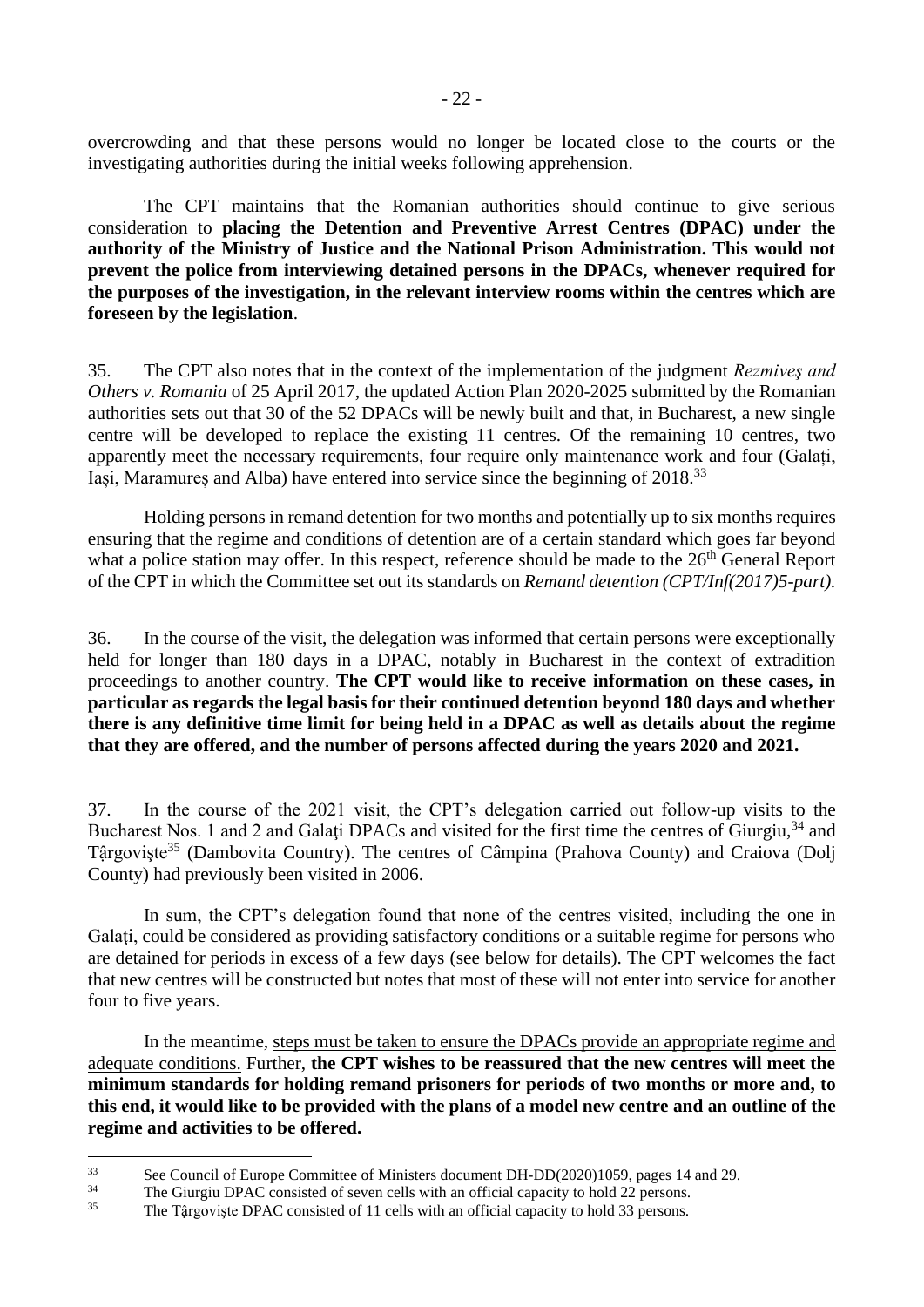#### b. regime

<span id="page-22-0"></span>38. The regime in force at arrest detention centres is regulated by Article 122 of Law No. 254/2013 on the enforcement of custodial measures and generally should consist of a minimum of one hour of outdoor exercise per day in a courtyard containing exercise equipment and the possibility to access a library, to perform a working activity in the maintenance of the facility and to attend vocational, recreational and cultural activities. In practice, the regime on offer at all the DPACs visited was as impoverished as that encountered during the 2018 visit. It consisted merely of access to a courtyard for one hour or less a day, with detained persons spending the remaining 23 hours of the day in their cells watching television (if they had one) or listening to the radio and reading (most centres had a small library). Further, there was no possibility for detained persons to attend any type of cultural, recreational and vocational activity during their detention. A few detained persons were involved in unremunerated work which consisted in the cleaning and maintenance of common areas in exchange for some benefits (such as prolonged visiting entitlements).

Exercise in the open air lasted in general for only one hour per day and took place in yards which were usually small (ranging from  $15m^2$  to  $21m^2$  at Bucharest No.1 and Craiova centres), austere and oppressive (surrounded by walls and enclosed by one or more layers of low-level metal grilles overhead) and were partially covered by a plexiglas roof panel. The courtyards were generally equipped with exercise bars,<sup>36</sup> but several lacked any means of rest (Bucharest No.2, Craiova, Giurgiu). In summary, apart from at the Cậmpina and Tậrgovişte centres, the yards in the other centres visited were not appropriate for daily exercise and access to fresh air. Further, most yards were inaccessible for wheelchair users.

**The CPT calls upon the Romanian authorities to devise and implement a comprehensive regime of out-of-cell activities at all arrest detention centres nationwide. The aim should be to ensure that remand prisoners are able to spend a reasonable part of the day, eight hours or more, outside their cells, engaged in purposeful activity of a varied nature (work, preferably with vocational value,<sup>37</sup> education, sport, recreation/association). To this end, communal rooms should be created at the level of each arrest detention facility where detained persons can spend an amount of time daily in purposeful activities organised by competent staff.** 

**Further, all detained persons, without exception, must be offered at least one hour of outdoor exercise a day in suitable facilities of an adequate size (i.e. sufficient to exert themselves physically) and possessing means of rest, exercise equipment and permitting a view of the sky (the low-lying metal overhead mesh grilles should be removed from the exercise yards). Also, all centres should provide for wheelchair access within the centre and to the courtyards.** 

<sup>&</sup>lt;sup>36</sup> The exercise bikes and treadmills present in the yards of certain centres, such as Craiova, Galați and Bucharest No.1 and No.2, did not function.

<sup>&</sup>lt;sup>37</sup> It should be added, however, that, according to Rule 100.1 of the European Prison Rules, "untried prisoners shall be offered the opportunity to work but shall not be required to work".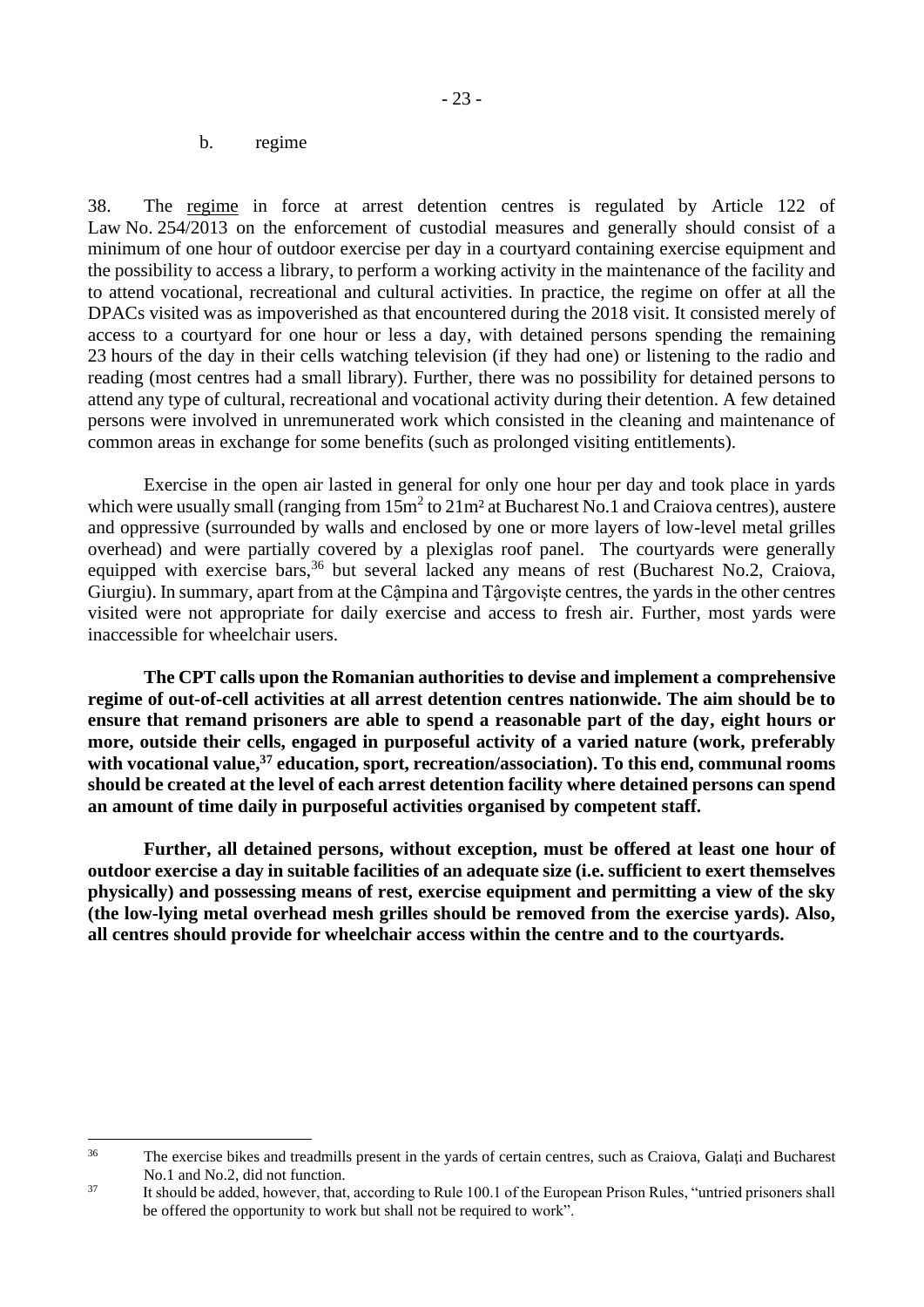<span id="page-23-0"></span>39. The Galaţi DPAC had been refurbished in June 2018 with six of the 12 cells completely renovated. These cells (two single and four triple-occupancy) provide satisfactory conditions in terms of access to natural light and ventilation, state of repair and cleanliness. Nevertheless, the cells had no personal storage space for the detained persons' belongings and the triple-occupancy cells were equipped with a table but no chairs. The men's section at Bucharest No. 1 DPAC was also recently renovated and offered similar material conditions.

The material conditions of detention in the remaining part of Galaţi arrest detention centre as well as in most of the other centres visited by the CPT's delegation, Bucharest No. 1 (women's section) and 2, Craiova, Giurgiu and Galați arrest detention centres, remained poor. The cells were generally dilapidated and in a state of disrepair (walls, beds, mattresses, lighting), access to natural light was inadequate (window sizes of 30 cm x 40 cm and triple/quadruple rows of grilles/bars in front of and behind the windows) and artificial lighting insufficient. The cells in Bucharest No.2 were notably infested with cockroaches and bedbugs. Further, the cells were also generally poorly ventilated, and many cells had water infiltration along the walls and ceilings (e.g. Bucharest No.2, Craiova and Tậrgovişte).

Further, apart from at the Cậmpina centre, the sanitary annexes remained in a poor state of hygiene, notably at the Tậrgovişte centre, and the provision of cleaning and personal hygiene products was irregular.<sup>38</sup> None of the cells in the centres visited possessed a space or cupboards for storing clothes and other belongings, and many cells did not possess chairs.

Finally, women detained at the Tậrgoviște and Galați centres complained to the delegation that they had not been provided with adequate quantities of essential hygiene products, such as sanitary towels and tampons.<sup>39</sup>

40. As was the case in 2018, the Ministry of the Interior is able to monitor the occupancy levels in arrest detention centres with a view to transferring detained persons to other detention facilities in order to ensure a minimum living space of  $4m<sup>2</sup>$  in multiple-occupancy cells. While the minimum standard was respected at the Craiova<sup>40</sup> and Târgoviște<sup>41</sup> centres, it was apparent that in many of the centres visited such a minimum standard was not always being respected. For example, at Bucharest No.2 centre, cells of 9m², including an unpartitioned sanitary annexe, contained two sets of bunk beds and were accommodating three (sometimes four) persons.

The Cậmpina centre consisted of six cells with a capacity to hold 34 persons and it was accommodating 21 persons, including one woman and one male juvenile, at the time of the visit. However, the capacity was based upon only  $3m^2$  of living space.<sup>42</sup>

<sup>&</sup>lt;sup>38</sup> The cells at the Târgoviste centre did not possess in-cell sanitary facilities which meant that access to the toilet and to wash required a member of the personnel unlocking the cell door upon request. Detained persons in the centre stated that staff responded rapidly to requests to go to the toilet.

<sup>&</sup>lt;sup>39</sup> See Rule 5 of the United Nations Rules for the Treatment of Women Prisoners and Non-custodial Measures for Women Offenders (the Bangkok Rules) and the CPT's "Women in Prison" factsheet (CPT/Inf(2018)5).

<sup>&</sup>lt;sup>40</sup> The 16 cells had an official capacity to accommodate 42 persons with two cells of 6.5m<sup>2</sup>; nine cells of 8.5 to 9.5m² for two persons each; three cells of 12.5m² for three persons each; and two cells of 25.5m² and 32m², respectively, for six and seven persons.

<sup>&</sup>lt;sup>41</sup> The 11 cells, each measuring  $12m^2$ , had an official capacity to accommodate 33 persons

<sup>&</sup>lt;sup>42</sup> The five cells of 17.5m<sup>2</sup> (excluding the sanitary annexe) were furnished with three sets of bunk beds and the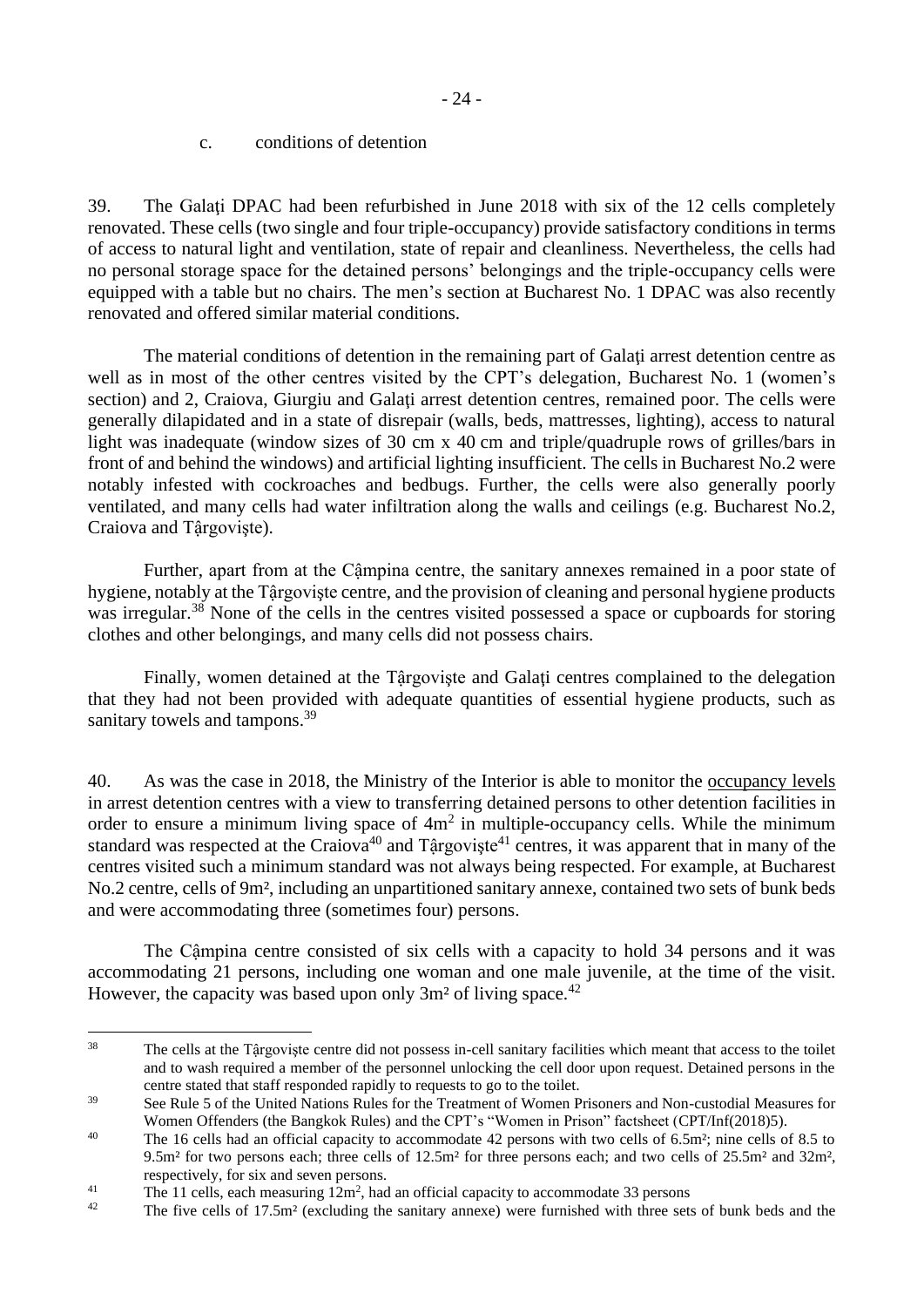41. Each centre possessed a kitchen equipped with a refrigerator, microwave oven and cooking hot plate, which was used to heat meals coming from the prisons or from the local police canteen on a daily basis and for the storage of food purchased by detainees or received from their respective families. Nevertheless, the CPT's delegation again received numerous complaints, in particular from persons held at Bucharest Nos. 1 and 2 and Giurgiu centres, about the quality and quantity of food provided by the prisons (notably, concerning a lack of vegetables and fruit). <sup>43</sup>

42. The CPT recalls that the conditions of detention in DPACs should comply with the same *minimum* standards which are applicable to persons held in remand detention in prisons. In particular, the minimum personal living space in such facilities should be 6m² for a single-occupancy cell and 4m² per detainee in a multiple-occupancy cell, excluding the sanitary annexe. Further, all cells should have direct access to natural light, adequate ventilation, equipped with basic furniture (such as tables, chairs, individual lockers and a TV set), kept in an acceptable state of hygiene and the sanitary annex should be fully partitioned.

Reference should also be made to the CPT's 30th General Report where the Committee sets out "*a decency threshold for prisons – criteria for assessing conditions of detention*" and enumerates the essential elements that are necessary to maintain humane living conditions for prisoners(including remand prisoners). Such a decency threshold is essential for those indigent prisoners who do not have any support from family members.

### 43. In the light of the above remarks, **the CPT calls on the Romanian authorities to take the requisite measures to ensure that police detention and preventive arrest centres:**

- **offer every detained person at least 4m² of living space in multiple-occupancy cells (Bucharest No. 2, Cậmpina and Galaţi centres);**
- **provide sufficient access to light, natural and artificial, and adequate ventilation in each cell (Bucharest No. 2, Giurgiu and the unrenovated cells in Galaţi,); the surplus multiple grilles/bars on the windows should be removed (and the windows enlarged);**
- **provide every detained person with clean bed linen;**
- **provide every detained person with a cupboard space to keep their belonging;**
- **have fully partitioned (i.e. up to the ceiling) sanitary annexes in the cells** (**at Bucharest No. 2, Craiova and the unrenovated cells at Galaţi);**
- **guarantee the regular maintenance and cleanliness of the cells and sanitary facilities;**
- **ensure regular and adequate supplies of personal hygiene products, taking into account the specific needs of women, notably the provision of sanitary towels and tampons freeof-charge;**
- **offer an adequately nutritious diet, which includes fresh vegetables and fruit.**

sixth cell of 13m² (excluding the sanitary annexe) was furnished with two sets of bunk beds.

<sup>&</sup>lt;sup>43</sup> It is positive that detained persons are permitted to bring bedding, hygiene supplies and food items (10 kg of packaged food and 6 kg of fruit and vegetables per month) from home but not all persons in detention have such support from the outside, and it should not in any way diminish the duty of the state to provide minimum conditions of detention for all persons held in DPACs.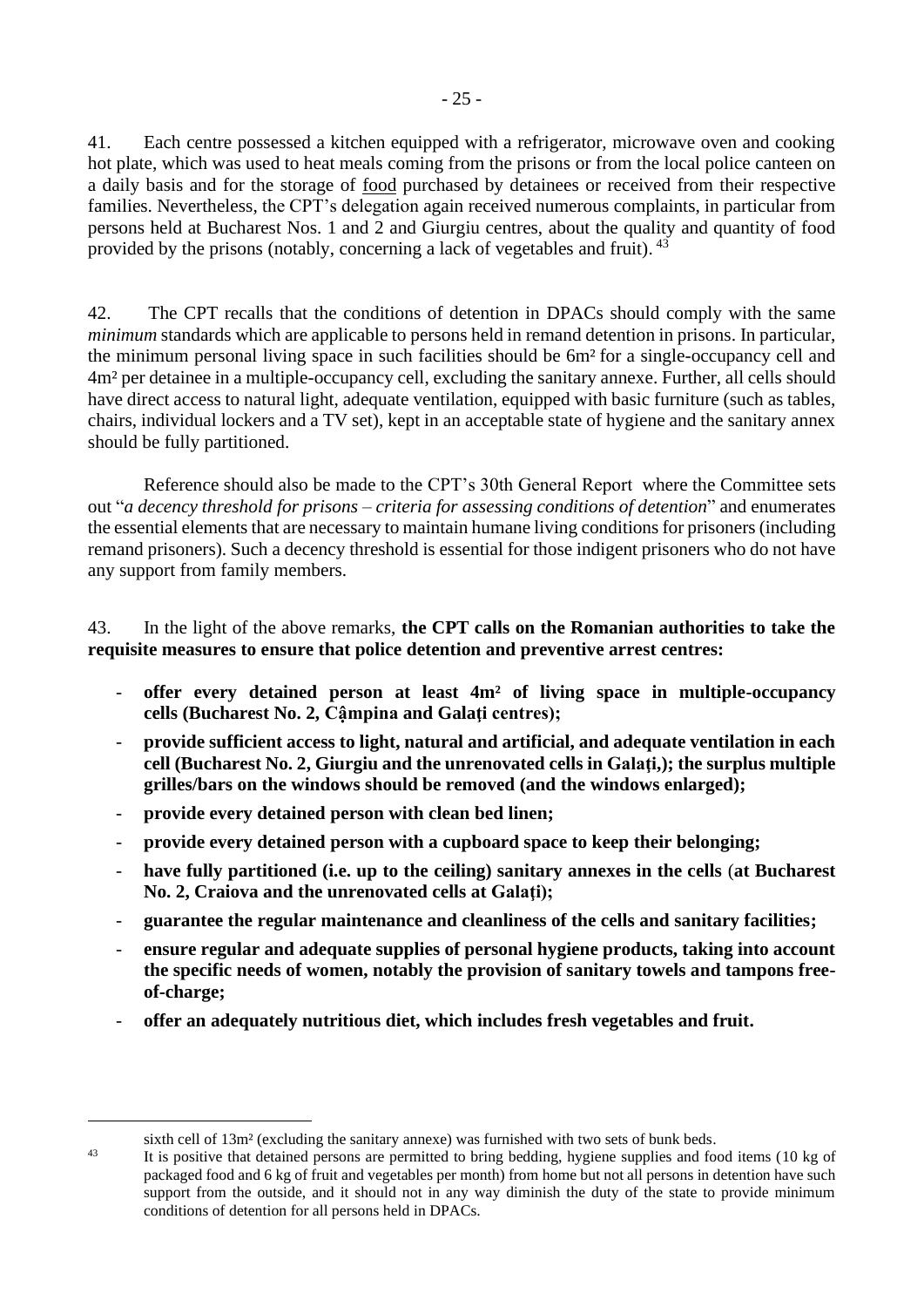#### d. minors

<span id="page-25-0"></span>44. The CPT's delegation again met a number of minors in the various DPACs visited. The vulnerability of minors who are placed in detention is recognised by Law No. 254/2013, and notably in Article 117 which states that minors accommodated in DPACs should be separated from adults, receive the necessary psychological assistance and increased contacts with family members.<sup>44</sup>

In Bucharest, all minors are now held at No.1 DPAC where three cells have been renovated since 2018 to accommodate a maximum of six minors (although each cell was equipped with two sets of bunk beds). The cells were already showing signs of wear and tear. At the Cậmpina centre, the single minor was being held together in a cell with adults.

At the Tậrgovişte centre, the two minors present were being held together in a cell and both of them had been seen by a psychologist a few days prior to the delegation's visit. That said, both boys<sup>45</sup> were confined to their cell for 23 hours a day with only one hour or a little more in the yard and the possibility to make a 15-minute phone call every day. They were not offered any activities whether educational, sport or recreational. Further, they were not provided with any specific support or care by the staff despite the fact that the 15-year-old boy was clearly distressed by the situation in which he found himself. At the Galati centre, a 14-year-old boy, who was still in a state of shock over the events that had led to his detention, was held together with two unrelated adults and was not provided with any specific support or attention apart from a weekly meeting with a psychologist.

45. The CPT has repeatedly stressed the lack of purposeful activity is especially harmful for minors, who have a particular need for physical activity and intellectual stimulation. Minors in remand detention should be offered a full programme of out-of-cell activities suited to their age, such as education, sport, vocational training and recreational activities. Physical education should constitute an important part of that programme. They should also be offered at least two hours of outdoor exercise every day, from the moment they arrive at a detention establishment.

Indeed, the CPT has stated that minors in particular should be placed in an environment adapted to their needs. To this end, it would be highly desirable for separate custody areas to be allocated for minors in DPACs with a more open regime. Moreover, whenever their stay exceeds a few days, it would be preferable for them to be transferred to a specialised centre specifically designed for their age group (i.e. a non-prison like environment with regimes tailored to their needs and staffed by persons trained in dealing with the young).<sup>46</sup> Further, a minor should not be detained together with unrelated adults.

See also Article 256 of the Regulation on the enforcement of Law no. 254/2013 and Article 42 of ROFCRAP.

According to the official register of the centre, one boy had been in detention since 14 April and the second since 20 April 2021 (i.e. almost four and five weeks respectively).

<sup>&</sup>lt;sup>46</sup> See Section on [Juveniles deprived of their liberty under criminal legislation i](https://rm.coe.int/16806ccb96)n the 24<sup>th</sup> General Report of the CPT (2015),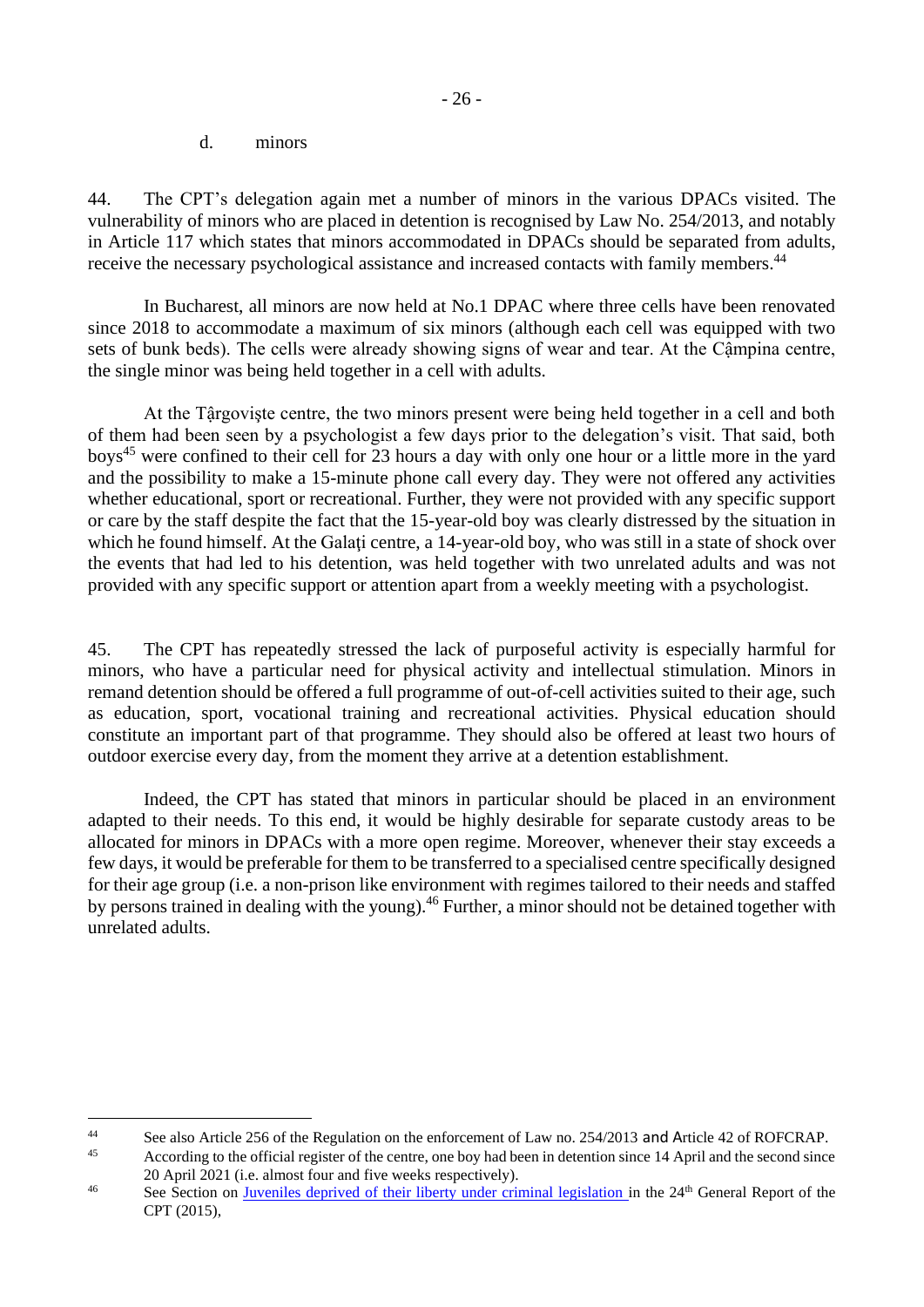46. It is also important that all staff, including those with custodial duties, who are in direct contact

with minors should receive professional training in working with young people, both during induction and on an ongoing basis, and benefit from appropriate external support and supervision in the exercise of their duties. In this respect, the CPT recalls that the custody and care of juveniles deprived of their liberty is a particularly challenging task. It should be taken into account that many of them have suffered physical, sexual or psychological violence. The staff called upon to fulfil this task should be carefully selected for their personal maturity, professional integrity and ability to cope with the challenges of working with – and safeguarding the welfare of – this age group.

Even though most minors who are detained in a DPAC only remain in a centre for a week, those first few days in a detention facility tend to be the period when the minors are particularly vulnerable and most in need of support by staff. Further, from the figures provided by the Romanian authorities for the first six months of 2018, it appeared that 266 of the 655 minors (i.e. 40%) were held in a DPAC for longer than a week. An examination of the registers at Craiova DPAC showed that in 2020, several of the 29 minors held in the centre spent longer than two months in detention, with the longest held just over five months, while in the first five months of 2021, a few minors had been held for three weeks in detention and one for seven weeks.

From the findings of the 2021 visit, there did not appear to be any specific policies in place, other than the provision of periodic psychological counselling sessions, to support minors in detention. Each DPAC should have a few staff members who are trained to provide increased support to minors whenever a minor is detained.

47. **The CPT recommends that the Romanian authorities take steps in all DPACs to ensure that minors are held in decent conditions in a dedicated custody area and provided with a purposeful regime (i.e. at least eight hours out of their cells). To this end, it will be necessary to recruit specialised staff, including educators, to work in the relevant centres. In addition, the management of DPACs must ensure that minors are not held together with unrelated adults.**

**Further, every effort should be made to keep minors in DPACs for the shortest possible period. The CPT would like to be informed of the number of minors held in arrest detention centres in 2020 and 2021 and how many of them were held for periods longer than one week, one month and two months.**

e. health care services

<span id="page-26-0"></span>48. The provision of health care in DPACs remains under the responsibility of the Medical Directorate of the Ministry of the Interior (MoI) and is regulated by a specific Instruction issued in April  $2016^{47}$  covering the recording of injuries, screening for transmissible and infectious diseases, treatment of drug addiction, hunger strike and access to specialised care as well as by the Implementing Regulation of Law No. 254/2013 on the enforcement of sentences and custodial measures and by ROFCRAP.

<sup>&</sup>lt;sup>47</sup> See in particular the Procedure of the Medical Directorate of the MoI PS-01-DM No. 4273029/25.04.2016.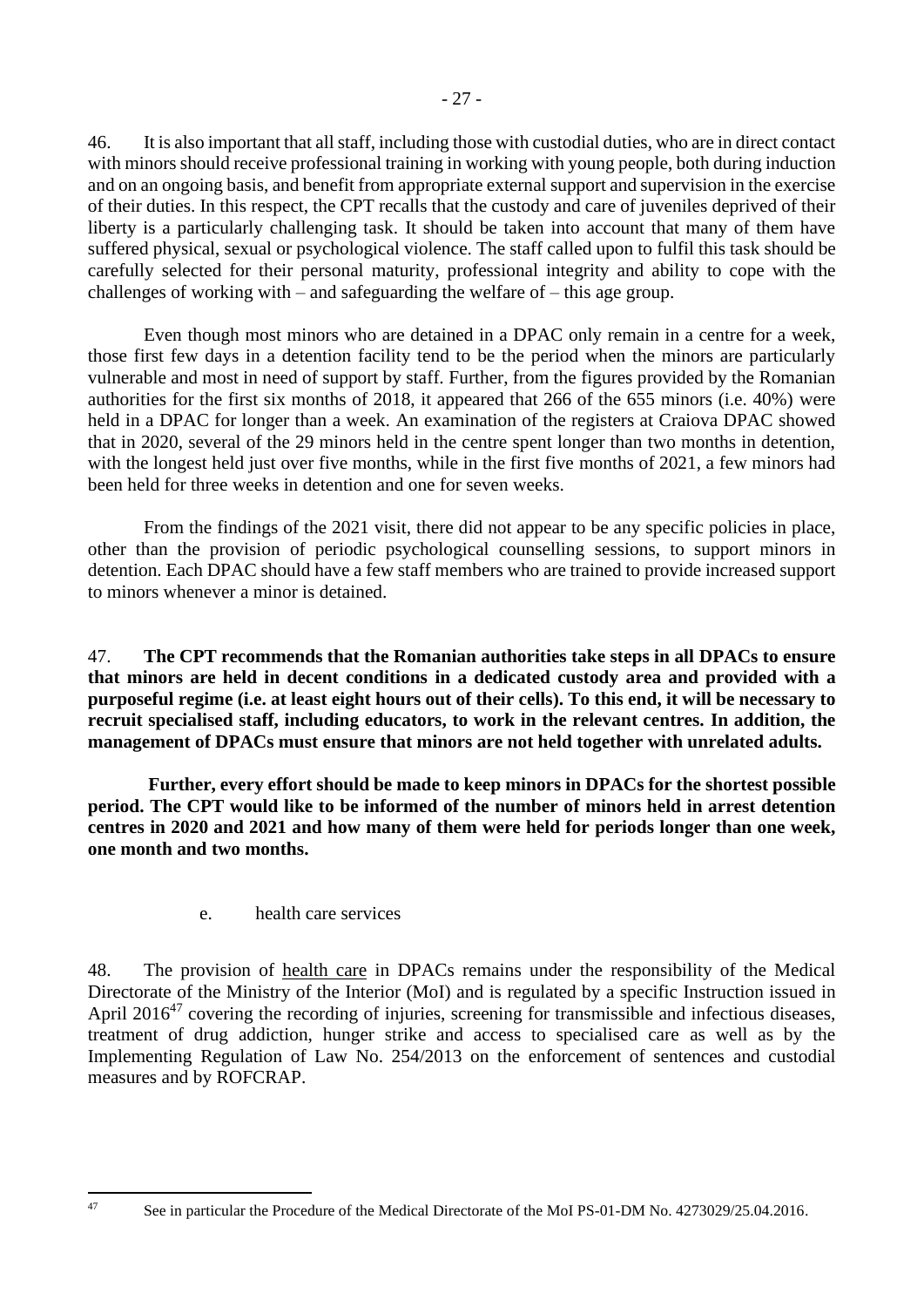The staffing levels of general practitioners (GP) and nurses present in the DPACs at the time of the visit appeared to be good; at a minimum, a doctor and a nurse were present on working days. A full-time doctor for centres holding less than 40 persons contrasts positively with the situation found in the prisons (see paragraph 96). However, the doctors at the Giurgiu and Tậrgovişte centres had no back-up and were apparently unable to take time off in over 18 months. Further, the doctor at Giurgiu centre also had to provide care for serving and retired police officers as well as their families, a practice which was supposed to have ended following the re-organisation of the Medical Directorate in 2016. At the Cậmpina and Craiova centres, a different doctor was present each day of the week which undermined the continuity of care.

Further, the CPT's delegation noted that health care staff in some of the DPACs visited wore police uniforms which is not conducive to developing a doctor-patient relationship with the detained persons as it reinforces the perception of the lack of independence of health care staff.

**The CPT recommends that the working arrangements for healthcare staff in the DPACs be reviewed, in the light of the above remarks. Further, health care staff should not wear police uniforms. The CPT would also like to receive confirmation that doctors working in DPACs are no longer assigned duties to care for Ministry of the Interior personnel.**

**In addition, the recommendation in paragraph 95 relating to greater oversight by the Ministry of Health applies equally in relation to the provision of health in the DPACs.**

49. All detained persons are screened within 24 hours upon arrival at the DPAC, including for injuries and the offer of a systematic chest X-ray screening for tuberculosis. However, no systematic blood check was offered for blood-borne viruses such as hepatitis B (HBV), hepatitis C (HCV) and HIV, not even for high-risk patients such as drug users.

Further, as regards women admitted to a DPAC, there was no systematic screening for sexual abuse or other forms of gender-based violence inflicted prior to admission. Such screening is essential as violence experienced prior to admission is likely to have a direct correlation with the woman's behaviour and even offending behaviour, and should clearly impact on the way in which the care plan for the woman in question is drawn up for her stay in detention (i.e. whether she needs specialised psychological support or counselling). $48$ 

**The CPT recommends that all persons being admitted to a DPAC, in particular those with a history of drug use, should be offered a voluntary blood test for blood borne viruses (HIV, HBV, HCV) and that hepatitis B (HBV) vaccination be offered to HBV negative patients. Further, the gender-specific needs of women requires that screening for sexual abuse or other forms of gender-based violence inflicted prior to entry to a DPAC is carried out.**

<sup>&</sup>lt;sup>48</sup> See United Nations Rules for the Treatment of Women Prisoners and Non-custodial Measures for Women Offenders (the Bangkok Rules) of October 2010 and, in particular, Rule 6,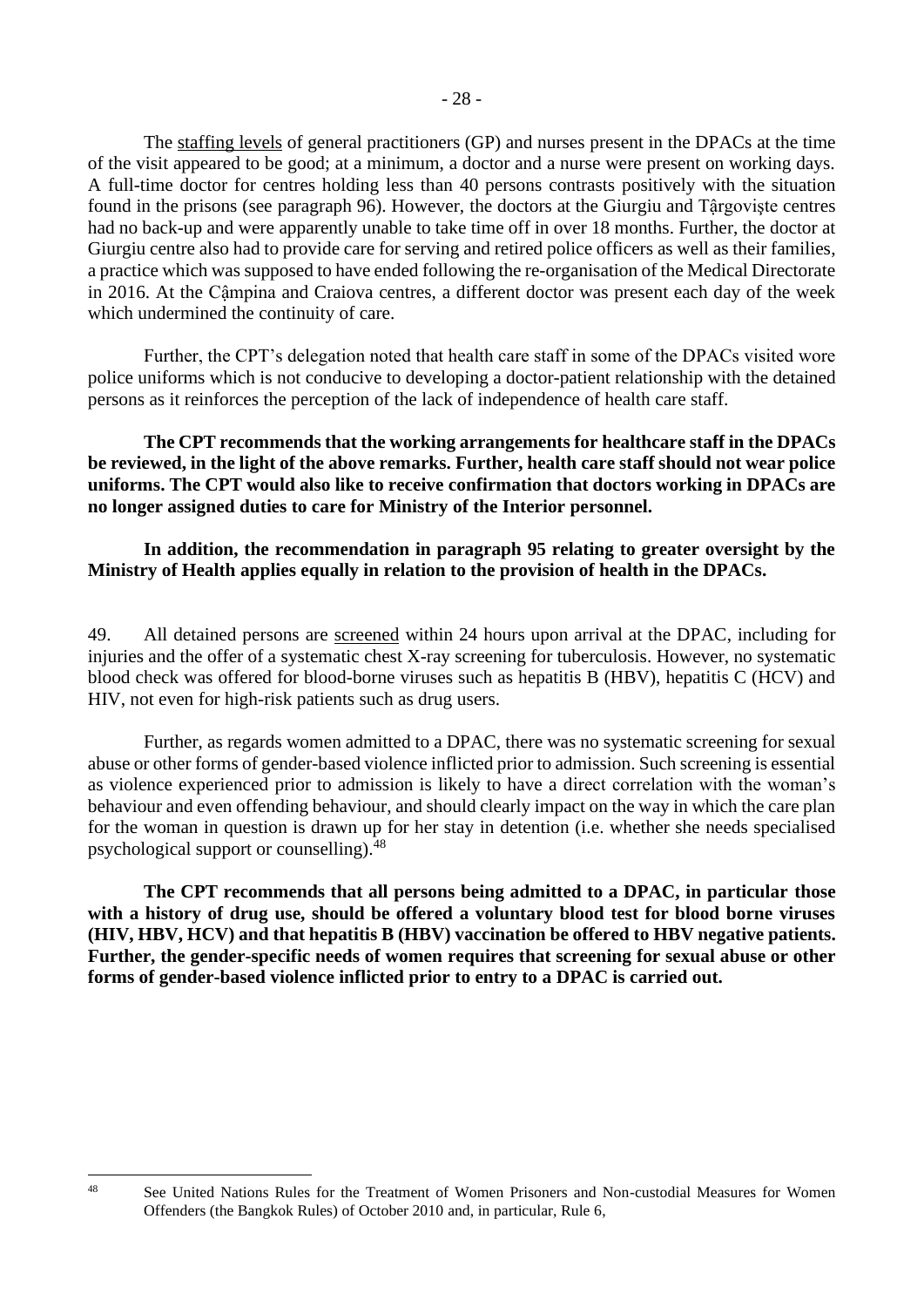50. The delegation noted that in the centres visited the various files and registers were well maintained.

The medical room at the Bucharest No.1 was adequately furnished with basic and emergency equipment for the needs of the detained population (such as an ECG machine, defibrillator, oxygen mask and oximeter). At Craiova and Tậrgovişte DPACs, the medical rooms were similarly wellequipped apart from lacking oxygen, while the Cậmpina, Galaţi and Giurgiu centres contained no ECG and were lacking basic life-saving equipment (e.g. defibrillators and oxygen). There was also no sink and running water for washing hands in the medical room at Craiova.

At all the centres visited, health care staff was distributing medication to detained persons or preparing them in sealed envelopes to be distributed by custodial staff.

### **The CPT recommends that the medical services of all DPACs be equipped with basic life-saving equipment (i.e. defibrillator and oxygen) and an ECG. Further, the medical room at Craiova DPAC must be provided with access to running water.**

51. As was the case in 2018, newly admitted detained persons were routinely asked about substance use and could be referred to the national anti-drug agency (NAA) for the prescription of opioid agonist therapy (OAT).<sup>49</sup> The NAA is responsible for both the continuation of the substitution therapy for drug users enrolled in an anti-drug programme outside prison prior to their detention or arrest as well as for deciding on the induction and stabilisation of methadone treatment for drug users who need this type of therapy. These programmes are administered out of Bucharest within the structure of the "Dr. Nicolae Kretzulescu" Outpatient Diagnosis and Treatment Centre and, if necessary, users detained in DPACs around the country may be transferred to Bucharest for assessment and OAT. For those persons admitted to a DPAC with an opioid dependence, who are not already enrolled in an anti-drug programme outside prison, psychotropic symptom-relieving medication is prescribed.

For example, a person met at Bucharest No.2 centre with a clear history of opioid addiction had been provided symptomatic treatment upon admission to counter the withdrawal symptoms which had been further increased following a consultation with a psychiatrist. However, despite a request to be tested for HIV and Hepatitis C (HCV), no blood test had been undertaken. Given that the person had had HCV in 2016 and that he was a regular consumer of heroin via intravenous injection, he represents a high-risk patient who should be offered screening for blood borne viral diseases (**see recommendation in paragraph 49 above**).

In the response of the Romanian authorities to the CPT's report on the 2018 visit, the Romanian authorities stated that a cooperation protocol for providing the necessary assistance for detained persons with a drug addiction was under discussion between the NAA, the Medical Directorate of the Ministry of the Interior and the General Inspectorate of the Romanian Police.

**The CPT would like to be informed, for the period 2020 and the first nine months of 2021, of the number of persons who were provided with OAT while held in a DPAC and whether any persons were transferred from a county DPAC to Bucharest to be assessed and provided OAT by the NAA.**

<sup>&</sup>lt;sup>49</sup> In accordance with Article 241, paragraph 3 of the Implementing Regulation of Law No. 254/2013.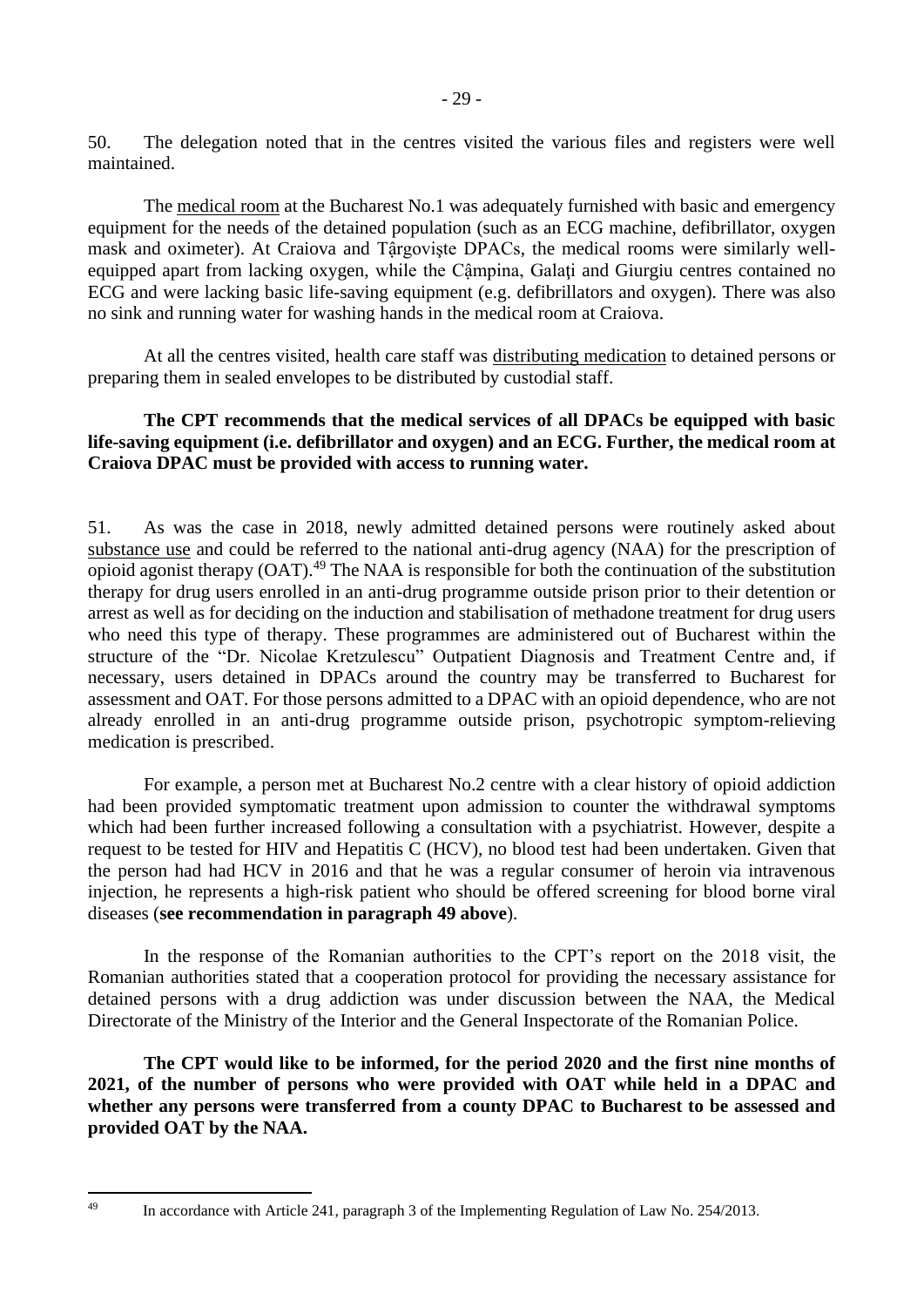#### f. other issues

<span id="page-29-0"></span>52. As regards searches of detained persons upon admission to the DPACs, the CPT's delegation again found that many persons in all the centres, apart from at Bucharest No.2 and Cậmpina, were having to strip completely naked. A number of persons stated that they also had to squat while naked, notably at the DPAC in Galati. Such an approach is not in line with Article 35, paragraphs 2 and 3, of ROFCRAP (the 2018 Regulation on the organisation and functioning of DPACs) which provides that *"detailed body search shall be performed in designated areas with no video surveillance, by a police officer of the same sex as the person being searched, in conditions which do not harm the dignity of the person deprived of liberty and in compliance with his/her right to privacy.* The CPT considers that persons who are searched should not normally be required to remove all their clothes at the same time, e.g. a person should be allowed to remove clothing above the waist and get dressed before removing further clothing. In addition, more than one officer of the same sex as the person being searched should, as a rule, be present during any strip-search as a protection for detained persons and staff alike.

#### **The CPT reiterates its recommendation that the Romanian authorities take the necessary steps to ensure all Detention and Preventive Arrest Centres comply with the abovementioned requirements in respect of searches.**

53. Given that far fewer women are detained and held in DPACs, it is not unusual that, at times, only one woman will be held in an establishment. This was the case at the Galaţi DPAC when the CPT's delegation visited the establishment where the single woman was *de facto* being subjected to a regime akin to solitary confinement. No compensatory measures were being taken by staff to engage with this woman or to provide her with any activities. **The CPT recommends that the Romanian authorities ensure that whenever a single woman is held in a DPAC steps are taken by staff to ensure that she is offered purposeful activities and appropriate human contact on a daily basis.**

54. As regards contact with the outside world, the situation remained the same as that observed in 2018. That is, adult remand prisoners were entitled to four visits per month and juveniles to six visits per month, each of 30 minutes duration. The CPT considers that the importance of maintaining contacts with the outside world and that persons in detention should benefit from a visiting entitlement of at least one hour every week. All visits with a family member continued to take place across a screen using a telephone, which meant that there was no physical contact between a detained person and their visitors.

Further, detained persons were offered access to the telephone three times per week (five times for minors) for a duration of 10 to 30 minutes each, in line with the relevant legal provisions.<sup>50</sup> Most centres offered 25-30 minutes whereas the Craiova centre permitted only 10-minute calls; **efforts should be made to increase the permitted duration of each call at the Craiova DPAC.** 

**The CPT recommends that, once the Covid-19 pandemic restrictions are lifted, the Romanian authorities institute a rule of open visits for all persons detained on remand, with closed visits as the exception. Further, all persons in remand detention should benefit from a visiting entitlement of at least one hour every week.** 

<sup>50</sup> See Article 246 of the 2016 Implementing Regulation of Law No. 254/2013.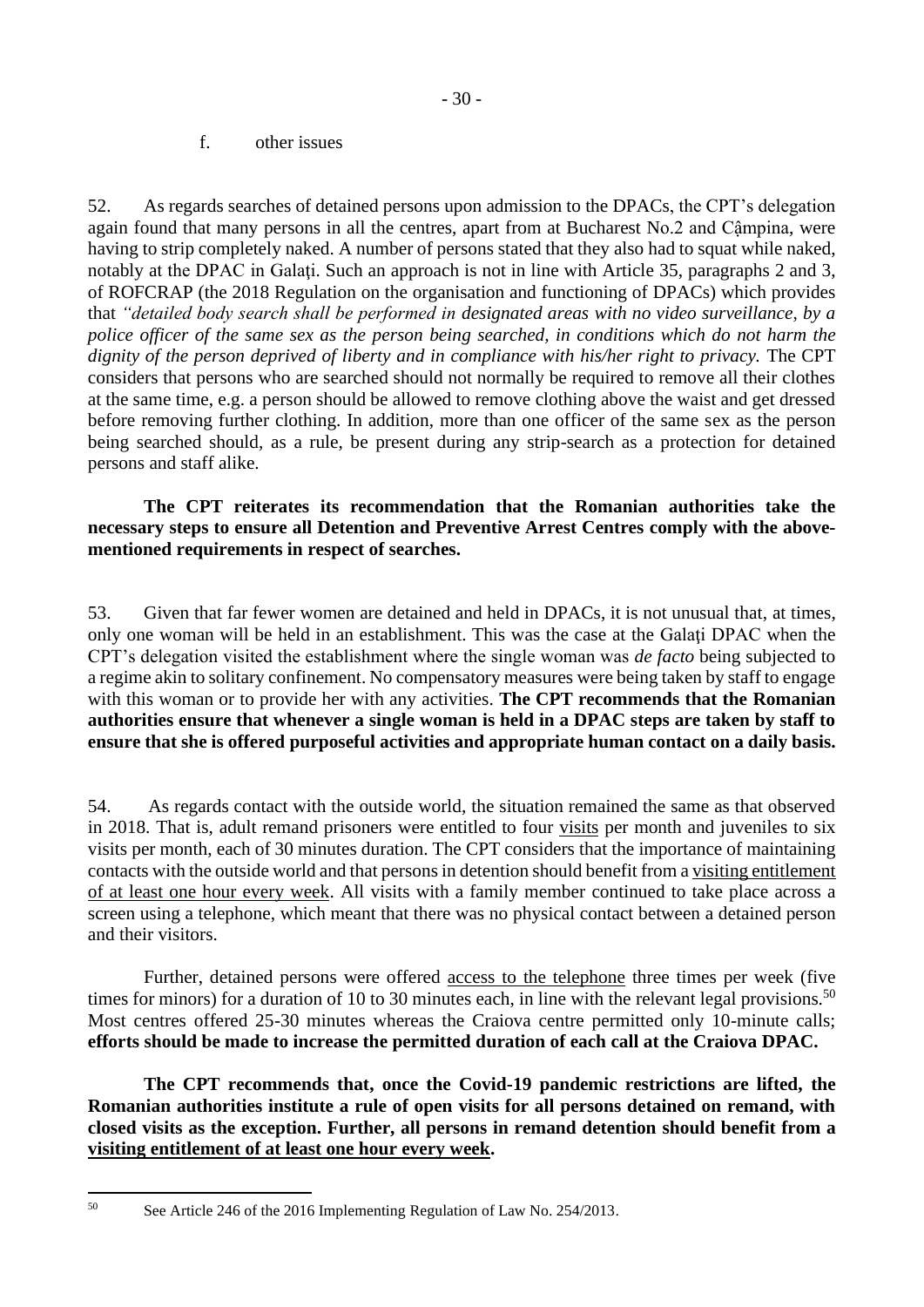#### <span id="page-30-0"></span>**B. Prison establishments**

### <span id="page-30-1"></span>**1. Preliminary remarks**

a. prison reform

<span id="page-30-2"></span>55. At the time of the 2021 visit, the challenges facing the Romanian prison system remained extensive: reducing the number of persons in prison, improving the living conditions in which prisoners were held, offering a range of purposeful activities for prisoners to assist them in preparing for reintegration into the community, increasing prison staff numbers and ensuring that health care services in prisons met the needs of prisoners. As described in the report on the  $2018$  visit,<sup>51</sup> the adoption of new criminal legislation in 2014 and the European Court of Human Rights pilot judgment in the case of *Rezmiveş and Others* of 25 April 2017 provided an impetus to the current reform programme. In November 2020, the Romanian Government submitted to the Committee of Ministers of the Council of Europe an updated Action Plan for the period 2020-2025.

The 2020-2025 Action Plan envisages the modernisation of 946 places and the creation of 7,849 new accommodation places, including the construction of two new prisons.<sup>52</sup> Emphasis is also placed on enhancing educational and reintegration programmes, and on better management of the current prison population.

56. As pointed out in the report on the 2018 visit, the reform measures resulted in a significant reduction of the prison population from 32,428 persons in June 2014 to 21,342 persons in March 2018 (i.e. the rate of imprisonment dropped from around 160 to 117 per 100,000 inhabitants). This positive trend continued until 31 January 2020 when the prison population stood at 20,570 (i.e. an imprisonment rate of 107). Nevertheless, overcrowding remains a feature of the Romanian prison system and during the Covid-19 pandemic the situation has further degenerated.<sup>53</sup>

At the time of the May 2021 visit, the prison population had increased to 22,608 (i.e. an imprisonment rate of 118) for an official capacity of 17,779 places.<sup>54</sup>

57. The CPT recalls that overcrowding is an issue of direct relevance to its mandate. All the services and activities within a prison are adversely affected if it is required to cater for more prisoners than it was designed to accommodate; the overall quality of life in the establishment will be lowered, perhaps significantly. Overcrowding entails several features: cramped and unhygienic accommodation; a lack of privacy including when performing basic tasks such as using a sanitary facility; reduced opportunities in terms of employment, education and other out-of-cell activities; increased pressure on health care and social/reintegration services; increased tension and hence more violence between prisoners and between prisoners and staff. This list is far from exhaustive.

<sup>&</sup>lt;sup>51</sup> See the CPT report on its 2018 visit, CPT/Inf (2019) 7, paragraph 49.

The prison of Berceni with a capacity of 1,000 and the prison of Unguriu with a capacity of 900, both of which will be largely financed with a loan from the Council of Europe Development Bank.

<sup>&</sup>lt;sup>53</sup> The legal provision (Law 169/2017) which entitled prisoners to an automatic reduction in their prison sentence of six days off for every 30 days served, if they were held in less than 4m² of living space, was abrogated in December 2019.

<sup>54</sup> Calculated on the basis of 4m² of living space per inmate, the prison system was operating at 127% of its capacity.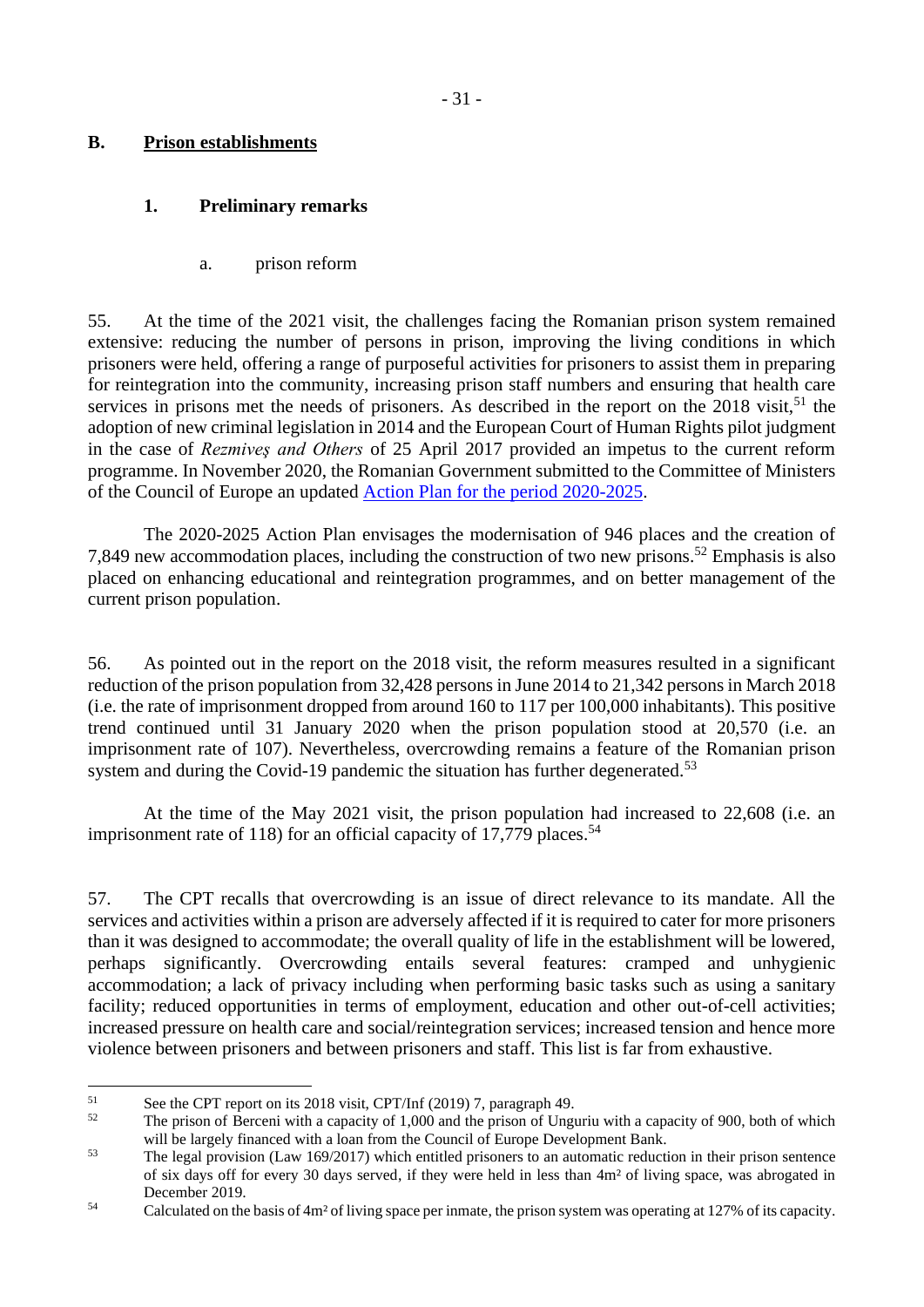The four prisons visited were all overcrowded, with Craiova Prison particularly affected as it was operating at 153% of its official capacity. As it was the case in 2018, the worst overcrowding was found in the closed regime, pre-trial and admission (quarantine) cells. The vast majority of persons held in these sections spent 21 hours or more confined to their cells, which in many cases offered only around 2 m² of living space per prisoner (see below regarding material conditions). Every effort must be made to end the current situation as soon as possible to ensure that the objectives of imprisonment can be fulfilled, and the dignity of prisoners respected. The cramped and poor living conditions combined with little out-of-cell time and lack of activities not only might amount to inhuman and degrading treatment but will, in addition, not be conducive to assisting a prisoner prepare for reintegration into the community. Further, as the CPT's delegation observed, it will have negative repercussions on health care provision and on levels of tension and violence within prisons.

58. **The CPT recommends that the Romanian authorities pursue their reform agenda in order to ensure that all persons in prison are held in decent conditions and with those living in multiple-occupancy cells afforded a minimum of 4m² of living space each (excluding the sanitary annexe). The CPT would like to be provided with an update on the implementation of the prison estate reforms. Further, it would like to receive a detailed breakdown of the number of persons held in each prison establishment according to regime on a trimesterly basis.** 

**Further, in addition to increasing the capacity of the prison estate, the CPT recommends that the Romania authorities make increased efforts to tackle the phenomenon of overcrowding in the prisons through promoting greater use of alternatives to imprisonment. 55**

b. prisons visited

<span id="page-31-0"></span>59. The CPT's delegation carried out visits to Giurgiu and Mărgineni Prisons for the first time, to Craiova Prison (last visited in 2006) and to Galati Prison as a follow-up to the 2018 visit.

*Craiova Prison*, located in the centre of Craiova,<sup>56</sup> was opened in 1897 and, while extensive renovations were carried out in the early 2000s, most of the accommodation buildings date back 120 years. At the time of the visit, the establishment was holding 814 men and women for an official capacity of 529 places, (i.e. 53% overcrowded). The population included 77 men and 8 women under the maximum-security regime, 357 men and 41 women under the closed regime and 133 men and five women on remand. Within the closed regime sections, the prison accommodated 98 persons with mental disorders, including those caused by alcohol or psychoactive substances. The management indicated that a new women's wing with 80 places was planned in Işalniţa which would enable the transfer of all women to this site.

**The CPT would like to be informed of the envisaged calendar regarding the opening of the new premises and what additional measures (staff resources, reallocation of detained persons) will accompany the expansion of the prison's capacity.**

<sup>55</sup> See, for example, the *White Paper on Prison Overcrowding (op.cit.)*, Recommendation CM/Rec (2017) 3 on the European Rules on community sanctions and measures, Recommendation Rec (2003) 22 on conditional release (parole) and Recommendation Rec (2010) 1 on the Council of Europe Probation Rules.

<sup>&</sup>lt;sup>56</sup> A secondary site in Isalnita, accommodating 75 women in two pavilions (Pavilion A held 50 women in semiopen and open regime and Pavilion B held 25 women in closed regime) at the time of the visit, was not visited by the delegation.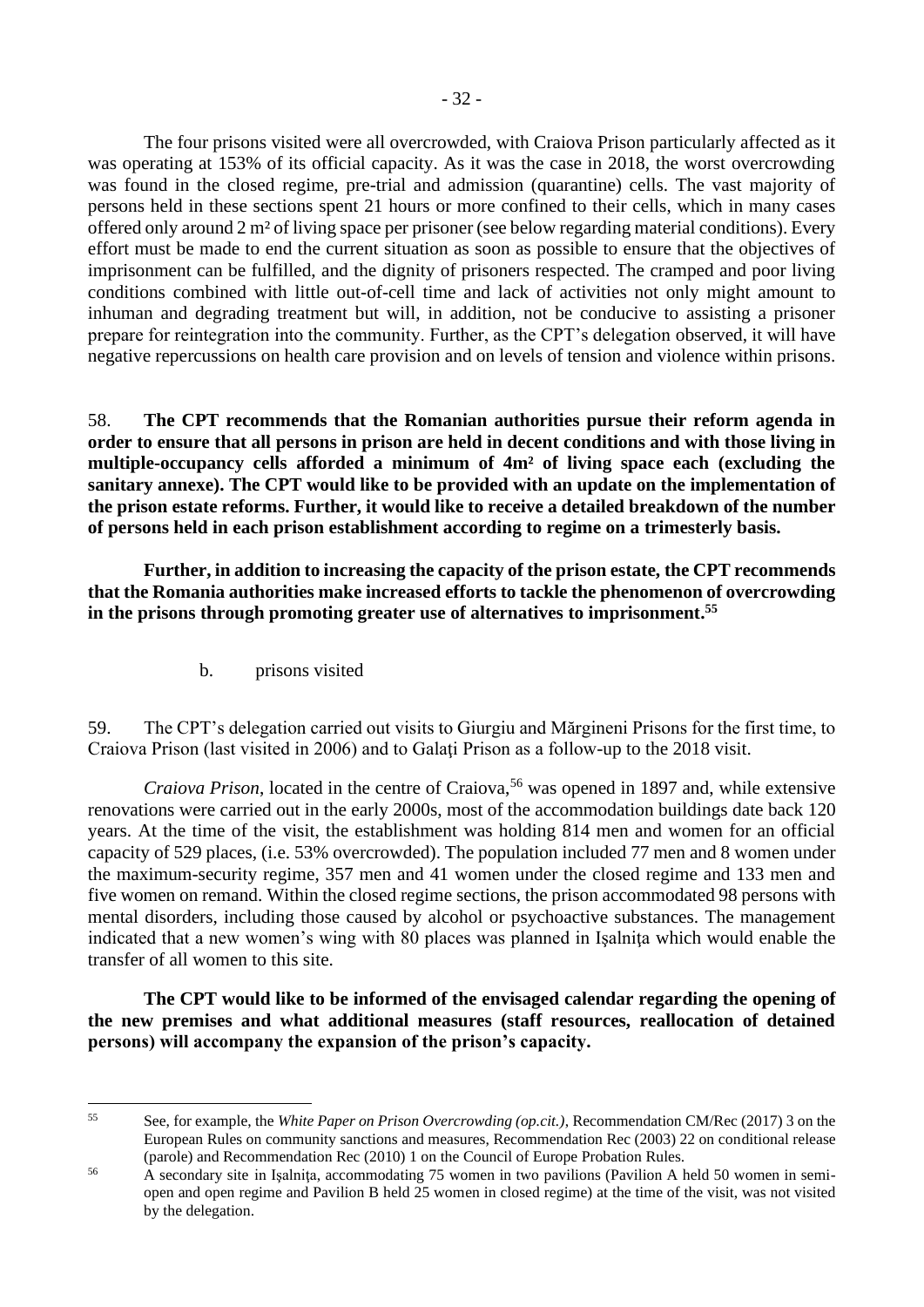*Galati Prison*, located in the town of Galati in eastern Romania, was built in the late 19<sup>th</sup> century and consists of one four-storey accommodation building, with eight sections. At the time of the visit, the prison accommodated 524 adult men (145 on remand and 379 sentenced, including 103 in maximum-security regime) for an official capacity of 377 places (i.e. 40% overcrowded). The facility also held three women on remand and one sentenced woman who were in transit. The construction of two new detention premises (as well as a church) are scheduled in 2022 to increase the detention capacity and the number of activity rooms.

*Giurgiu Prison*, located in the town of Giurgiu on the border with Bulgaria was opened in 2000 and is the largest prison for men in Romania. The prison has an official capacity of 1,509 places and, at the time of the visit, was holding 1,587 persons, including 595 persons under a maximumsecurity regime, 707 in closed regime, 197 in open regime and 71 on remand.

*Mărgineni Prison*, located 20 km west from Ploiești in the Prahova District, consists of a former 19<sup>th</sup> century Monastery and two additional pavilions. With an official capacity of 482 places, it was accommodating 730 adult men at the time of the visit (i.e. 51% overcrowded), of which 165 under a maximum-security regime, 391 under a closed regime and 100 in pre-trial detention. The large prison carpentry warehouses – of more than 2,500m² – were no longer in use and were in a state of decay. The management stated that the population rose over the last two years due to transfers from other overcrowded prisons from the nearby regions.

## <span id="page-32-0"></span>**2. Ill-treatment**

60. In the course of the 2018 visit, the CPT received a considerable number of allegations of illtreatment of persons by prison staff, notably by members of the masked intervention groups, which was often corroborated by medical evidence and video footage.<sup>57</sup> The findings of the 2021 visit illustrated that concerted action by the Romanian authorities can have an impact in preventing illtreatment in the prisons, as was evident from the follow-up visit to Galaţi Prison. Nevertheless, there can be no room for complacency as the CPT's delegation again received many allegations of illtreatment by staff, in particular at Giurgiu Prison.

## a. ill-treatment of prisoners by prison staff

<span id="page-32-1"></span>61. The delegation again met many committed managers and staff dedicated to their work and who were striving to improve the situation in their prisons. Many of the persons interviewed by the CPT's delegation stated that they were treated correctly by prison officers and that relations were based upon mutual respect. This was notably the case at Galati Prison where the climate of fear prevalent at the time of the 2018 visit had dissipated. In the course of the 2021 visit, the CPT's delegation found that detained persons were no longer afraid to talk and that relations with staff appeared calmer and more respectful.

That said, the CPT's delegation once again received a significant number of allegations of illtreatment of detained persons by prison staff, including by members of the masked intervention groups (EOS), at Giurgiu Prison in particular but also at Craiova Prison. Allegations were also received, to a lesser extent, at Mărgineni Prison and even at Galati Prison. The ill-treatment was said to have been inflicted as a punishment for arguing with custodial staff or infringing the rules.

<sup>57</sup> See CPT/Inf (2019) 7, paragraphs 54 to 59.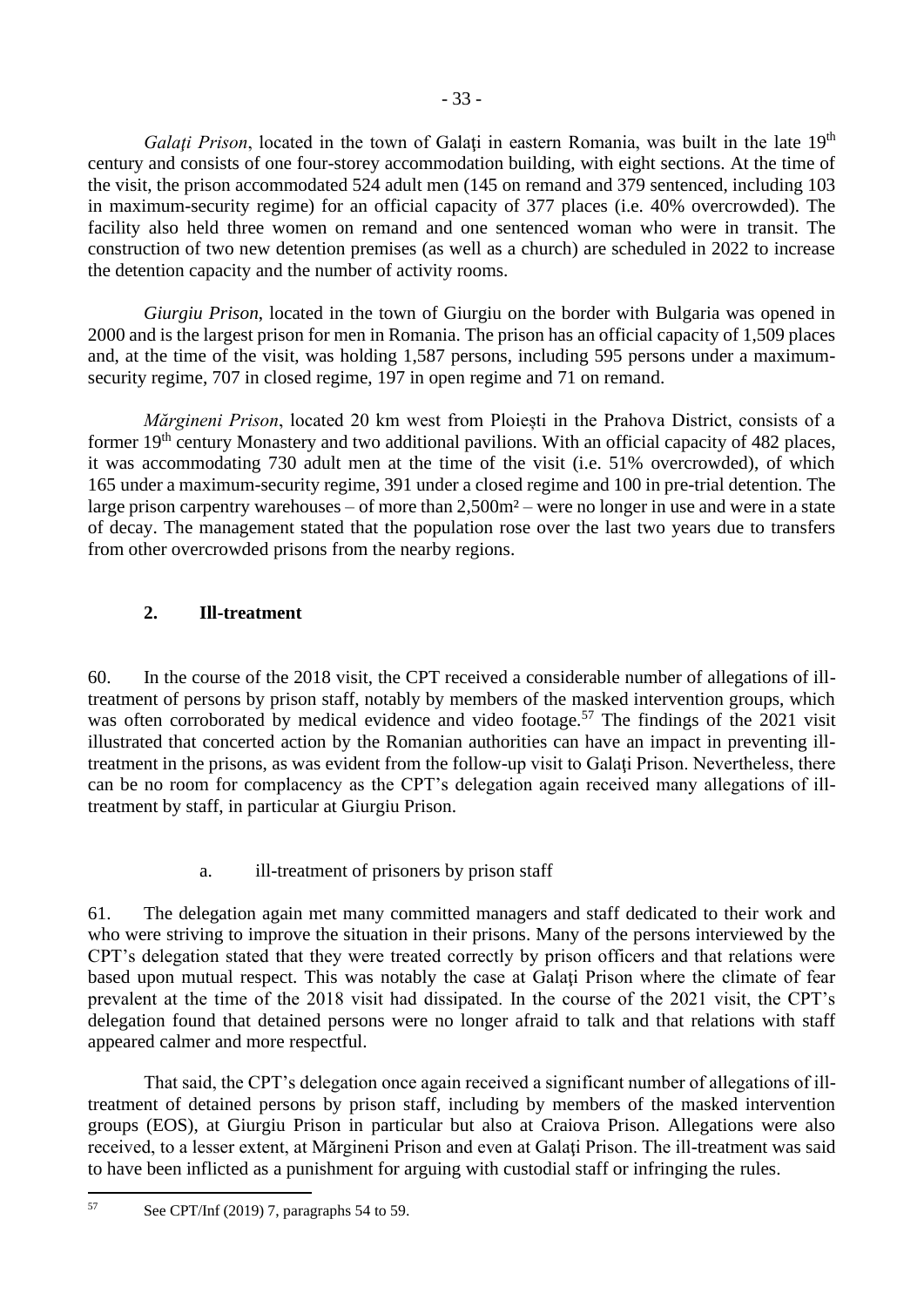The CPT has noted the clear response of the Romanian Prison Administration (NAP) to its delegation's preliminary observations in which it clearly states that there is no tolerance for any acts of ill-treatment by prison staff and that all allegations will be communicated to the prosecutor's office and thoroughly investigated. Such an approach must be inculcated throughout the prison service.

62. The situation at Giurgiu Prison was alarming, with the CPT's delegation receiving many allegations of ill-treatment by staff which it sought to document.<sup>58</sup> The prison management team appointed in October 2020 was aware of this situation and was clear in their determination to reduce the level of violence in the establishment. Members of the EOS were often implicated in the alleged ill-treatment, which consisted of punches, kicks and the use of batons and generally took place in staff offices or "club" rooms located on the accommodation wings where there was no CCTV coverage. It should also be noted that the CPT's delegation received several allegations of persons held in maximum-security regime (RMS) and closed regime having been repeatedly subjected to baton blows to the soles of their feet; a torture method known as *falaka*. <sup>59</sup> The following represents a sample of cases for the purposes of illustration:

- i. A man (AB) alleged that in April 2021, he was pulled out of his cell by six or seven EOS members and taken to an activity room ("the club room"). He was allegedly handcuffed and placed on the floor face down with his lower legs held up in the air while the soles of his bare feet were subjected to blows with a rubber truncheon. Allegedly several members of staff took turns beating the soles of his feet. He also stated that he was punched in the ribs. Apparently, he could not stand or walk properly for a week and had to wear bigger shoes due to the swelling of his feet. Regrettably, despite acknowledging that AB had been the subject of an intervention, the Head of the EOS in the prison could not find the report on the incident.
- ii. Another man (CD) claimed that upon his return from a week in hospital on 17 December 2020, he had decided to go on hunger strike again and had requested to be placed in a dedicated cell. This request was denied and the officer in charge also called the EOS team for support. The EOS members, wearing full personal protective equipment (i.e. body armour, helmets, batons and balaclavas), removed CD from the cell cuffed his hands behind the back and forced him to walk in a painful 90° bent position with the arms pulled upwards in a hyper-extended position forcing his head down. CD claimed that several EOS members had punched him in the head and upper body and kicked him several times while he was being escorted in the corridor and on the stairway between sections E7 and E9.<sup>60</sup> As a result, he stated that he had bruising and pain on the arms, shoulders and ribs, and that his prosthetic dentures had been broken. He also alleged that he had been denied access to a doctor for almost a month.

Numerous other detained persons, particularly those held in the high-risk maximum-security regime, described having been subjected to punches, kicks and baton blows by members of the EOS and, at times, certain custodial staff, including a specific wing manager. Further, almost all persons who alleged that they had been ill-treated claimed that they had been denied access to the prison's health care service.

<sup>&</sup>lt;sup>58</sup><br>Through individual interviews, eyewitness statements from persons held in other cells and prison records.<br>The aggregation of 29 Santagher 2021, the Personian surfacilities stated that they hel personal as equal

<sup>59</sup> By communication of 28 September 2021, the Romanian authorities stated that they had received no complaints of alleged *falaka* at Giurgiu Prison in 2019 and 2020, and that they considered any such treatment would have been made known to them. At the same time, they did not deny that isolated cases might have occurred.

<sup>&</sup>lt;sup>60</sup> The CCTV recording examined by the delegation only showed the end of the incident when the person was being escorted by four EOS members along the corridor to his new cell (i.e. from 22h50-22h54). There was no CCTV of the initial intervention of the EOS when the metal handcuffs were applied (i.e. from 22h42 to 22h50) as recorded in the register on immobilisation.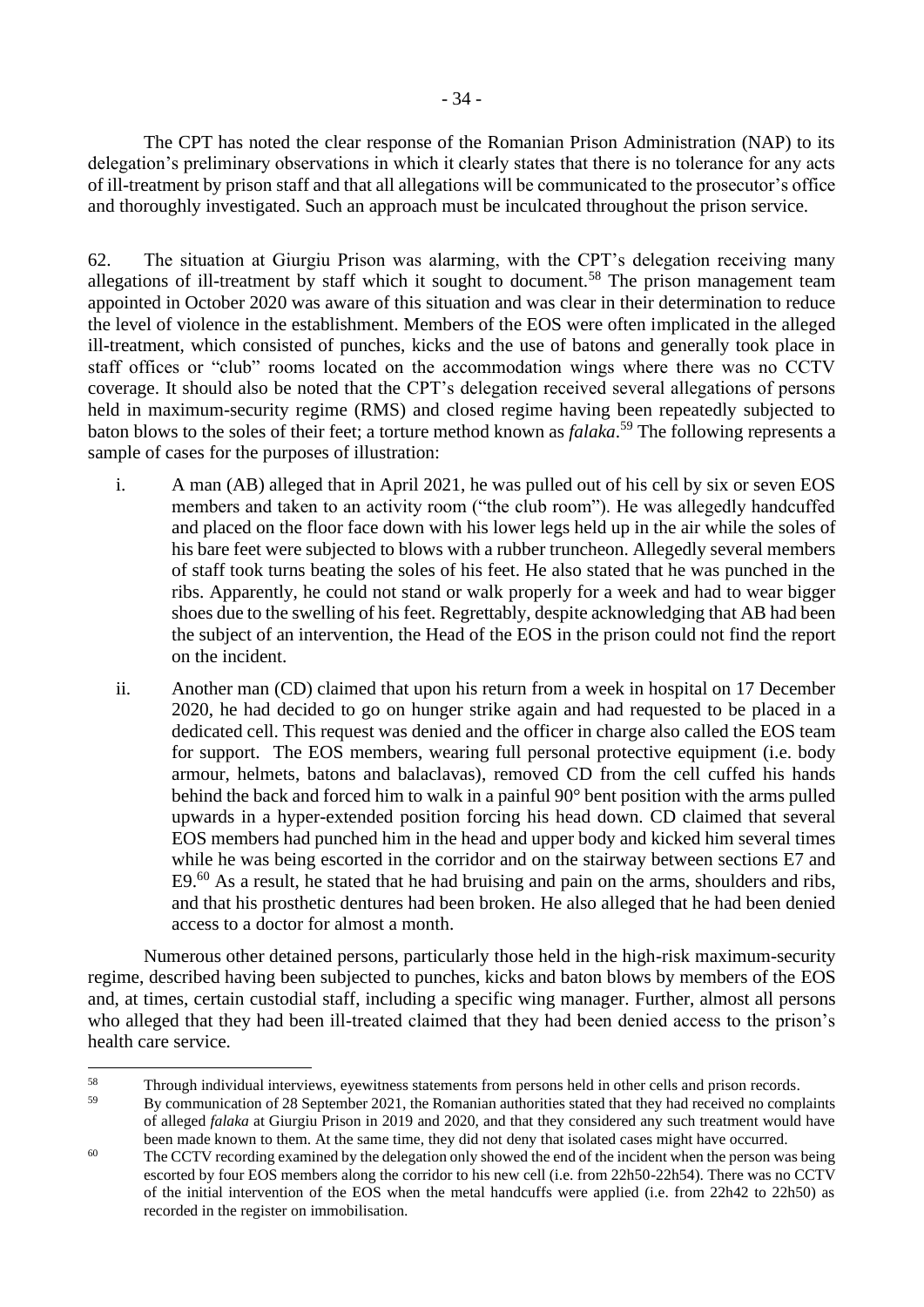In addition, a number of persons were reluctant to speak to the CPT's delegation fearing that there would be repercussions. Prisoners were particularly afraid that they might be transferred to another prison or suffer a regime change or their progression to a better regime would be negatively impacted. A couple of prisoners even stated that they were threatened by the custodial staff prior to being interviewed by the CPT's delegation. More generally, they all stated that they were pressured not to file a complaint.

63. At *Craiova Prison*, the CPT's delegation also received numerous allegations of ill-treatment of detained persons by custodial staff, particularly from EOS members. The allegations consisted mainly of slaps, punches and kicks and, on occasion, baton blows to various parts of the body, and generally occurred in places that were not covered by CCTV such as under the staircase at the entrance to Section 6 or in staff offices, activity rooms and empty cells. For example:

- i. Several young adults complained that they were repeatedly subjected to slaps and punches as well as baton blows by prison officers either in their cell or in the corridor outside. Further, many stated that one particular shift of staff regularly entered their large cell and poured water over them while they were sleeping.
- ii. A number of persons with mental disorders stated that they had been punched and kicked by EOS members or masked custodial staff for having refused to obey an order or after some inappropriate behaviour.
- 64. At *Mărgineni Prison,* a few persons alleged ill-treatment by custodial staff. For instance:
	- i. A person (GH) in the maximum-security regime, alleged that in November 2020, after being transferred to a single cell following an incident of inter-prisoner violence, he was taken into the sanitary annexe, handcuffed to the radiator and punched in the chest by a senior member of the prison management.<sup>61</sup> He stated that he was also subjected to repeated kicks to his shoulders and legs by several masked custodial officers. Further, he alleged that in March 2021 he had again been beaten by the same senior member of the prison management and masked officers in the sanitary annexe of his cell. While lying on the floor, he had allegedly been kicked in the head and legs. The following day he had been taken to the health care unit and had apparently informed the duty nurse of the beatings, even though a member of the custodial staff was present. However, his allegations had not been noted down and he had not been examined by the health care staff.

65. At *Galaţi Prison*, the delegation did not receive any first-hand allegations of ill-treatment while visiting the establishment. However, it did meet a few persons in other prisons who alleged that they had been subjected to ill-treatment during their time in Galaţi Prison. For example:

i. A person (IJ) who had previously been held in the maximum-security regime at *Galaţi Prison,* stated that on 27 September 2020, following a verbal altercation with a custodial officer, the EOS had been called. Subsequently, he alleged that eight masked officers manhandled him, pushing him to the floor, where he was handcuffed while an officer held him down by placing a boot on his neck and that he was kicked multiple times on various parts of his body. He claimed that the beating had triggered an epileptic fit and that he had lost consciousness.<sup>62</sup>

<sup>&</sup>lt;sup>61</sup> The CPT's delegation received a couple of allegations that this senior prison officer had taken part in or witnessed directly alleged acts of ill-treatment.

<sup>62</sup> He was transferred to Mărgineni Prison two days later.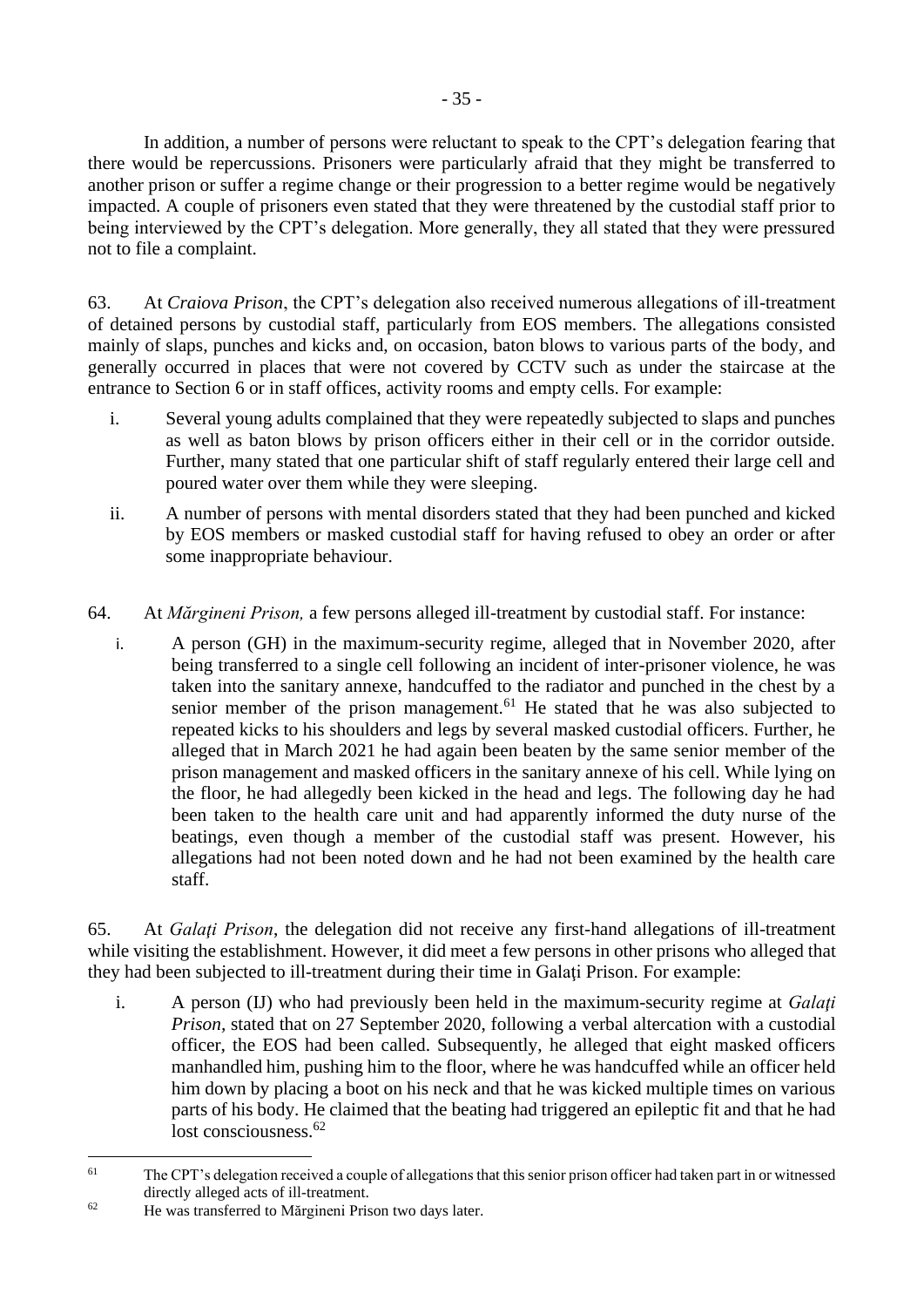ii. Another person (KL) who had previously been held in the maximum-security regime at *Galaţi Prison,* alleged that in mid-February 2020, he had been punched in the jaw and kicked in the ribs and back by a number of custodial officers (of whom at least four were masked) while he was lying on the floor in the corridor of the unit E.1. The ill-treatment was purportedly for having disobeyed the officers' orders. Subsequently, he had been handcuffed and taken to the health care unit, but no medical examination had been carried out. Custodial staff was present in the room during the discussion between the person and health care staff.

66. **The CPT reiterates its recommendation that the Romanian authorities hold to account all senior prison staff to ensure they fulfil their basic responsibility of guaranteeing prison staff respect the right of detained persons to physical and mental integrity. Any form of ill-treatment is illegal and totally unacceptable and must be subject to appropriate sanctions. This demands that all senior and middle managers pay special attention to the actions of staff under their responsibility and take immediate steps to address any indications that staff are acting inappropriately. Failure on the part of supervisory staff to fulfil this role is, in itself, a serious dereliction of duty.**

**Prison officers, notably members of the intervention groups, must be made fully aware that no more force than is strictly necessary should be used to control violent and/or recalcitrant prisoners and that once prisoners have been brought under control, there can be no justification for any further use of force. In this context, the authorities should ensure that all prison officers are trained in recognised control and restraint techniques**.

**Moreover, the CPT reiterates its recommendation that the Romanian authorities put in place active measures to prevent individual prisoners being the subject of reprisals. To this end, it goes without saying that prisoners should be able to make requests and complaints without fear of reprisals. Further, access to a doctor should not be refused** (see also paragraph 107 regarding medical confidentiality).

67. The CPT's delegation again received many allegations of verbal abuse by custodial staff in the four establishments visited. In particular, persons with learning difficulties or mental health disorders complained that prison officers often goaded them and made fun of their disabilities and a number of Roma prisoners complained about staff calling them by derogatory terms.

**The CPT recommends that the Romanian authorities ensure that the management in every prison reiterates to all prison staff that verbal abuse, notably of a racist nature, and goading of prisoners is unprofessional and not acceptable. Further, all prison officers, as part of their basic education, must be trained in how to interact with and offer support to prisoners with disabilities or mental disorders.**

68. The vast majority of persons who alleged ill-treatment stated that their injuries were not recorded by the health care service. Those that were escorted to the doctor or nurse claimed that they were prevented from explaining what had happened to them by the escorting prison staff. At *Craiova Prison*, the CPT's delegation received allegations of ill-treatment by prison officers carried out in front of health care staff. Moreover, when injuries were noted, they were rarely documented properly.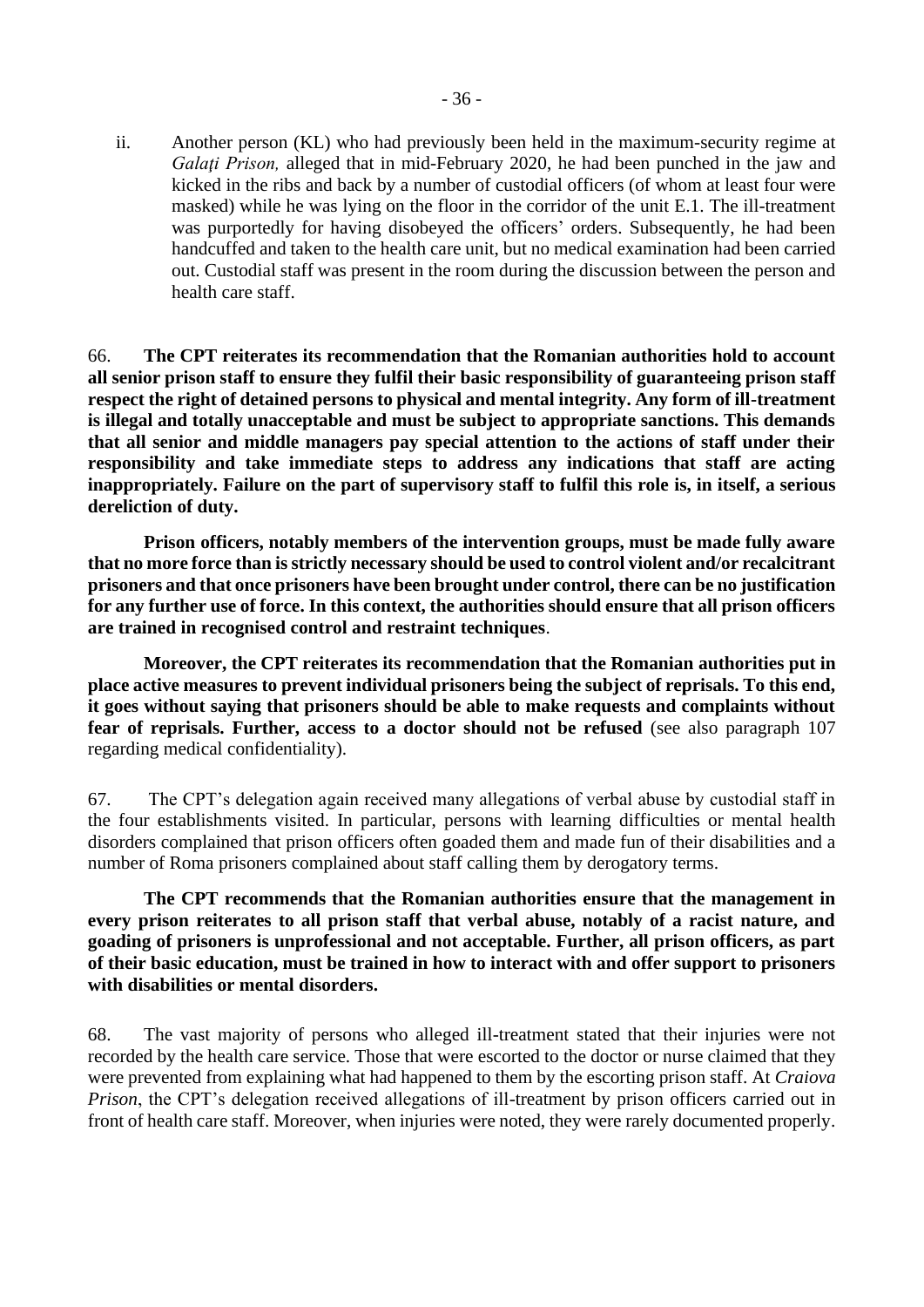The CPT recalls that a fundamental safeguard against ill-treatment and impunity is the requirement that a thorough medical examination be conducted on a person following a violent incident or use of force within a prison establishment. Persons against whom any means of force has been used have the right to be immediately examined and, if necessary, treated by a medical doctor. The results of the examination should be formally and appropriately recorded and made available to the detained person and transmitted to the prosecuting authorities.

**The CPT reiterates its recommendation that the national authorities put in place a comprehensive policy for the identification and investigation of allegations of ill-treatment. In this context, where the results of a medical examination suggest that a detained person has suffered ill-treatment, there should be an obligation on doctors automatically to notify the prosecutor's office, regardless of the wishes of the person concerned; any statement made by the prisoner concerned should also be transmitted.**

#### **Further, the recommendation contained in paragraph 21 above (police section) applies equally in respect of all prison health care services.**

69. The credibility of the prohibition of torture and other forms of ill-treatment is undermined each time officials responsible for such offences are not held to account for their actions. For this reason, it is essential that whenever allegations of ill-treatment by prison officers come to light, there is an effective investigation, in addition to the recording of injuries.

The CPT's delegation was informed that several criminal investigations were opened regarding possible acts of ill-treatment committed by prison officers at *Giurgiu Prison.*<sup>63</sup> However, a review of the cases, including interviews, by the CPT's delegation revealed that investigations into allegations of ill-treatment by prison staff are often undermined by the absence of medical evidence (inadequate recording of injuries by prison health care staff and few examinations carried out by the Institute for Legal Medicine<sup>64</sup>), insufficient video footage evidence and a fear of negative repercussions, including reprisals, by both victims and potential witnesses if a formal complaint was lodged.

According to the figures provided by the Romanian authorities, 1,043 cases of alleged misconduct by prison officers vis-à-vis persons in prison had been referred to the prosecutorial authorities between January 2019 and January 2021. Most of these cases (i.e. 685) were investigated under Article 296 of the Criminal Code (abusive behaviour) and only 220 under Article 281 (illtreatment) and 86 under Article 282 (torture). These resulted in the indictments of 17 prison officers. Considering the CPT's findings during this visit and in 2018, these statistics demonstrate that further efforts should be made to strengthen the investigations into allegations of ill-treatment in prisons.

**The CPT recommends that all investigations into cases of alleged ill-treatment of detained persons by prison staff strictly comply with the criteria of effectiveness. In this context, the CPT would like to be informed of the outcome of criminal investigations and of any criminal or disciplinary proceedings undertaken against custodial staff regarding ill-treatment in the four prisons visited since 2019 (see also paragraphs 22 to 27 above regarding impunity of police officers).** 

<sup>63</sup> The CPT's delegation was informed that at least 13 criminal investigations concerning ill-treatment were ongoing at Giurgiu prison, in the scope of which prison management had received requests for information by criminal prosecution authorities. Ten cases of alleged ill-treatment (5 in 2019, 4 in 2020 and 1 in 2021) were recently reported following internal investigations.

<sup>&</sup>lt;sup>64</sup> See also paragraph 105 regarding the cost of the examination.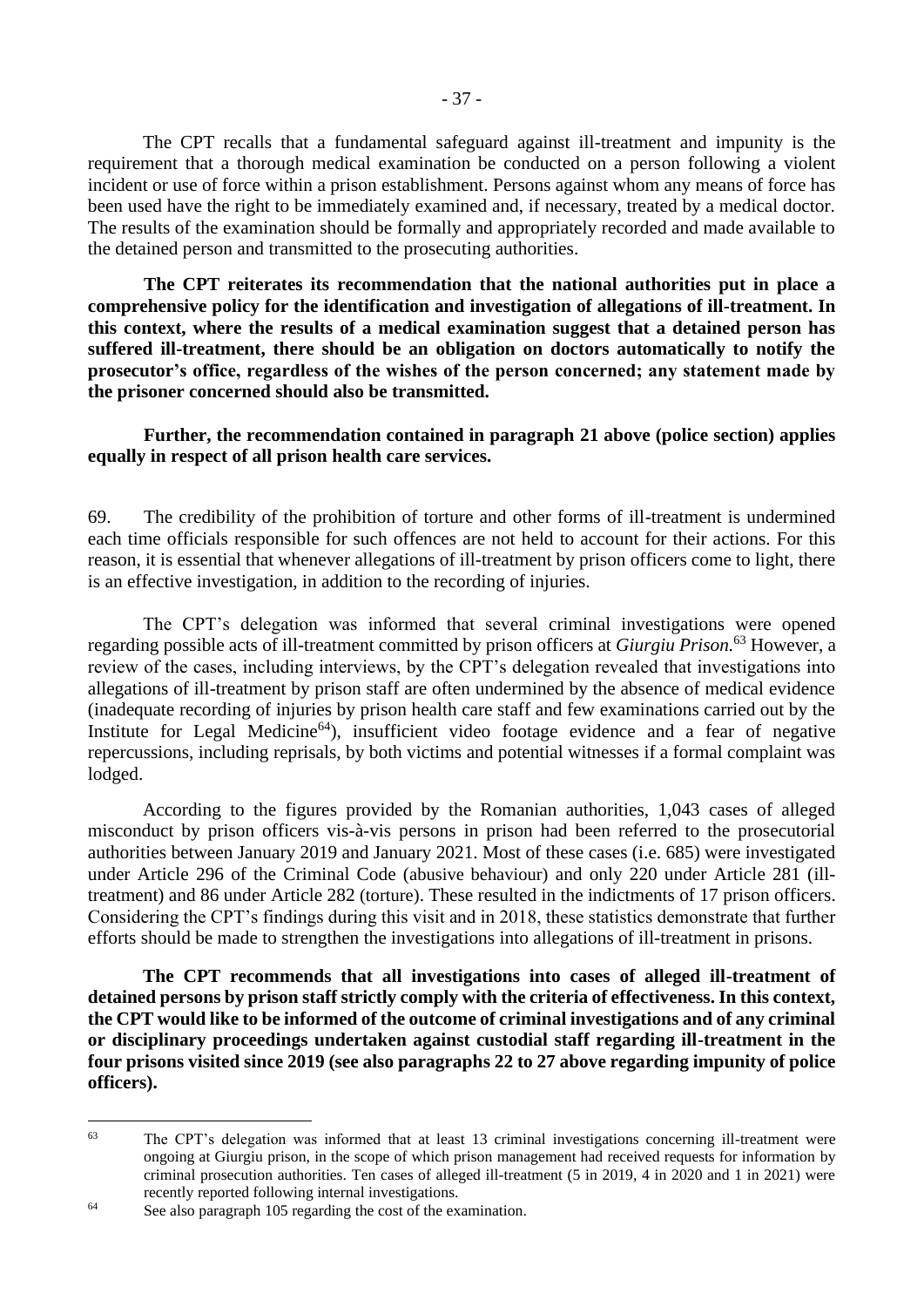70. The CPT wishes to emphasise that properly functioning CCTV systems offer a valuable additional safeguard against ill-treatment, as well as providing protection to prison officers against any unfounded allegations of ill-treatment. The systems in place should provide comprehensive video coverage of all areas outside of the cells, including corridors, exercise yards and the entrances to any other rooms in which prisoners may be placed for whatever reason. The goal should be to enable all interactions between prison staff and prisoners outside of their cells to be video recorded. The footage recorded by those cameras should be securely retained for a period of at least one month (and preferably longer) and accessible only to senior managers and those staff members whom they have specifically authorised to view it.

Regrettably, this was not the case in any of the establishments visited, and **the CPT recommends that the CCTV systems in all prisons in Romania be rendered fully operational as a safeguard against ill-treatment, in the light of the above remarks.**

71. The CPT notes that steps were taken to equip EOS members with Body Worn Video Cameras (BWVC) which should systematically be used for all planned operations. A review of the recordings showed that only at Galaţi Prison could the quality of the images and the documentation of the interventions be considered as good. In the other prisons, as was the case in 2018, the images did not allow for an observer to discern clearly what was happening.<sup>65</sup> BWVCs can play an important role in the prevention of ill-treatment as well as protecting prison staff from unfounded allegations. Moreover, BWVC should be used by EOS members and prison officers whenever there is any incident or intervention, and its use should be properly regulated.

**The CPT recommends that the Romanian authorities make it mandatory for BWVCs to be issued, worn and turned on by all prison staff who may have to intervene in an incident and potentially use force against persons in prison.**

b. inter-prisoner violence and intimidations

<span id="page-37-0"></span>72. The CPT's delegation found that instances of inter-prisoner violence appeared to be lower in the prisons visited in 2021 by comparison with those visited in 2018. Nevertheless, many persons stated that tensions were exacerbated by the overcrowding, lack of activities and limited access to hot water/showers which did, at times, spill over into violence between prisoners. In each prison, the CPT's delegation received allegations of fights happening mostly in cells and occasionally in the exercise yards. In this context, persons of Roma origin, as well as persons accused or convicted of sexual offences, appeared to be particularly at risk. The situation appeared especially problematic at Galați and Giurgiu Prisons.

As an illustration, at *Giurgiu Prison*, a detained person (MN) died in December 2019 during a violent altercation with a cellmate. More recently, in May 2021, a person stated that he had been assaulted by three cellmates with a crowbar while in the outside yard. Examined six days after the incident by a doctor on the CPT's delegation he still had a reddish/purplish bruise behind the left ear (some 2cm x 1cm) and a crescentic bruise on the left side of the back (some 12cm x 4cm).<sup>66</sup>

<sup>&</sup>lt;sup>65</sup> It should be noted that the quality of the images was also good at Giurgiu Prison, but the documentation of the intervention was to be improved.

<sup>&</sup>lt;sup>66</sup> The incident was also caught on CCTV and recorded in the medical and administrative files.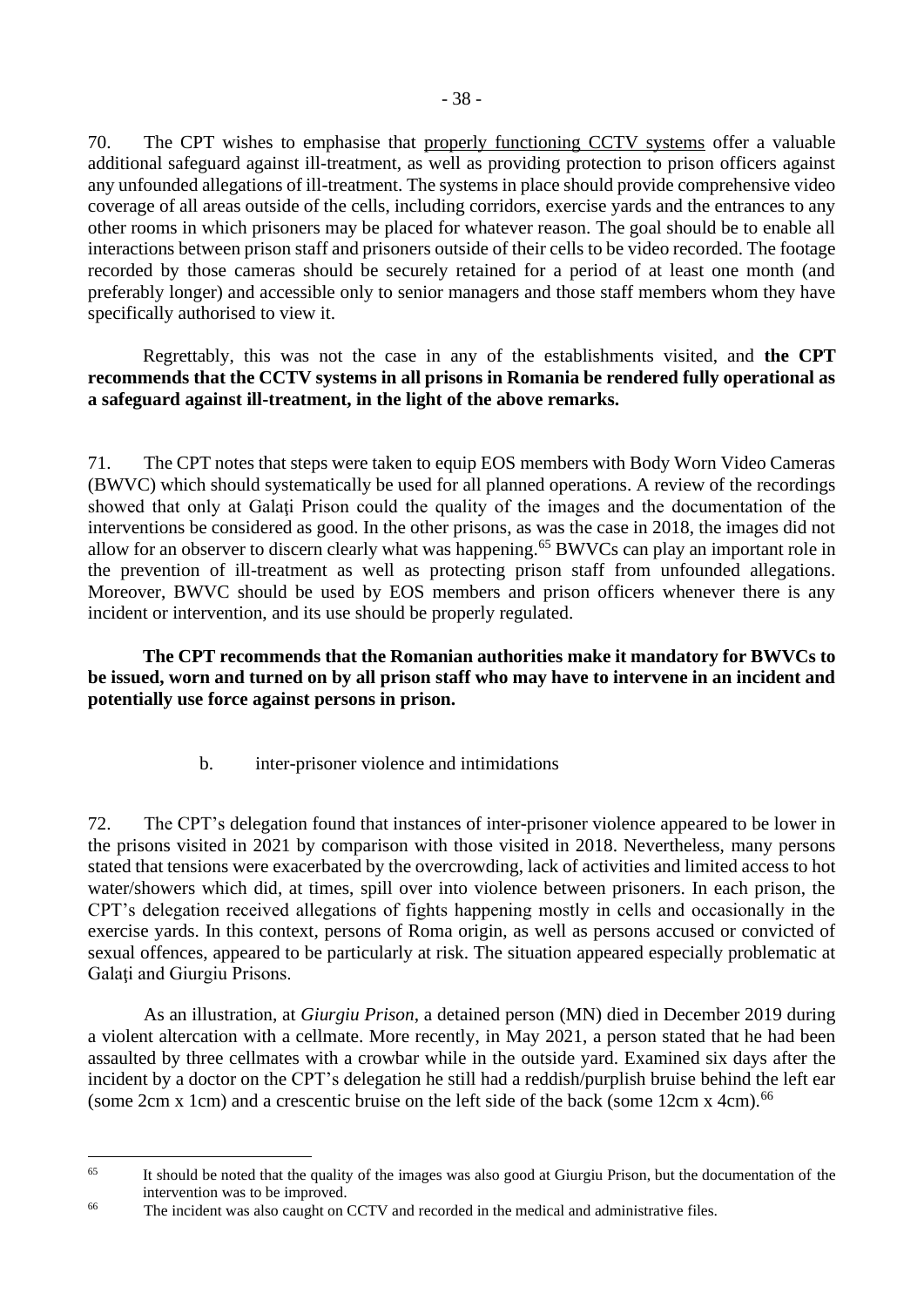73. At *Galaţi Prison*, a person (OP) of Roma origin in the RMS stated that he had been beaten several times by his cellmates over a period of two months in the spring of 2021. The beatings mainly consisted of punches and kicks and, on one occasion he claimed he was tied to a chair and administered electroshocks. In late April 2021, he stated that he had been burned on the back, and the scars were still clearly visible at the time of delegation's visit. Furthermore, OP alleged that he had been subjected to oral and anal rape. When he apparently reported the incident to the Chief of section officer, he was not initially believed and it was only after OP spoke with the Governor on 22 April 2021, that he was moved to another cell, but the violence was apparently not reported to the police.

In November 2020, a person (ST) in RMS at *Galaţi Prison* alleged that he had been hit with a chair on his head, punched and kicked by his cellmates in the sanitary annexe of the cell. They further attempted to rape him, reportedly because of the crime he had committed. He stated that his request for a medico-legal examination was refused by the prison doctor, as the injuries were assessed to be minor. He informed the staff about the incident but was kept in the same cell and was only moved to another cell after several days of refusing food.

Another person (QR) at *Galati Prison* stated that he had been subjected to repeated episodes of beatings and violence by his cell mates which had included oral and anal rape. The trauma register set out that on 24 September 2020 he was attacked by three prisoners and that on 27 January 2021 has been assaulted by a cellmate. There were further medical entries for 2021 but they particularly were scant and uninformative. Moreover, in none of the entries was there a description of the injuries. Further, at the time of the visit, QR had a clearly deformed left elbow, apparently caused when his arm had been broken by other prisoners, and he displayed six bruises of varying colours from red to pale blueish on his back which had not been noticed by either health care or custodial staff. The CPT's delegation was particularly concerned that this vulnerable prisoner was not receiving the care and support from staff required to keep him safe. It requested that the prison health care service obtain an orthopaedic review of QR's left elbow. **The CPT wishes to receive information on the steps that have been taken at Galaţi Prison to ensure that QR is not subjected to violence from other prisoners as well as confirmation that he has had an orthopaedic review of his left elbow.**

74. A person in RMS at *Mărgineni Prison* stated that he was attacked in April 2021 by two other prisoners who punched and kicked him on the chest and ribs and hit him on the head with a chair as he had refused to perform oral sex on another cellmate. Staff intervened rapidly and after returning from hospital, where his injuries were treated, he was placed in another cell. In May 2021, his cellmate subjected him to punches and kicks to various parts of his body because he apparently did not want to share a cell with a person convicted of rape. This case as well as the three cases in paragraph 73 raise issues over the cell share risk assessment that should be carried out before prisoners are allocated to a cell.

Violent incidents also erupted at *Craiova Prison* particularly in the large dormitories in which persons with a mental disorder were accommodated.

Further, as was the case in 2018, vulnerable persons stressed that they were regularly insulted and threatened by other prisoners.<sup>67</sup>

<sup>67</sup> For example, at Galati Prison, a person stated that he was discriminated against by his cellmates due his sexual orientation and was forbidden from placing his belongings, including his dishes, next to those of other persons in the dormitory.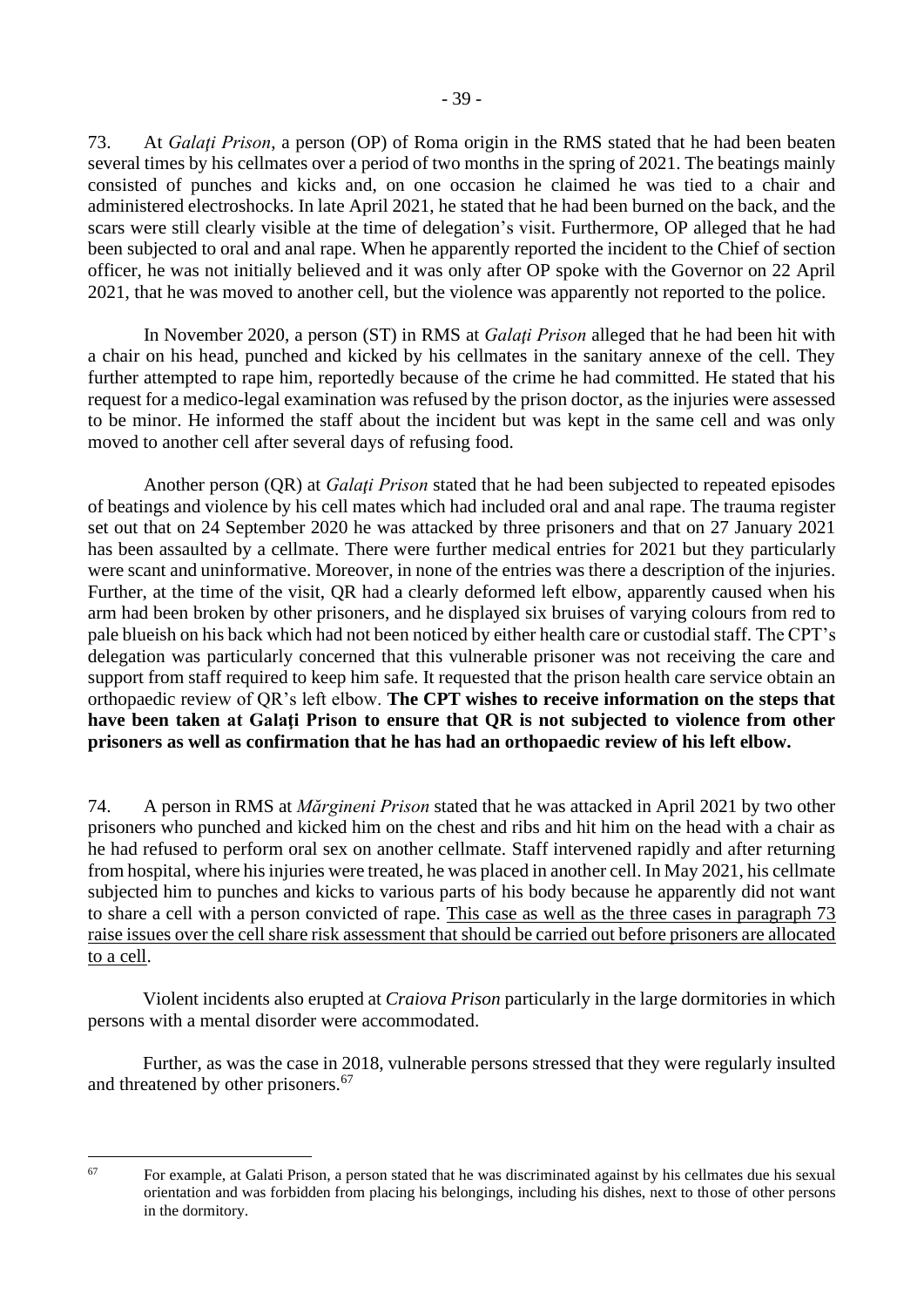75. Addressing the phenomenon of inter-prisoner violence and intimidation requires that prison staff be alert to signs of trouble and be both resolved and properly trained to intervene when necessary. The existence of positive relations between staff and detained persons, based on the notions of dynamic security and care, is a decisive factor in this context; this will depend in large measure on staff possessing appropriate interpersonal communication skills. Such a capacity to intervene will of course depend, *inter alia*, on an adequate staff/prisoner ratio. Further, it is essential that detained persons need to be offered a constructive regime, with a range of purposeful activities.

As stated in the report on the 2018 visit, accommodation in large-capacity dormitories puts detained persons in extremely cramped and insalubrious conditions. In addition to a lack of privacy, the risk of intimidation and violence in such dormitories is high, and proper staff control is extremely difficult. Further, an appropriate allocation of detained persons, based on an individual needs' assessment, becomes an almost impossible task. As a consequence, the CPT continues to advocate a move away from large-capacity dormitories towards smaller living units.

**The CPT reiterates its recommendation that the Romanian authorities take pro-active steps to combat inter-prisoner violence in light of the above remarks notably by investing far more resources in recruiting additional staff and developing staff professionalism and training as well as offering detained persons a purposeful regime and decent living conditions** (see also sections 3 and 4 below)**.**

### <span id="page-39-0"></span>**3. Material conditions**

76. The conditions of detention in the four prisons visited could be considered as generally poor, exacerbated by the overcrowding. In each prison certain measures were being taken to tackle the deficiencies; for example, at Galaţi Prison at least 12 cells were being refurbished every year. Nevertheless, much more concerted action is required to render the conditions appropriate.

77. In each of the four prisons visited, the vast majority of persons were held in less than 4m² of living space per person in multiple-occupancy cells.

As noted above, *Craiova Prison* was severely overcrowded. The pre-trial section (E3) was accommodating 139 persons for a capacity of 80,<sup>68</sup> with dormitories in the sections for women (E1),<sup>69</sup> young adults  $(E4)^{70}$  and sentenced male prisoners (E5 and E8) being similarly crowded. The conditions in Section 8, which held many persons with a mental disorder,  $71$  were equally crowded with the largest dormitory of 58m<sup>2</sup> accommodating 28 persons (i.e. a mere 2m<sup>2</sup> of living space per person). The cells in the maximum-security section (E6) measured approximately 6.5m² (excluding the sanitary annexe) with the vast majority accommodating two prisoners.<sup>72</sup> There were not sufficient tables and chairs for all persons, which meant prisoners had to eat their meals on their beds, and many

<sup>&</sup>lt;sup>68</sup> One dormitory (E3.17), furnished with 14 sets of bunk beds, measured less than  $45m<sup>2</sup>$  and was holding 27 men.<br><sup>69</sup> One domition: (E1.5), furnished with 4 sets of bunk beds and ano triple bunk hed measured 22m<sup>2</sup> One dormitory (E1.5), furnished with 4 sets of bunk beds and one triple bunk bed, measured  $33m^2$  and was

holding 11 women. <sup>70</sup> One dormitory (E4.32), furnished with 9 sets of bunk beds, measured 30m<sup>2</sup> and was holding 15 young male adults.

<sup>&</sup>lt;sup>71</sup> By Government decision #360/20/20 Craiova Prison had been designated as the prison to accommodate persons under a closed regime with a mental disorder.

<sup>&</sup>lt;sup>72</sup> A number of these cells were holding three persons (a triple bunk bed) up until around the 7 May when a number of persons were transferred to the maximum-security unit at Mărgineni Prison.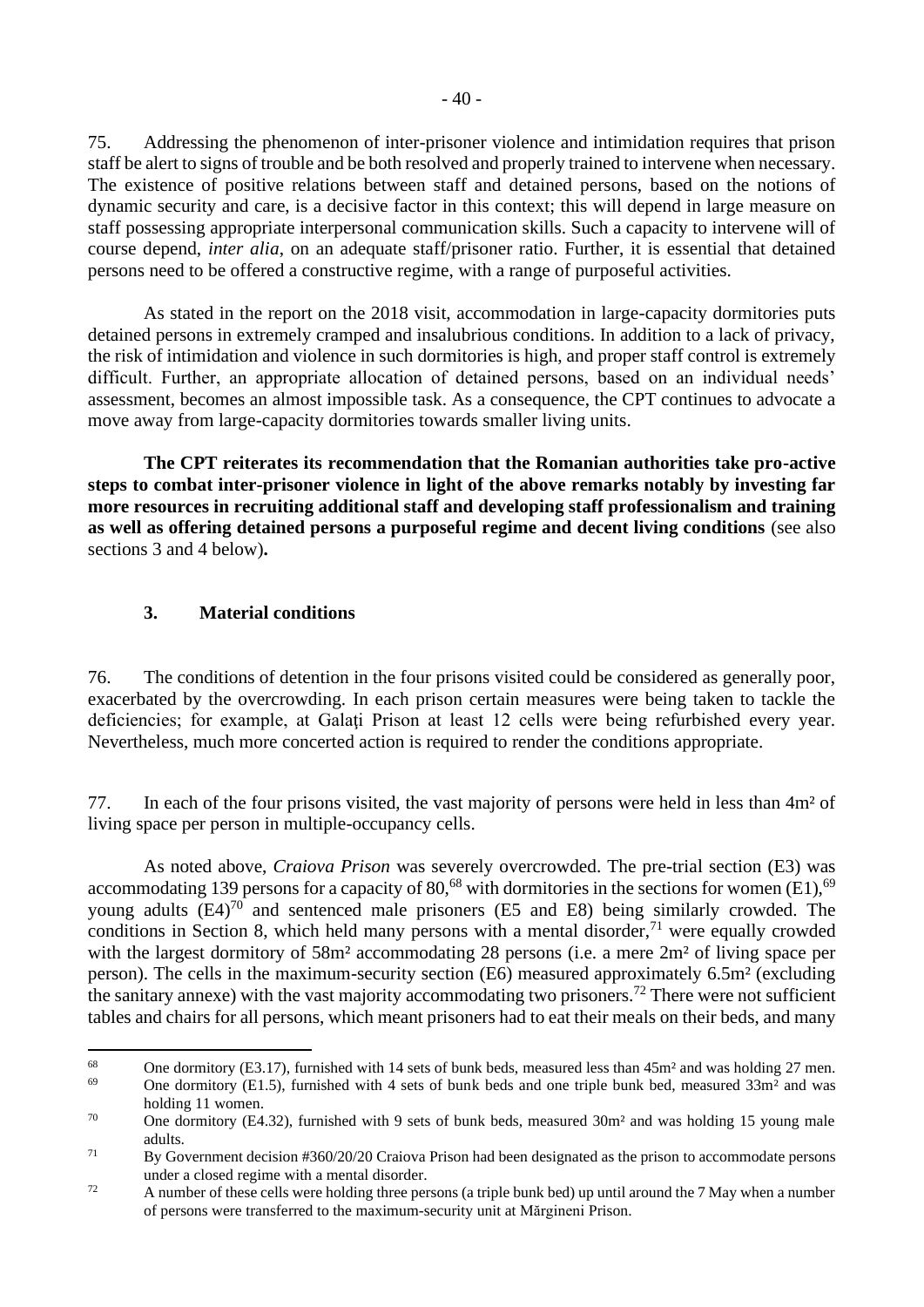persons were not provided with a personal cupboard or storage space. Further, in all the cells and dormitories visited, the delegation was able to observe that many of the mattresses were worn out and infested with bed bugs and cockroaches. Many complaints were also received about the lack of heating in winter.

The 40 renovated cells at *Galati Prison* offered decent living conditions with modern sanitary facilities, even if the newly installed equipment was already showing signs of wear and tear. By contrast, the conditions in the unrenovated cells were very poor with crumbling mouldy walls and decrepit furniture (rusty beds, broken tables and worn mattresses stained with urine). The deficient ventilation in cells generated constant humidity and mould on the walls and many persons stressed that cells were cold in winter due to insufficient heating and inadequate thermal insulation. Further, cells continued to generally accommodate up to eight persons in 16.5m² (excluding the separate sanitary annexe). The cramped and humid conditions will rapidly degrade the renovated cells unless action is taken to remedy these problems.

*Giurgiu Prison* consisted of 14 sections with all persons (apart from the separate stand-alone open regime section<sup>73</sup>) held within the three-storey U-shaped contiguous accommodation blocks. Despite having only opened in 2000, the facilities appeared overused and showed signs of decay. The vast majority of persons were accommodated in multiple occupancy cells of varying sizes such as cells for four, six or nine persons. However, the long narrow individual cells which measured less than  $7m^2$ ,<sup>74</sup> including the toilet and basin area situated next to the bunk bed, were mostly accommodating two persons. The CPT considers that all cells should be at least 2m wide which was not the case for these cells. Traces of mould were found in different sections throughout the establishment and there was no storage space for a person's belongings. Moreover, many mattresses were worn and infested with bed bugs and cockroaches.

At *Mărgineni Prison*, conditions of detention were acceptable in Pavilion 3, where persons under an open and semi-open regime were accommodated (adequate lighting; sufficient ventilation and suitably equipped, with the sanitary annexes in a good state of repair). In Pavilion 2, cells had good lighting, were sufficiently ventilated and were relatively clean. However, the cells were crowded with, for example, 18 persons accommodated in some 60m<sup>2</sup>. The most problematic conditions of detention were found in Pavilion 1, the oldest building of the prison, where cells were humid, often dilapidated, including a regular presence of mould, and were allegedly very cold in winter. The vast majority of persons were held in very cramped conditions: for example, 32 persons held in a cell of 44m² (offering only 1.35m² living space per person), 13 persons held in a cell of 23m²; or 18 persons held in a cell of 30m<sup>2</sup>. The atmosphere in these cells was oppressive. The cells used for double-(almost 9m²) and quadruple-occupancy (12m²) were dilapidated but not overcrowded.

78. For a number of persons held in each of the four prisons visited, the cumulative effect of being accommodated in overcrowded cells with poor material conditions, combined with a regime offering extremely limited time-out-of-cell (see below) could amount to inhuman or degrading treatment.

<sup>&</sup>lt;sup>73</sup> The dormitories in the open section provided decent living conditions although efforts should be made to keep the occupancy levels within the 4m² of living space per person standard.

<sup>74</sup> These cells contained an additional 2m² sterile area at the entrance to the cell which could be closed off by an inner gate, but which were not deployed at the time of the visit.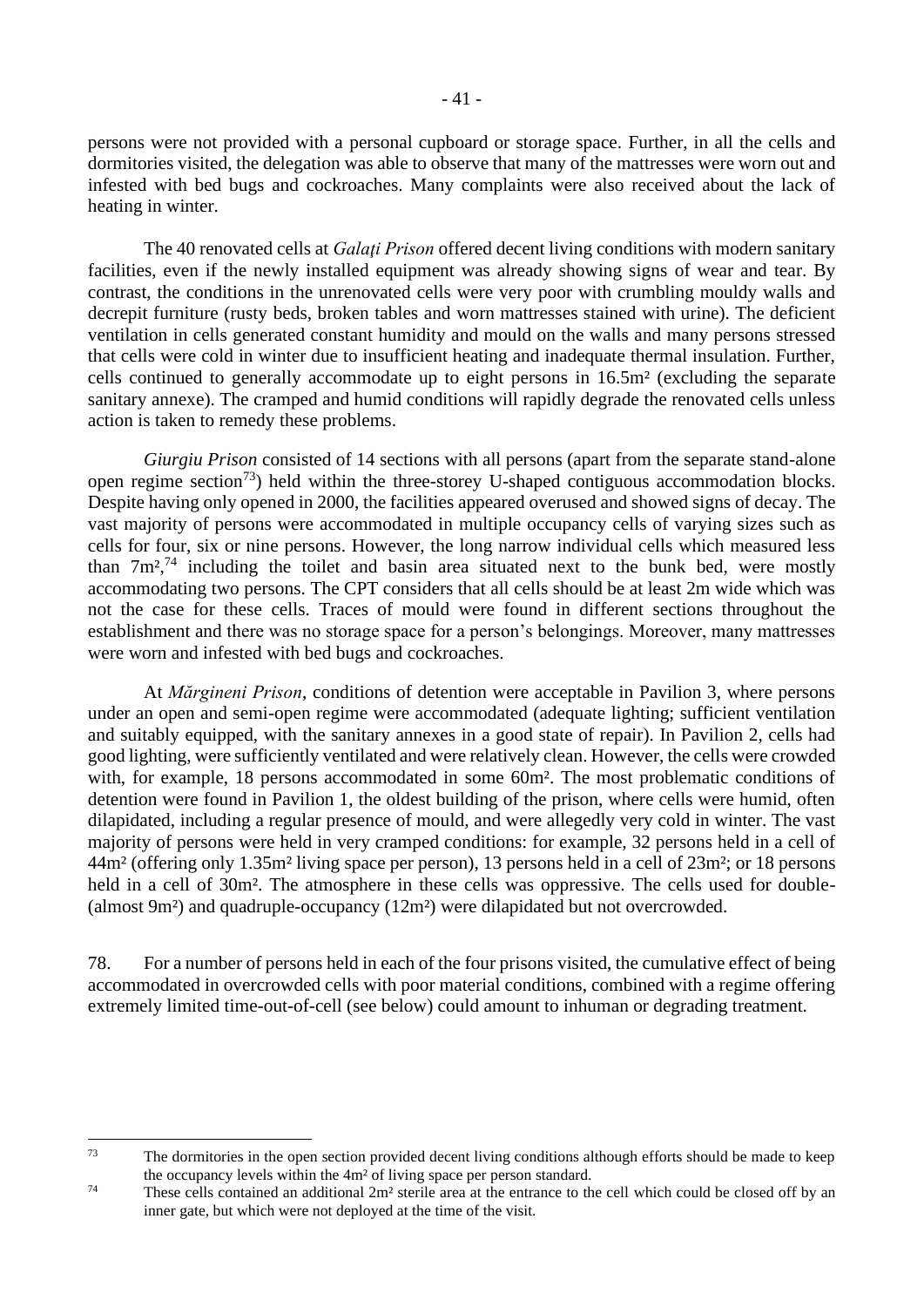In addition to the general recommendation above to guarantee at least 4m<sup>2</sup> of living space to each person held in multiple-occupancy cells, **the CPT recommends that the Romanian authorities take specific steps to improve the living conditions in each of the prisons visited, including by:**

- **rapidly reducing the severe levels of overcrowding at Craiova, Galaţi and Mărgineni Prisons;**
- **ensuring all cells are appropriately equipped with tables and chairs and personal storage space;**
- **taking measures to tackle the infestations of bed bugs and cockroaches in all cells and to replace worn mattresses;**
- **renovating dilapidated cells and addressing the problem of humidity at Craiova, Galaţi and Mărgineni Prisons;**
- **ensuring the sanitary facilities in the cells at Giurgiu Prison are partitioned up to the ceiling.**

**Similar measures should be taken in all Romanian Prisons facing comparable overcrowding and inappropriate material conditions of detention.**

### **Further, the CPT would like to be informed of the measures taken to ensure that cells are sufficiently heated during winter, notably at Galaţi and Mărgineni Prisons.**

79. In the four prisons visited, hot water was available for a maximum of an hour and half per day. This was often insufficient for the number of persons held in a cell and was a constant source of additional tension. Further, hot water was sometimes only available during the time allocated for outdoor exercise forcing persons to choose between having a shower or accessing outdoor fresh air. The availability of hot water is directly linked to maintaining a decent standard of hygiene and a good state of general health. **The CPT recommends that the Romanian authorities ensure that persons in all prisons have regular access to hot water, both for personal hygiene reasons as well as for washing clothes and dishes.** 

80. As regards hygiene, the supply of detergent and personal hygienic products was insufficient (e.g. two rolls of toilet paper and a small soap per month) to maintain personal and in-cell hygiene. Unrenovated sanitary facilities were often in an extremely poor state of repair (dirty, dilapidated and, in many cases, humid and mouldy with rusty pipes, broken toilets or sinks, dripping taps or missing showerheads) in all four prisons.

At *Mărgineni Prison*, the collective shower room of E4 section consisted of a dirty and dark room with a rusty pipe below the ceiling distributing water. The only access to the exercise yard for the section was through the shower room making it totally unhygienic despite the efforts of the staff. It is undignified for persons to have to shower in such conditions.

**The CPT recommends that the Romanian authorities take further steps to renovate the sanitary facilities in the four prisons visited. Priority should be given to repairing damaged equipment and closing down the E4 section shower room at Mărgineni Prison, once a solution had been found to provide them with an alternative means of taking a shower. In addition, detained persons should be provided with appropriate quantities of detergent and hygiene products.**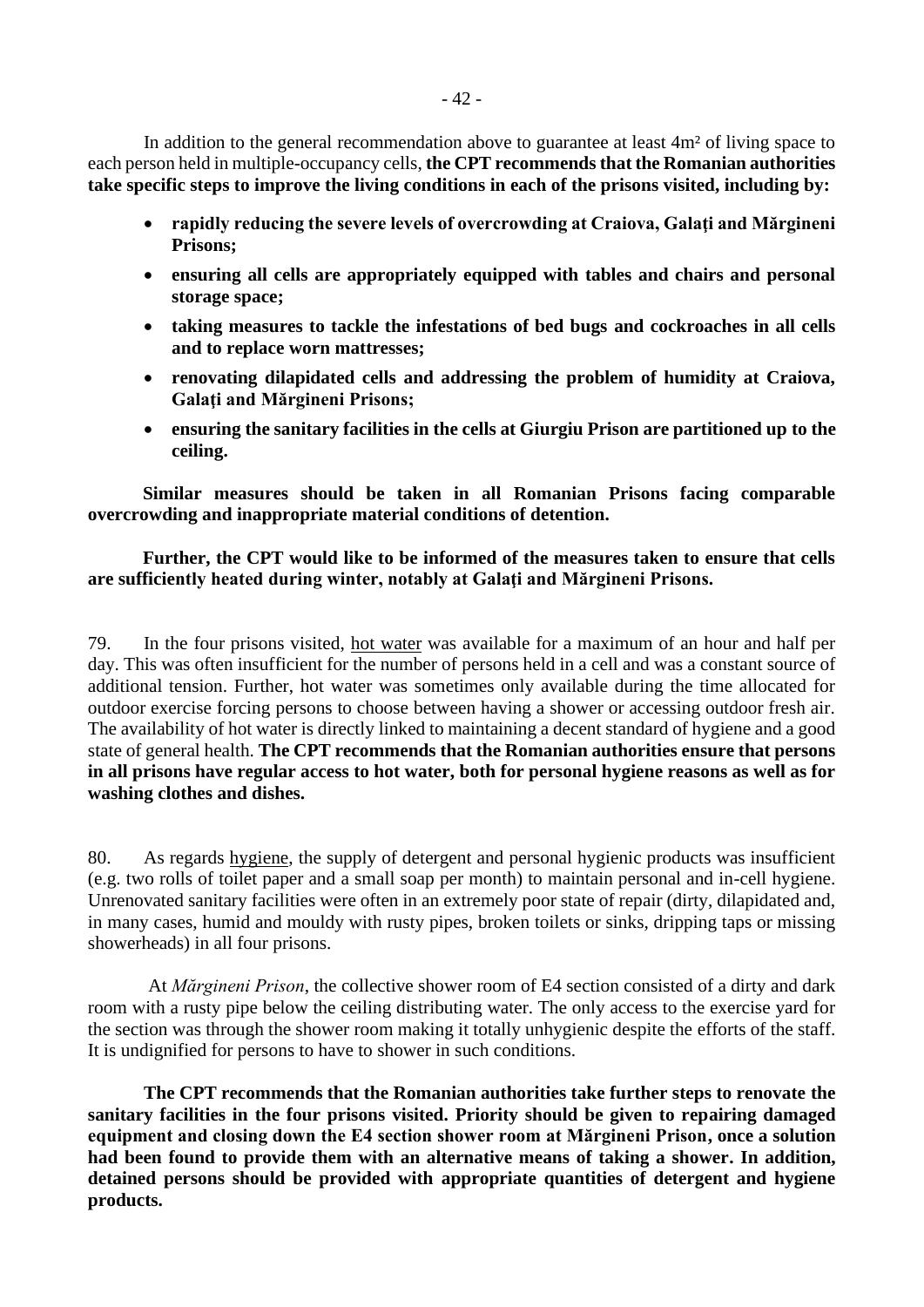81. The CPT notes that the budget for food was substantially increased from 3.76 Lei in 2018 to 5.94 Lei (per adult per day) at the time of the visit. Nevertheless, many persons complained about the quality and the quantity of the food served, and most persons stated that they relied upon parcels of food (including vegetable and fruit) from home.

In its  $30<sup>th</sup>$  General Report, the CPT insisted that a wide variety of foods should be made available in the right proportions to enable prisoners to maintain an adequately nutritious, sufficiently calorific and well-balanced diet, as well as access to plenty of fluids.<sup>75</sup> **The Committee encourages the Romanian authorities to ensure that persons in prisons are offered food of both a sufficient quantity and an adequate nutritional value.**

82. In the four prisons visited, exercise yards were austere, composed of concrete and metal grille mesh and often lacked a means of rest and a shelter from the rain and sun.

At *Craiova Prison*, there were several outdoor yards of various sizes; all of them were too small to exercise properly considering the number of detained persons allowed to use them. The ground was uneven, they were covered by at least a metal grille mesh offering no horizontal view and limited view to the sky. Eight very small concrete walled spaces covered with metal grilles of different shapes were reserved for persons in RMS but infrequently used due to their oppressive design.

At *Galati Prison*, the exercise vards remain as described in the report on the 2018 visit.<sup>76</sup> They were really cold in winter and unbearably hot in summer, according to both prisoners and staff, and emitted a foul smell in the absence of toilets. Many persons stated that they did not go outside as they considered them akin to animal cages, which is not an inaccurate description of them. The CPT's delegation was informed that all the yards will be demolished and replaced with the construction of the new premises (see paragraph 59).

At *Giurgiu Prison*, the large outdoor yards situated within the U of the prison structure were of a sufficient size to exercise and were appropriately equipped (exercise bars, benches and shelter). On the other hand, the multiple metal-barred cage-like exercise yards on the roof of the building housing the RMS prisoners were somewhat demeaning.

At *Mărgineni Prison*, the six outdoor yards were all of a reasonable size allowing persons to exercise fully, although they were uninviting and offered no horizontal views.

83. For the CPT, outdoor yards should be at least equipped with a protection against the rain or the sun and a means of rest in sufficient number to allow the majority of persons present to sit if they so desire. The yards should be spacious enough to give detained persons a real opportunity to exert themselves physically, e.g. to walk, run or play a game, and equipped with sport equipment. Their design should enable persons to have a view of the surroundings. Further elements such as a telephone, toilets and access to water should also be made available, when appropriate.

**The CPT recommends that all courtyards be equipped with a means of rest and shelter against inclement weather. They should be of reasonable size, offering a view on the surroundings and suitably decorated. It would also like to receive information on the proposed modernisation of the exercise yards at Giurgiu Prison.**

In this context, the smallest vards at Craiova and Galati Prisons should no longer be **used and RMS detained persons be offered the possibility to exercise in the larger yards.**

<sup>&</sup>lt;sup>75</sup> See 30<sup>th</sup> General Report of the CPT, CPT/Inf (2021) 5, paragraphs 70 and 71.

See CPT/Inf (2020) 7, paragraph 98.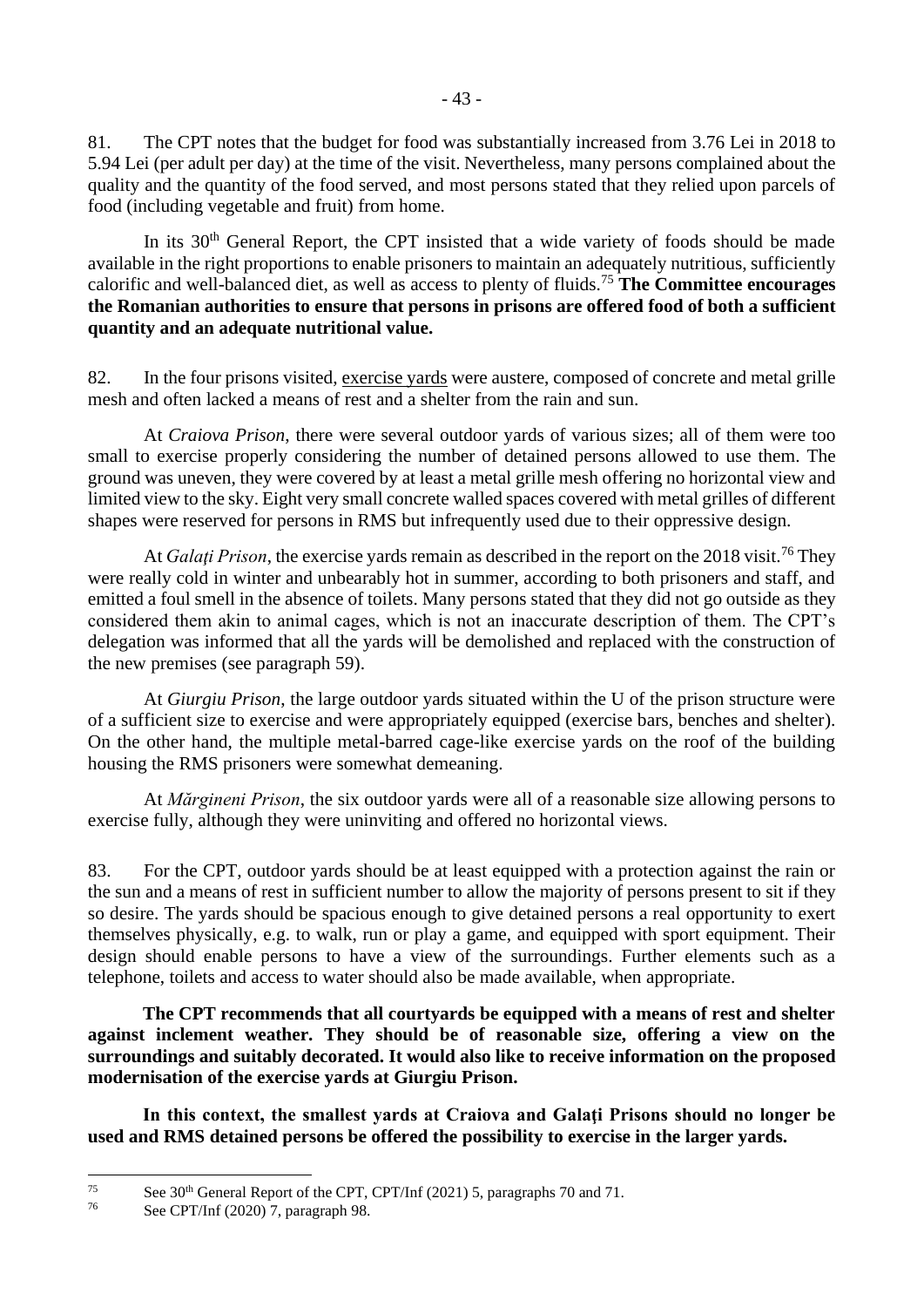#### **4. Regime**

<span id="page-43-0"></span>84. The four different detention regimes (maximum security, closed, semi-open and open) for sentenced persons remain the same as described in the report on the  $2018$  visit,<sup>77</sup> as does the composition and mandate of the Regime Board in each prison establishment<sup>78</sup> which decides on the applicable regime at the end of the admission period of 21 days. The Regime Board's decisions can be appealed to the supervisory judge. The Regime Board reviews the applicable regime after a set initial period<sup>79</sup> and, thereafter, at least annually.

However, as was the case in 2018, sentence plans were very rudimentary, drafted without sufficiently involving the person concerned and did not establish clearly defined and individualised goals to achieve. The plans merely focused on earning credits through written tests or participating in activities to gain a privilege (e.g. an additional visit) or to pay back the deficit of points resulting from a disciplinary offence. Several persons in prison stressed that the number of credits lost for a particular disciplinary offence was disproportionate in comparison with the opportunities for earning credits. This was notably the case during the Covid-19 pandemic when most activities were either stopped completely or severely limited.

Moreover, persons in prison were still not systematically heard when their case was reviewed by the Regime Board, and a number of those that were heard stated that the hearing before the Regime Board was purely formalistic, simply informing them of the decision. Further, the Regime Board decisions reviewed by the CPT's delegation focused on the crime committed and the length of the sentence rather than on the behaviour of the person and the implementation of the sentence plan.

**The CPT recommends once again that the Romanian authorities review the way in which the individual prisoner sentence plans and "regime" reviews are drafted and carried out, in the light of the above remarks. The "Board for the establishment, individualisation and alteration of sentence enforcement regimes" should always provide a written reasoning for the continuation or progression of regime for each prisoner and the procedure should include an exchange of views with the person concerned.**

85. In the course of the 2021 visit, the CPT's delegation examined again the activities on offer to persons in prison, the evaluation of participation in an activity to the progression in regime status and the link to the individualised sentence plan. To begin with, despite the elaboration of a sentence plan based upon 207 questions, the actual plan consisted of only a one-page summary of the main lines of action and the plan did not include an input from the prisoner concerned. Second, the offer of activities and means available were far too sparse to meet the real needs. For example, at Giurgiu Prison, there were only 36 places in the school for a prison population of over 1,500 and the "club" rooms on the wings were equipped with desks and chairs suitable for children rather than adults. Further, the activities proposed did not seem to be oriented to any identified need to assist persons with their preparation to reintegrate into the community. Both prisoners and staff told the delegation that participation in activities was motivated by a desire to earn some points which were necessary to cancel out a disciplinary sanction and to earn an additional visit and, more generally, to progress to a better regime. In addition to the activities having no value for the prisoners, the points system was considered as unjust. For example, a prisoner was docked 75 points for a disciplinary offence but in more than four years could only earn 50 points from various activities.

<sup>78</sup> Composed of the prison director, the head of treatment, a psychologist, an educational officer and a secretary.<br><sup>79</sup> The first revision agents often a fitth of the septemped is a vesual and often 6.5 years for narrow

The first revision occurs after a fifth of the sentenced is executed and after 6,5 years for persons sentenced to life imprisonment or earlier at the request of the disciplinary board.

 $77$  See CPT/Inf (2019)7, paragraph 79.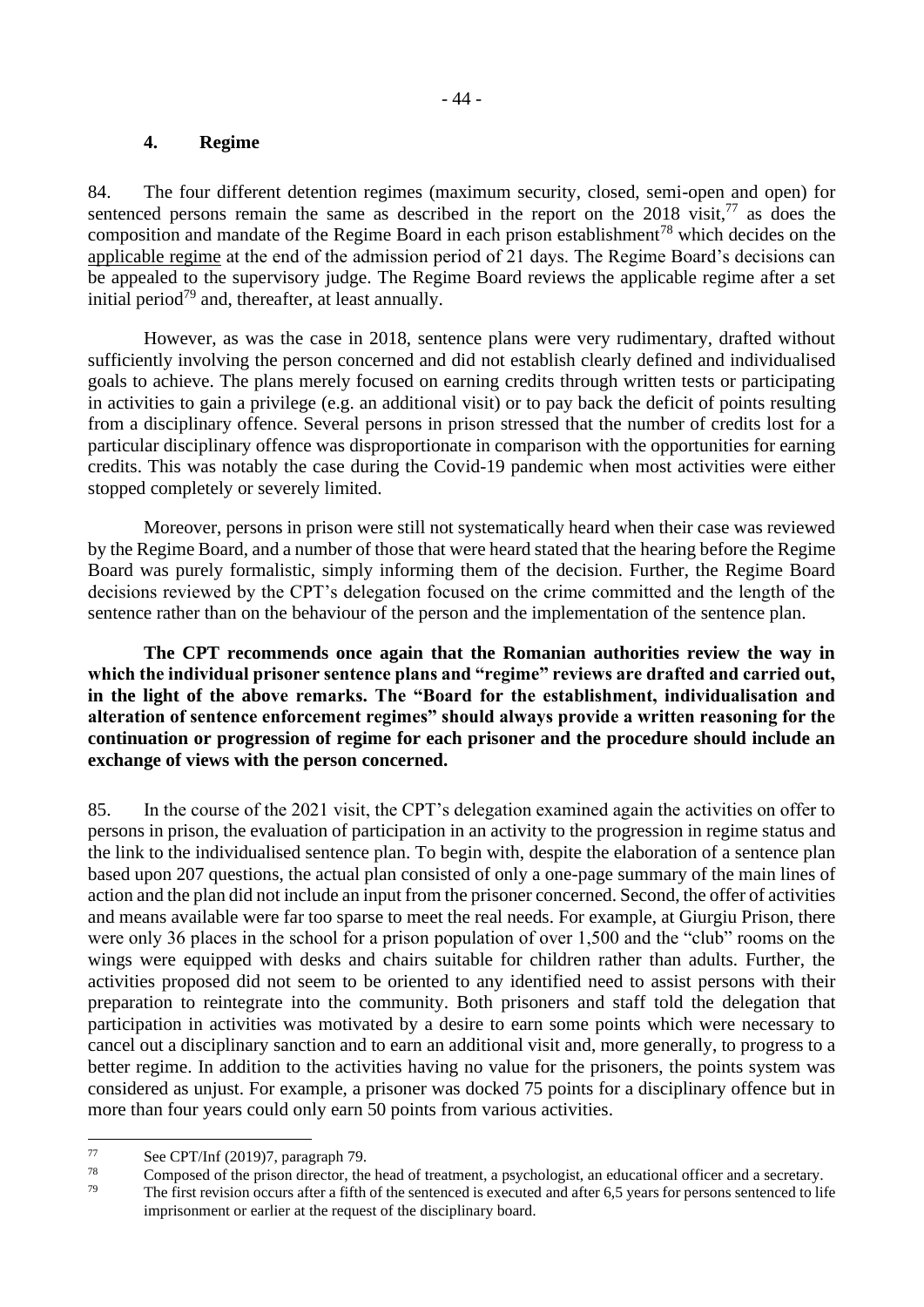The CPT considers that the points system is undermining the work of the socio-educative teams in prisons and that it does not treat persons in prison as responsible adults. Progression in prison should be based upon genuine participation in activities which have a beneficial impact on a person's preparation for reintegration into the community. Further, the imposition of negative points for a disciplinary offence acts as a double punishment and undermines a prisoner's motivation for selfimprovement.

**The CPT recommends that the Romanian authorities replace the points system with a more qualitative assessment of the activities undertaken by the socio-educative team in each prison. Such an approach should be accompanied by an increase in the offer of purposeful activities that persons in prison can undertake.**

86. The disciplinary board had the possibility of recommending a change of regime, in addition to imposing a disciplinary sanction.<sup>80</sup> As an illustration, there were 44 of such change of regime in 2021 at Giurgiu Prison (including 30 from close to RMS and one from open to RMS and) and seven at Galati Prison (six from close to RMS and one from semi-open to RMS). According to the findings of the CPT's delegation, change of regime recommendations were systematically validated by the Regime Board. This additional measure was considered by staff as an appropriate way to maintain order and discipline and all detained persons met stressed that the change of regime was a harsher sanction than any disciplinary punishment. As an illustration, a request for a change of regime was made by a disciplinary board in one of the establishments visited for an act of self-harm. In several other cases, the change was requested following possession of prohibited objects. **The CPT invites the Romanian authorities to ensure that any imposition of a more restrictive regime remains proportionate to the gravity of the disciplinary offences committed by the detained person.** 

87. In the four prisons visited, a number of persons were classified as vulnerable. These persons were held separately from the rest of the prison population in collective cells, had distinct hours for accessing the outdoor yards or the prison shop, and were not engaged in any work. The Regime Board could decide to classify a prisoner as vulnerable at any time it was considered that a person was a danger to her/himself, to others or to the security of the establishment. The vulnerability is determined based on criteria established by Law.<sup>81</sup> The management of the prisons visited paid a particular attention to this classification trying to balance between the need to protect certain persons and the necessity not to segregate them from the rest of the establishment. The CPT's delegation noted that these measures were beneficial to protect certain persons. However, these persons were often held in the RMS wings and confined to their cells for 22 hours a day with few activities offered. **The CPT recommends steps be taken in all the prisons visited to offer persons classified as vulnerable a range of purposeful activities.** 

<sup>&</sup>lt;sup>80</sup> In accordance with Section 40 (6) of Law 254/2013.

<sup>81</sup> The criteria are defined by Section 34 of Law 254/2013 as "sexual orientation, disabilities, mental disorders, ethnicity, HIV/ AIDS infection, committing crimes against minors or against the sexual integrity and freedom, special socio-familial situation, lack of support from their supportive environment, diminished socio-economic status or well above average socio-economic situation, profession or job held prior to arrest, providing information to the public order and national security institutions regarding a crime commission or disciplinary offenses, any other such situations, conditions or circumstances that may make the inmate vulnerable."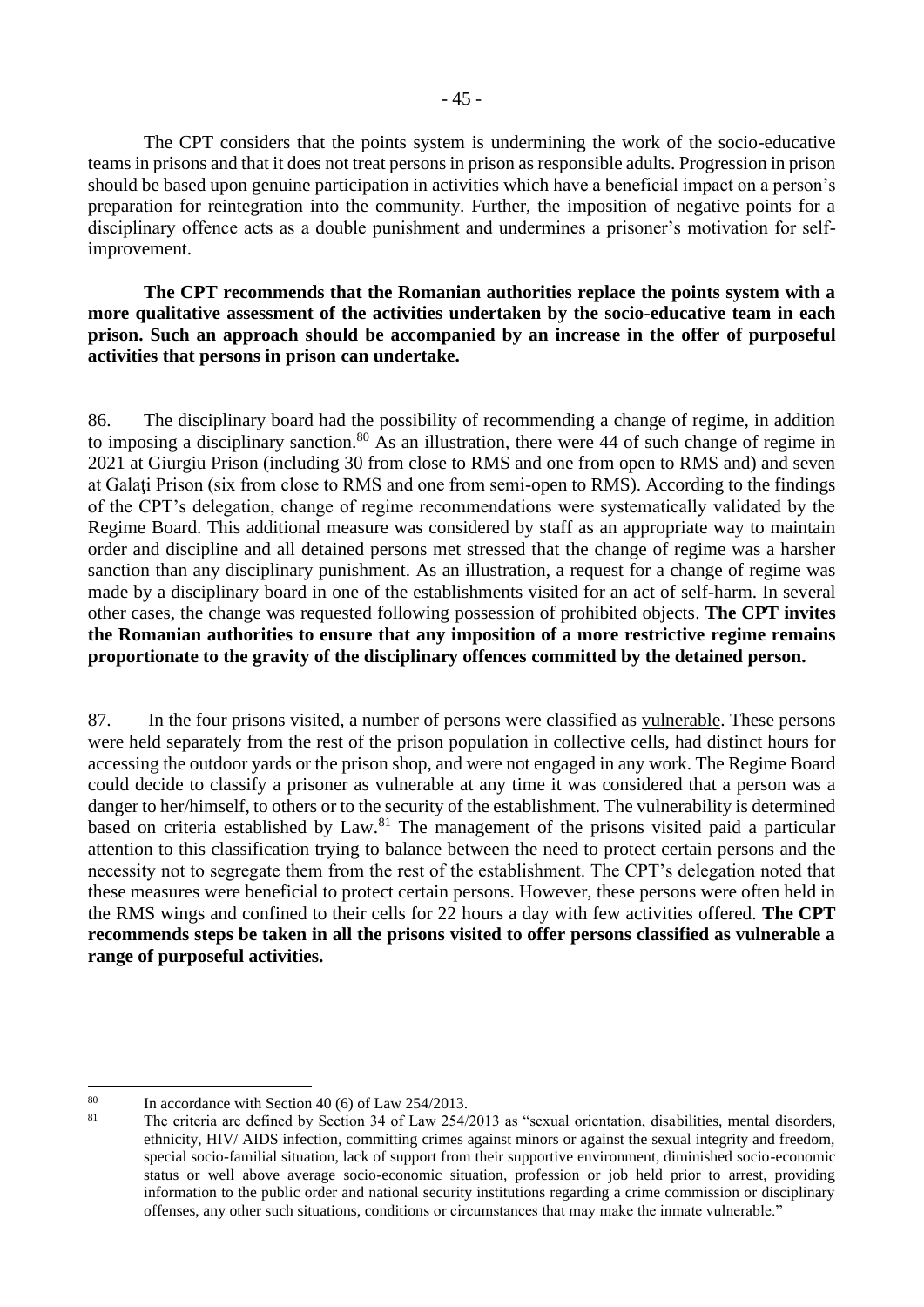88. The regime offered to persons on remand remains very poor with pre-trial detained persons in the prisons visited locked in their cells for 22 or more hours a day for months on end with hardly any access to purposeful activities. While it is positive that Article 122 (2) 2 of the Law 254/2013 is now implemented in practice, much more needs to be done to ensure that persons on remand can access work and other purposeful activities. For example, only 5 out of 126 persons at Galaţi Prison and only 16 out of 141 persons at Craiova Prison worked. Otherwise, remand prisoners were only offered access to outdoor exercise for one to two hours per day and a few hours of educational classes every month. Having in mind the extreme overcrowding described above whereby remand prisoners were, at times, held in only 2m² of living space per person, the need for more out-of-cell time was essential.

The CPT considers that it is not acceptable to lock up persons in their cells for 22 hours or more a day and to leave them without any structured activity. As stated in the report on the 2018 visit, the aim should be for persons on remand to be able to spend a reasonable part of the day (i.e. eight hours or more) outside their cells, engaged in purposeful activity of a varied nature (work, preferably with vocational value, education, sport, recreation/association). The longer the period of remand detention, the more varied the regime should be.

**The CPT reiterates its recommendation that the Romanian authorities take steps to offer a comprehensive regime of out-of-cell activities for remand persons (the aim should be for prisoners to spend eight hours out of their cells every day). An immediate step would be to offer, daily, at least two hours of outdoor exercise in appropriate yards as well as one hour of structured activity.**

89. As indicated above, the applicable regime for sentenced persons depends on their classification. In the four prisons visited, they were offered access daily to outdoor exercise for one to three hours, and occasionally gym or sport activities with an instructor for one hour. Sentenced persons were offered a few social courses (improving relations with the family and children; preparation for release) usually lasting an hour as well as a weekly educational programme (geography, history, literature, politics, etc.) with a quiz allowing them to earn credits. Each prison also had a psychological service that offered various behavioural courses (such as addressing addiction, aggression, violence and personal choices) to a limited number of persons (due to staff shortages) which were usually taking place on a weekly basis in individual sessions or in small groups.

90. At *Craiova Prison*, 95 persons were enrolled for the school year 2020/2021 and 51 had passed the first semester. Several educational, religious or artistic activities, usually lasting an hour per week, were also organised in small groups. Further, 95 sentenced persons (including 12 under RMS) worked in prison-related jobs (cleaning, kitchen and maintenance). $82$ 

At *Galaţi Prison*, an increased attention was put on education with schooling provided by teachers from the community and the possibility to pass vocational baccalaureates. At the time of the visit, 14 persons were registered in primary school, 14 in second degree and 12 in high school<sup>83</sup> and 13 persons attended literacy classes in 2021. Further, the two sports instructors offered daily programmes to small groups of detained persons. In addition, 97 sentenced persons worked (including 5 under RMS).

<sup>&</sup>lt;sup>82</sup> Work provided by National Prison Administration is remunerated through a reduction of 2 to 3 days (per month worked) in the prison sentence.

<sup>83</sup> A total of 65 persons had been registered in educational activities for the academic year 2020/2021.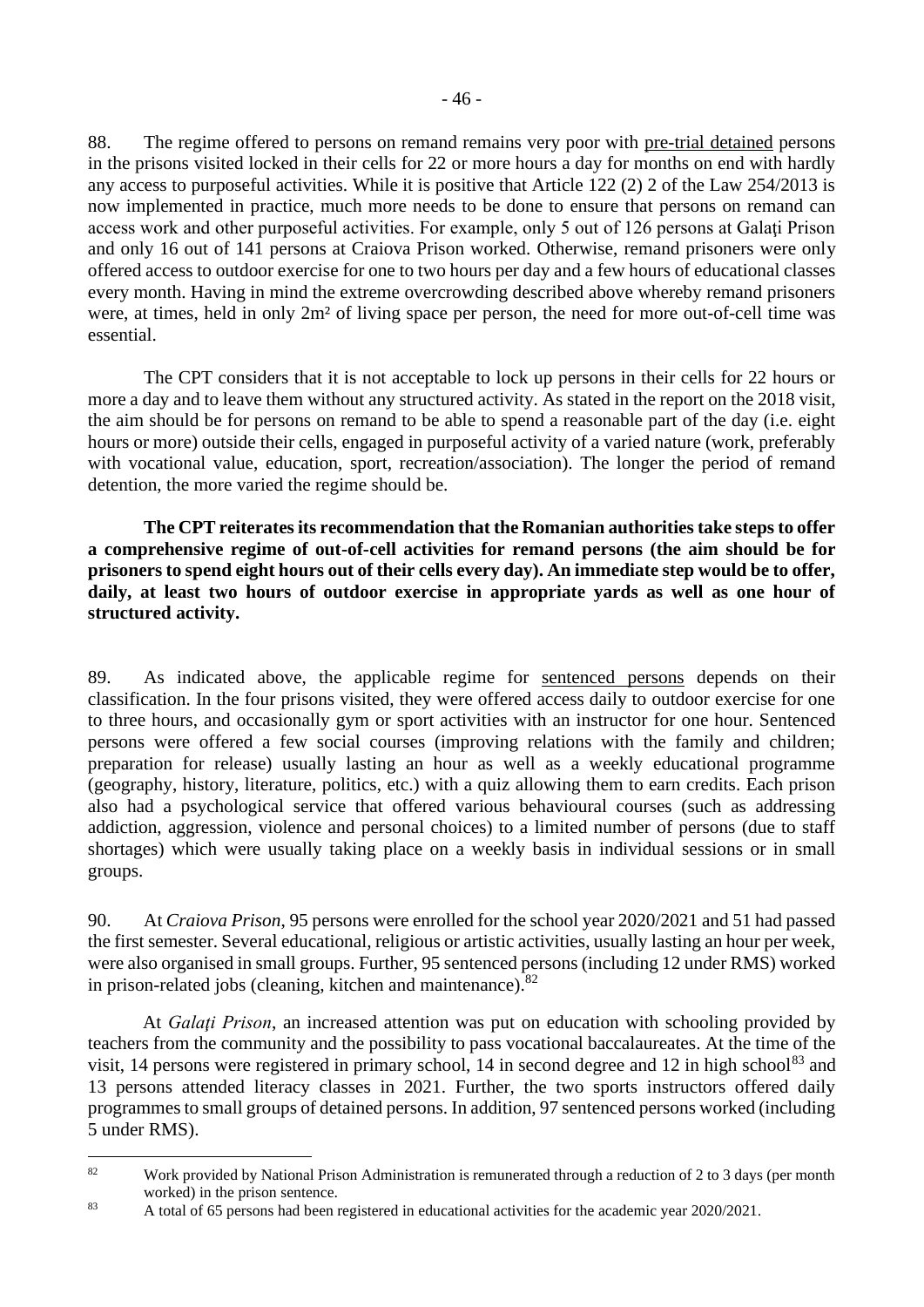At *Giurgiu Prison*, 202 persons worked (including 41 under RMS) in various jobs provided by the prison and 12 persons in the open regime for a private company, at the time of the visit. They were also offered social, educational and psychological activities in the form of individual sessions or in small group classes.

At *Mărgineni Prison*, 124 detained persons were enrolled in a job provided by the prison. As regards education, 33 persons were attending primary school classes. Vocational trainings (carpenter and builder) were also offered, and 13 detained persons had obtained a diploma in 2020.

However, the lack of resources and inadequate staffing combined with the Covid-19 pandemic constraints reduced even further the level of activities on offer. For example, the number of persons allowed to participate in a classroom activity had to be divided by two or three and private companies almost stopped completely offering work opportunities.

**91. The CPT recommends that the Romanian authorities increase their efforts to offer purposeful activities of a varied nature (work, preferably with vocational value; education; sport; recreation/association) which are essential for preparing persons in prison for reintegration into the community as well as contributing to developing a more secure environment within prison. The aim should be for prisoners to spend eight hours out of their cells every day.**

92. Persons serving long sentences are still systematically held in RMS sections based exclusively on their sentence, at least for a fifth of their sentence. After this initial period, a revision of placement is now carried out every 6 months as recommended in the CPT's 2018 visit report. However, decisions were rarely based on the continuous assessment of the person's behaviour and focused mostly on the crime committed and length of the sentence.

The CPT recalls that the length of the sentence does not necessarily bear any relationship to the level of risk a person may represent inside a prison. Instead, the placement in a stricter regime should be decided after a period of assessment in an ordinary regime, and in all cases, on the basis of a full psychological and, if necessary, psychiatric evaluation of the prisoner.<sup>84</sup>

**The CPT recommends once again that the Romanian authorities review the automatic placement policy for the maximum-security regime with a view to introducing a system based on an individual risk assessment of the prisoner's behaviour and the threat posed to the safety and security of staff and other prisoners.**

<sup>84</sup> See Recommendation CM/Rec (2014) 3 of the Committee of Ministers of the Council of Europe concerning dangerous offenders and the 25<sup>th</sup> General Report of the CPT published in April 2016 concerning the situation of Life-sentenced prisoners – CPT/Inf (2016) 10, paragraphs 74 to 82.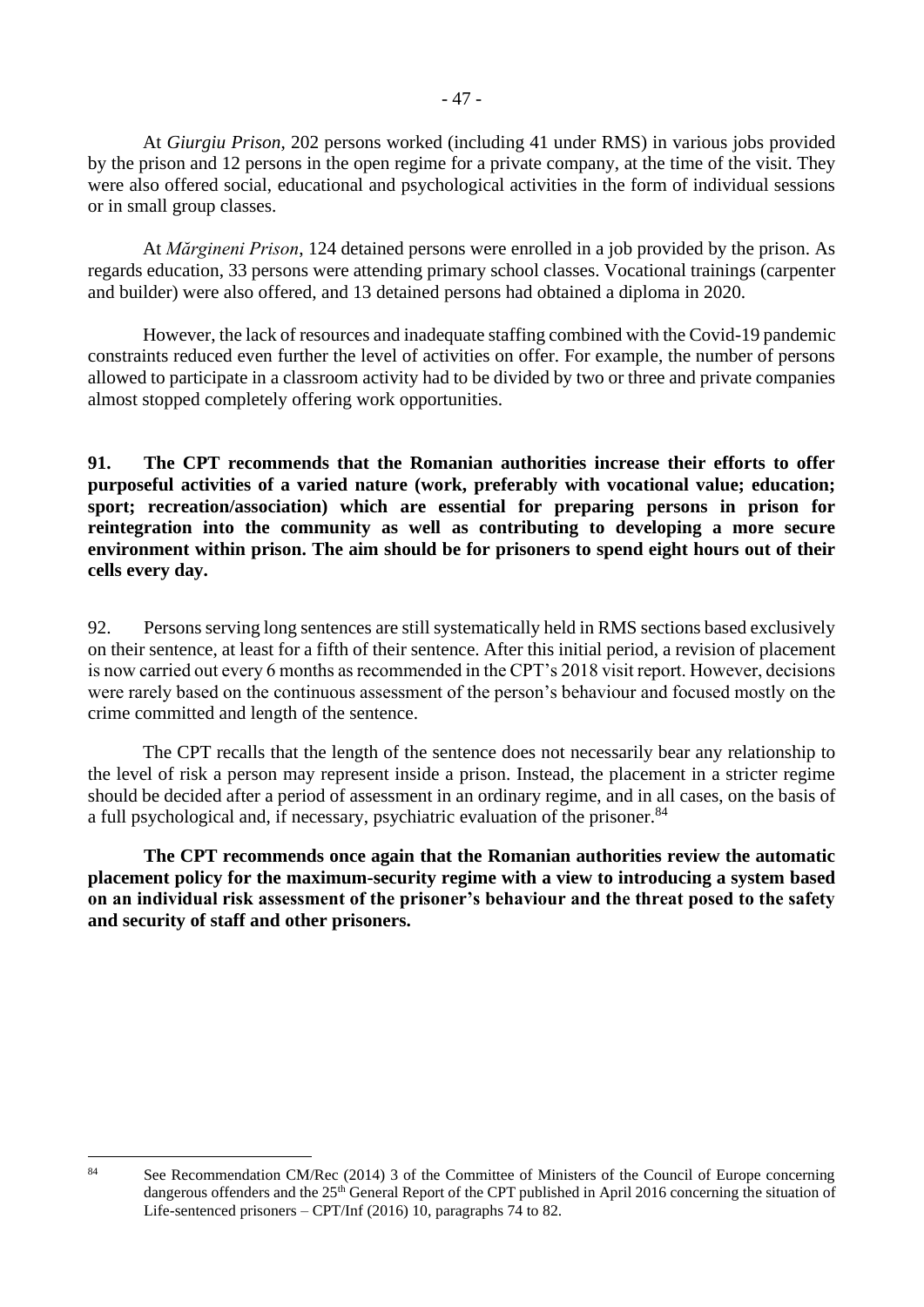93. The findings of the 2021 visit showed that the vast of majority of persons held in maximumsecurity regime (RMS) in the four prisons visited spent 22 hours per day in multi-occupancy rooms and had very limited interaction with custodial or other staff.

In brief, the situation had not evolved since the 2018 visit. The CPT considers that within their wings, persons in RMS should be able to meet other detained persons in the wing and be granted a satisfactory programme of activities with a view to developing a good internal atmosphere. The aim should be to build positive relations among them and with staff. The activities provided should be as diverse as possible (education, sport, work of vocational value, etc.) and work offered should, as much as possible, not be of tedious nature.

**The CPT reiterates its recommendation that the Romanian authorities review the manner in which the maximum-security regime is applied with a view to offering more out-ofcell time and a greater range of activities, as well as the possibility for detained persons to associate together within the confines of their wings, in the light of the above remarks.**

94. The CPT's delegation found that, as was the case in 2018, placing a person into the high-risk category of maximum-security regime<sup>85</sup> appeared to be precipitous at times, often based on an individual incident - which did not systematically involve any physical aggression - rather than a thorough individual risk assessment. The regime applied to designated high-risk detained persons is particularly strict with persons held in cells either alone or with one other prisoner within a RMS wing, with no possibility of work, few activities and reinforced security measures such as escorting by two members of EOS and hand- and, at times, ankle-cuffing outside of the cell. The minimum period for the measure was six months but it appeared to be usually extended and often lasted for several years with each review referring to the initial placement reason rather the present behaviour of the person.

Further, the CPT wishes to recall that within the secure environment of the RMS regime and the prison, the application of handcuffs should be an exceptional measure and not routine for highrisk prisoners. RMS high-risk prisoners are already unlocked and escorted by several prison officers within the wing, including members of the EOS. Likewise, high-risk RMS prisoners should not be handcuffed during medical consultations.

**The CPT recommends once again that the Romanian authorities review the manner in which high-risk detained persons are designated and the length of the measures applied. Further, it recommends again that the policy of hand (and ankle)-cuffing high-risk prisoners be thoroughly reviewed so as to ensure that such a measure is truly exceptional and is based on an individual and comprehensive risk assessment. In addition, immediate steps should be taken to put an end to the practice of keeping high-risk prisoners in handcuffs during medical consultations as well as any other interviews.**

<sup>&</sup>lt;sup>85</sup> The definition of high risk is set out in Art 24 of Law No. 254/2013 and Article 27 of its Implementing Regulation. The decision of placement in this category is taken by the Regime Board.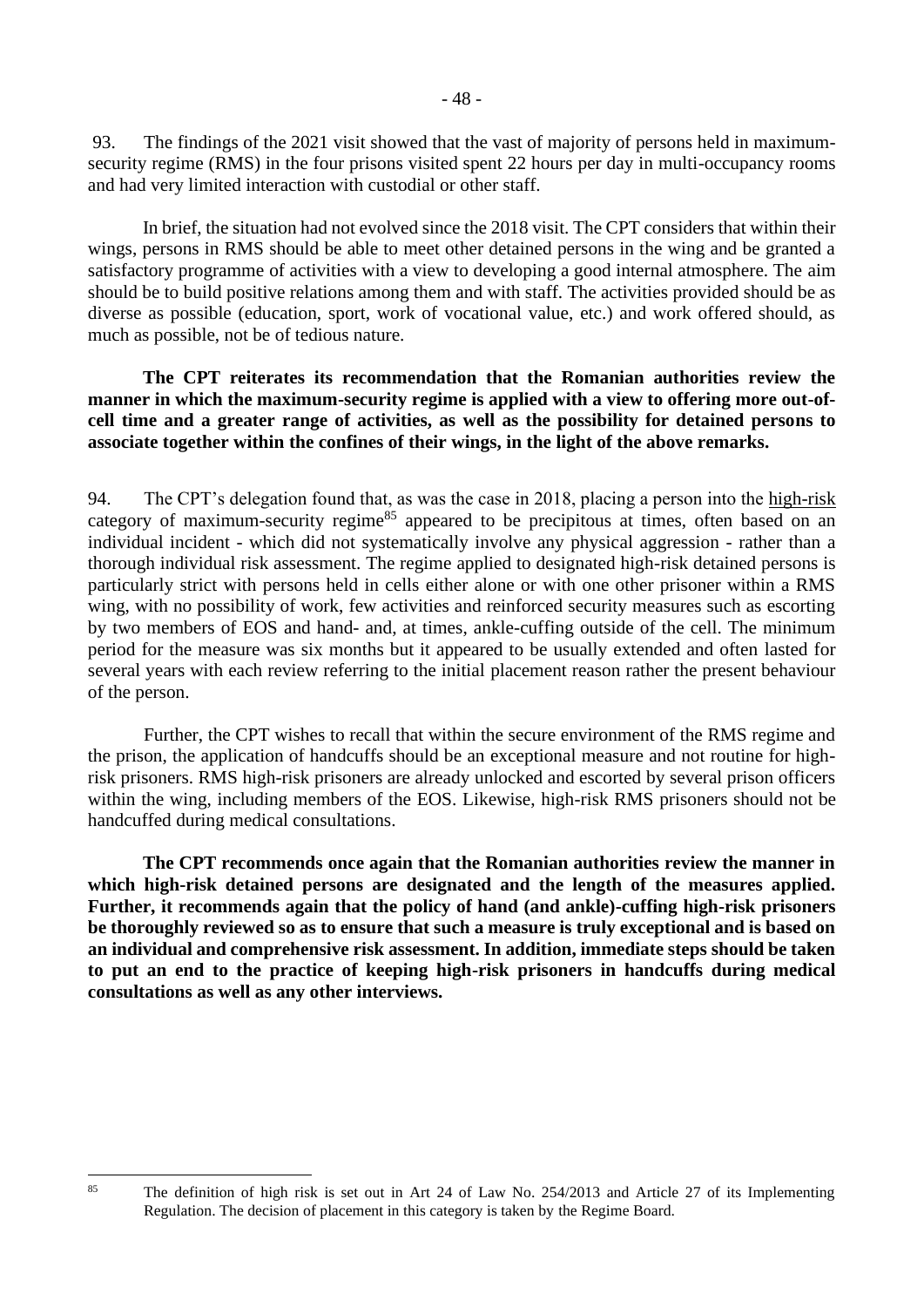### <span id="page-48-0"></span>**5. Health care services**

#### a. introduction

<span id="page-48-1"></span>95. The findings of the 2021 visit showed that there had been some progress in the provision of health care in prisons, notably in the administrative independence of prison health care services and personnel from prison management and custodial staff. It is also positive that health care staff no longer wore the same uniforms as prison officers. Nevertheless, the continued habitual breaches of clinician-patient confidentiality undermined the position of health care services in the prisons visited. As noted in the report on the 2018 visit, some of these breaches result from inappropriate legislation: for example, the obligation to report deliberate self-harm, which erodes patients' trust in their clinicians and impairs clinicians' roles as health care providers and patient advocates (see paragraph 126). Further, there is still too much reliance on prison officers acting as chaperones and intermediaries in the patient journey such as patients having to request health care appointments via prison officers who then perform inappropriate triage.

Moreover, clinical staff still need to demonstrate their true independence from prison staff when dealing with ill-treatment allegations which requires them to adequately document any injuries. The CPT acknowledges that neither the Ministry of Justice nor the Ministry of Health consider it appropriate to transfer the responsibility for clinical staff to the Ministry of Health, given the structure of the health care service in the country. Nevertheless, improved coordination between the prison administration and local public health services would help to ensure optimum health care for prisoners, as well as implementation of the general principle of the equivalence of health care in prison with that in the wider community. Further, the Ministry of Health ought to have an oversight of health care services in prisons including diseases prevalence and staffing resources.

In this context, the CPT has taken note that in September 2021 a two-year project with the Council of Europe on "Strengthening health care and mental health care in Romanian prisons" was launched which *inter alia* will support the development of a human resources strategy for health care in prisons as well as address issues such as medical ethics, confidentiality and recording of injuries. The Committee looks forward to following the progress of this project.

**The CPT recommends that the Romanian authorities pursue their efforts to ensure that health care services in prisons are truly independent.** 

**Further, it recommends that steps be taken to enhance the coordination between prisons and local public health services and to put in place a system of oversight of prison health care services by the Ministry of Health in conjunction with the Ministry of Justice.**

b. staff and access to health care

<span id="page-48-2"></span>96. At each of the four prisons visited, the number of health-care staff *in situ* was clearly insufficient.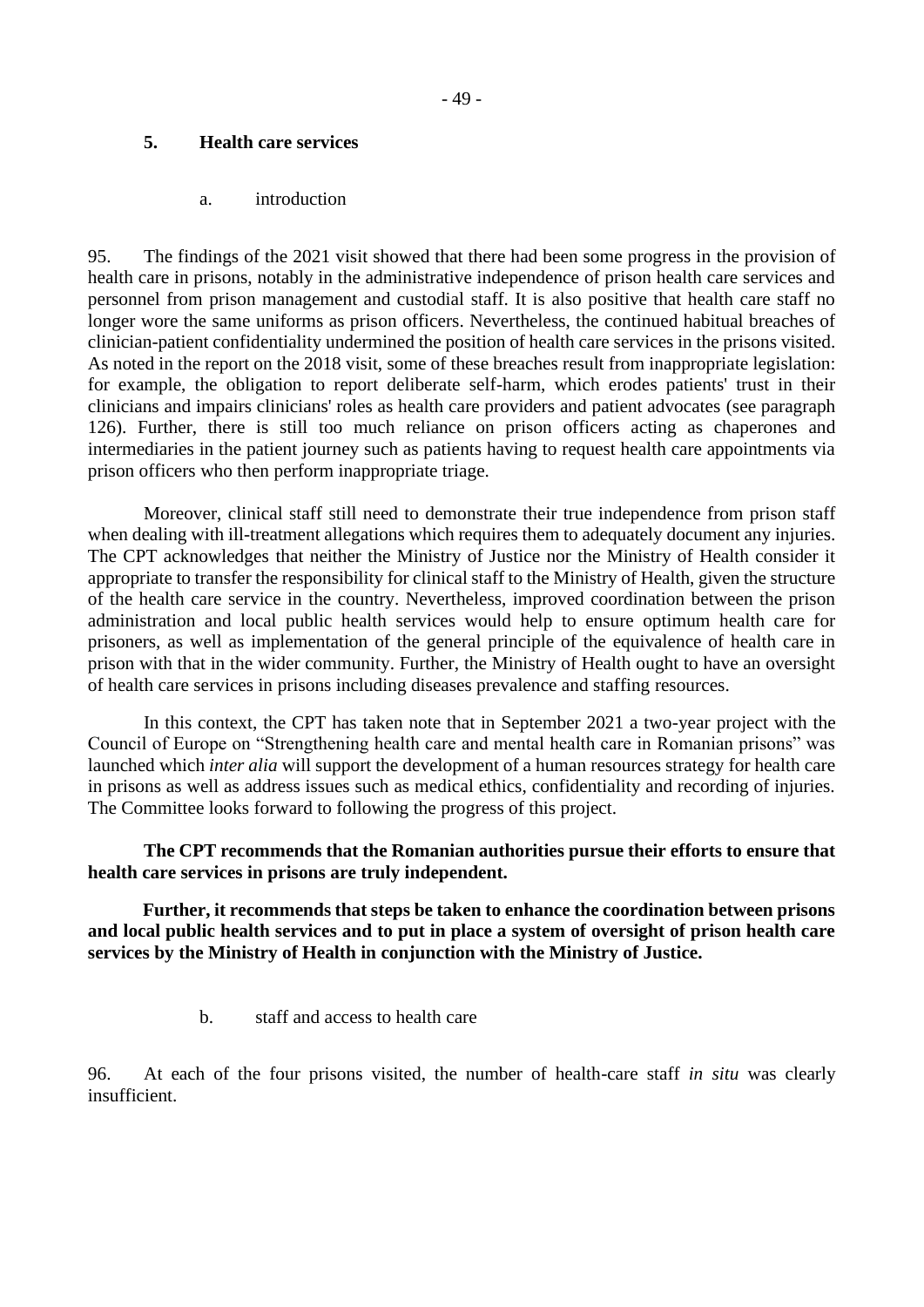At *Craiova Prison*, there was only one full-time equivalent (FTE) general practitioner (GP) working at the time of the visit; the chief doctor and another GP were on medical leave. Eight nurses were employed full-time (two being contractual) with one absent on maternity leave. <sup>86</sup> For a diverse male and female prisoner population of more than 750 persons, including the special "unit" for detained persons with mental disorders (see paragraph 110), three FTE GPs is appropriate but there should be an increase in the number of nurses, particularly nurses with a mental health specialisation.

At *Galaţi Prison*, the single GP was absent at the time of the visit and the health care service was being run by the prison dentist. They were supported by 10 FTE nurses working in shifts, with two nurses on duty each weekday from 8h00 to 15h00 and one nurse on duty at all other times. Five FTE nurses posts were unfilled. For a prisoner population consistently above 450, there is a need for an increased presence of a GP as well as to ensure that there is always GP cover when the full-time doctor is absent.

At *Giurgiu Prison*, the health care team consisted of three FTE GPs and nine FTE nurses with five GP posts and one nursing post vacant. For a prisoner population of 1,576, there is a need to increase significantly the number of nursing posts and to ensure that the prison has access to the resources of at least five FTE GPs.

At *Mărgineni Prison*, there was one FTE GP supported by 10 nurses (three of whom were working part-time). For a prisoner population of 730 persons, there is a need to recruit at least one additional GP and increase the number of nurses, especially those with a mental health specialisation.

97. On a positive note, staff shifts were organised at each of the prisons to ensure that a nurse was always present in the premises. All the prisons also had at least one hygienist nurse, one pharmacy nurse and one dental technician.

However, the lack of GPs impacted negatively on the care provided as GPs in the prisons visited had to prioritise the consultations and limit their duration. Further, doctors were not replaced when on holiday or sick leave even if the prison was left without any GP cover. As an illustration, there was no qualified medical doctor providing a service at Galaţi Prison at the time of the delegation's visit; the GP had been absent for the previous two days and it was anticipated that the absence would be prolonged for two weeks. Further, the delegation's doctors identified situations of medical neglect with patients no longer receiving their essential medical treatment (in connection, for example, with diabetes or cardiac diseases) and were not considered as priority cases by the health care services.

98. Apart from Galaţi Prison, none of the establishments visited had a functioning dental service. At *Mărgineni Prison*, the management stated that an agreement has been reached with a local dentist to consult one day every two weeks; while certainly an improvement it nevertheless does not sufficiently address the very real needs of the prisoner population to have access to a dentist. Prisoners in all the establishments visited complained of their inability to get any dental care, including for urgent extractions. The provision of dental care appears to have deteriorated further since the 2018 visit, with many prisoners manifesting a poor state of oral hygiene, cavities and gum disease. Some prisoners had apparently resorted to extracting their own teeth due to the lack of dental care while others stated that they had difficulties to eat any food due to continual toothache.

<sup>&</sup>lt;sup>86</sup> One nurse was permanently on duty taking the temperature of all persons entering the establishment, which was a waste of her precious time, given that such a task could have been performed by an administrative member of staff.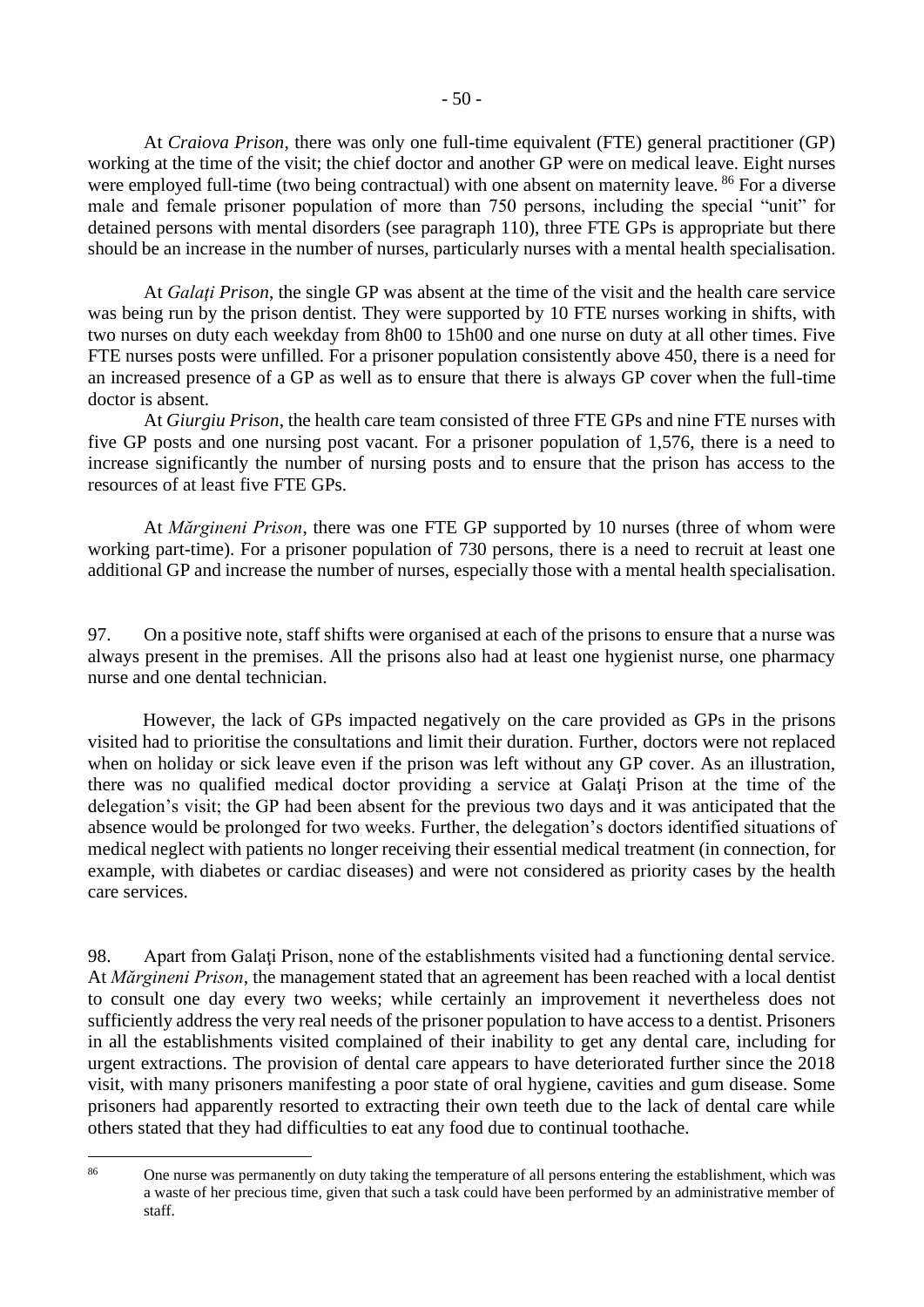99. **The CPT recommends once again that the health care staffing levels in the prisons visited be reviewed with a view to ensuring that:**

- **at Craiova Prison, the three full-time equivalent general practitioners' posts are filled and the number of nurses significantly increase, notably nurses with a mental health qualification;**
- at Galati Prison, the presence of an additional general practitioner should be sought;
- **at Giurgiu Prison, the five full-time equivalent general practitioners' posts should be filled, and the number of nurses significantly increased, including nurses with a mental health qualification;**
- **At Mărgineni Prison, at least two full-time equivalent general practitioners are in place and the nursing complement is reinforced with nurses having a mental health qualification.**

**In addition, steps should be taken to ensure that appropriate GP and nursing cover is in place for any prolonged absences. Further, the CPT recommends that urgent measures be taken at Craiova, Giurgiu and Mărgineni Prisons to ensure that adequate dental care provision is offered.**

100. The CPT's delegation again found that access to the health care service in the prisons visited was managed by custodial staff. In their response to the 2018 visit report, the Romanian authorities had stated that it was not feasible to put in place a system whereby prisoners can make a request directly to the health care service by placing a paper in a box on their landing/wing indicating the reason for the request and with such requests being collected by members of the health care staff at the end of each day (e.g. when the final round of medication is distributed).

The CPT reiterates that it is not appropriate for custodial staff to filter requests from prisoners to see the health care service. On occasion, prisoners even had to reveal the reason for their requests. Such a system must change with the health care service registering all the requests it receives from prisoners for a consultation and the custodial staff, at the request of the health care service, being responsible for ensuring prisoners are escorted to the health care unit to attend their appointments on time. Any existing rules and regulations should be changed to ensure that this new system can be put in place.

Further, on those days when a particular unit was not scheduled to have access to a doctor (i.e. "the doctor day" as described by many prisoners and custodial staff), arrangements must be put in place to ensure that those prisoners requiring urgent access to the doctor are promptly seen. The existing problem of prisoners being refused access to a doctor outside of the official "doctor day" will be resolved with the change of system of access to the health care service as it will be health care staff who triage the patients based upon the requests made.

**The CPT reiterates its recommendation that the Romanian authorities put in place a system whereby prisoners can make a request directly to the health care service by placing a paper in a box on their landing/wing indicating the reason for the request.**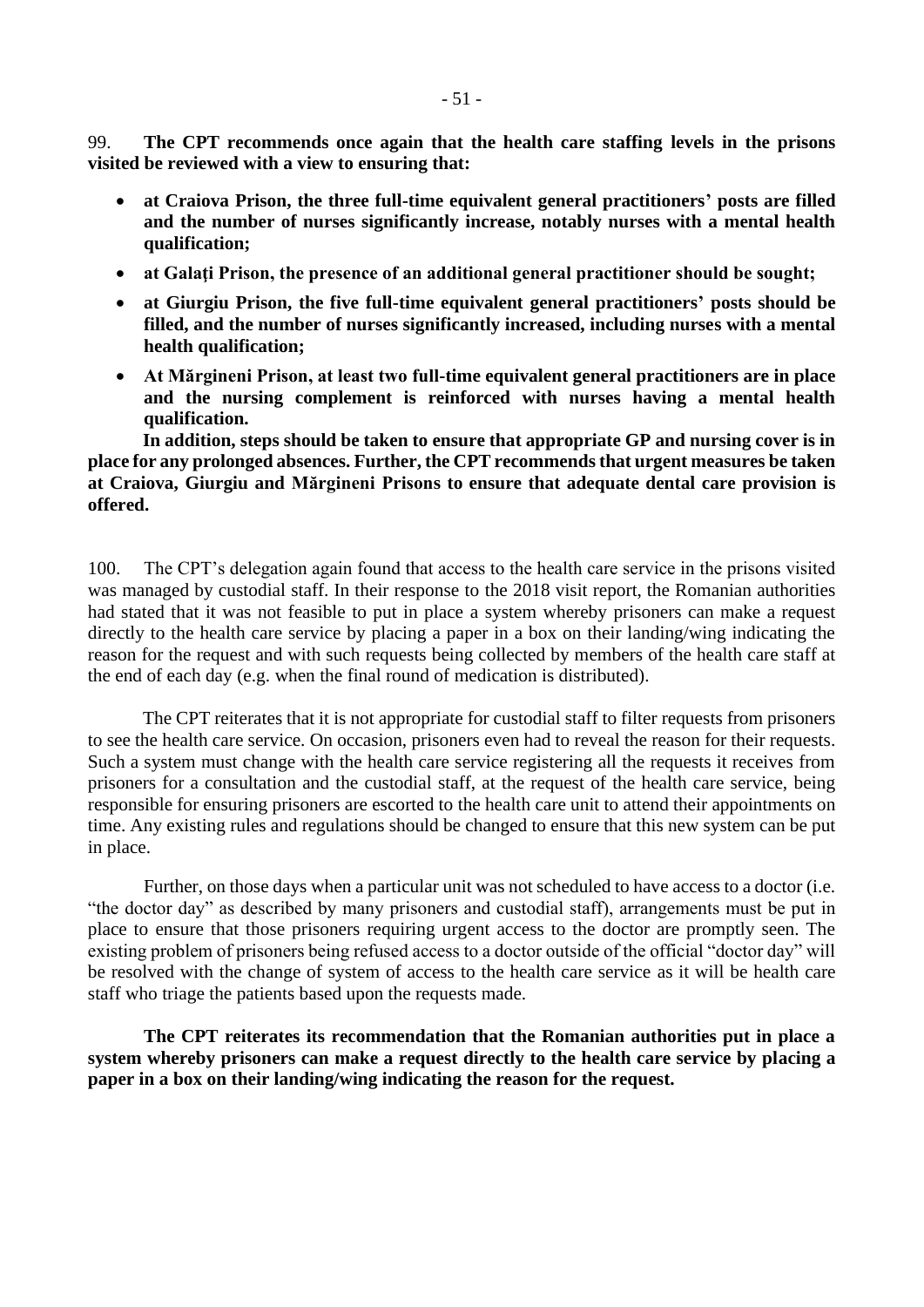101. The CPT's delegation again found that prison health care services were poorly equipped<sup>87</sup> and that none of them possessed basic emergency medical equipment such as a defibrillator, oxygen, nebuliser or electrocardiography (ECG) machine. The Committee was surprised by the response to the 2018 visit report which stated that such equipment was not part of the "minimum mandatory equipment required for receiving operation permits needs to comply with the provisions of Order no. 153/2003 of the Ministry of Health".<sup>88</sup> Urgent steps should be taken to remedy this situation.

### **The CPT reiterates its recommendation that at a minimum every prison be equipped with a defibrillator, nebuliser and oxygen as well as an ECG machine.**

102. In all prisons visited, medication was distributed by nursing staff three times per day. While psychotropic medicine was given supervised, other medication such as antihypertensive drugs were given in possession, notably at Mărgineni Prison. Basic treatments were provided free of charge.

c. medical screening on admission, recording of injuries and medical files

<span id="page-51-0"></span>103. The policy regarding medical screening on admission, observed during previous visits, has remained unchanged. All newly admitted persons, whether coming from the community or being transferred from a police establishment or prison, were screened by a nurse on the day of their arrival and reviewed by a doctor, in principle, within 72 hours of their arrival. However, due to the lack of medical staff in the prisons visited, the admission screening by a doctor was sometimes delayed several days or even weeks (until the return of the doctor from holidays for example) or filtered by nurses.

The proforma template for initial screening covered general health issues, mental health, infectious diseases and injuries. The form was not systematically used or filled out completely. Newly arrived persons were screened for syphilis and tuberculosis, if they had not already been tested in a Detention and Preventative Arrest Centre. As it was the case in 2018, voluntary screening for bloodborne viruses (hepatitis B and C or HIV) was not always offered.

The CPT's delegation found once again that there was still no specific screening for women upon their entry to prison which goes through their history, including any mental health and gynaecological issues, self-harm and medical care and, importantly, which addresses sexual abuse and other gender-based violence issues.

**The CPT recommends that the Romanian authorities ensure that all prisons carry out a comprehensive medical screening on admission. All newly admitted persons should be offered a systematic, voluntary blood test for blood borne viruses, vaccinations (hepatitis A and B) and treatment when appropriate.**

**In addition, the CPT recommends that a gender-specific medical screening on admission should be introduced at every prison accommodating women. Such screening should allow for the detection of vulnerabilities, including a history of sexual abuse and other gender-based violence, and it should inform any care plan established for the woman to ensure appropriate care and avoid re-traumatisation.<sup>89</sup>**

<sup>&</sup>lt;sup>87</sup> Limited to a sphygmomanometer, a stethoscope, a thermometer and a blood glucose machine.<br><sup>88</sup> See CRT/Lef (2010) 8, page 124

<sup>&</sup>lt;sup>88</sup> See CPT/Inf  $(2019)$  8, page 124.

Reference should be had to be Bangkok Rules and, in particular to Rule 6 e): "Rule 6. The health screening of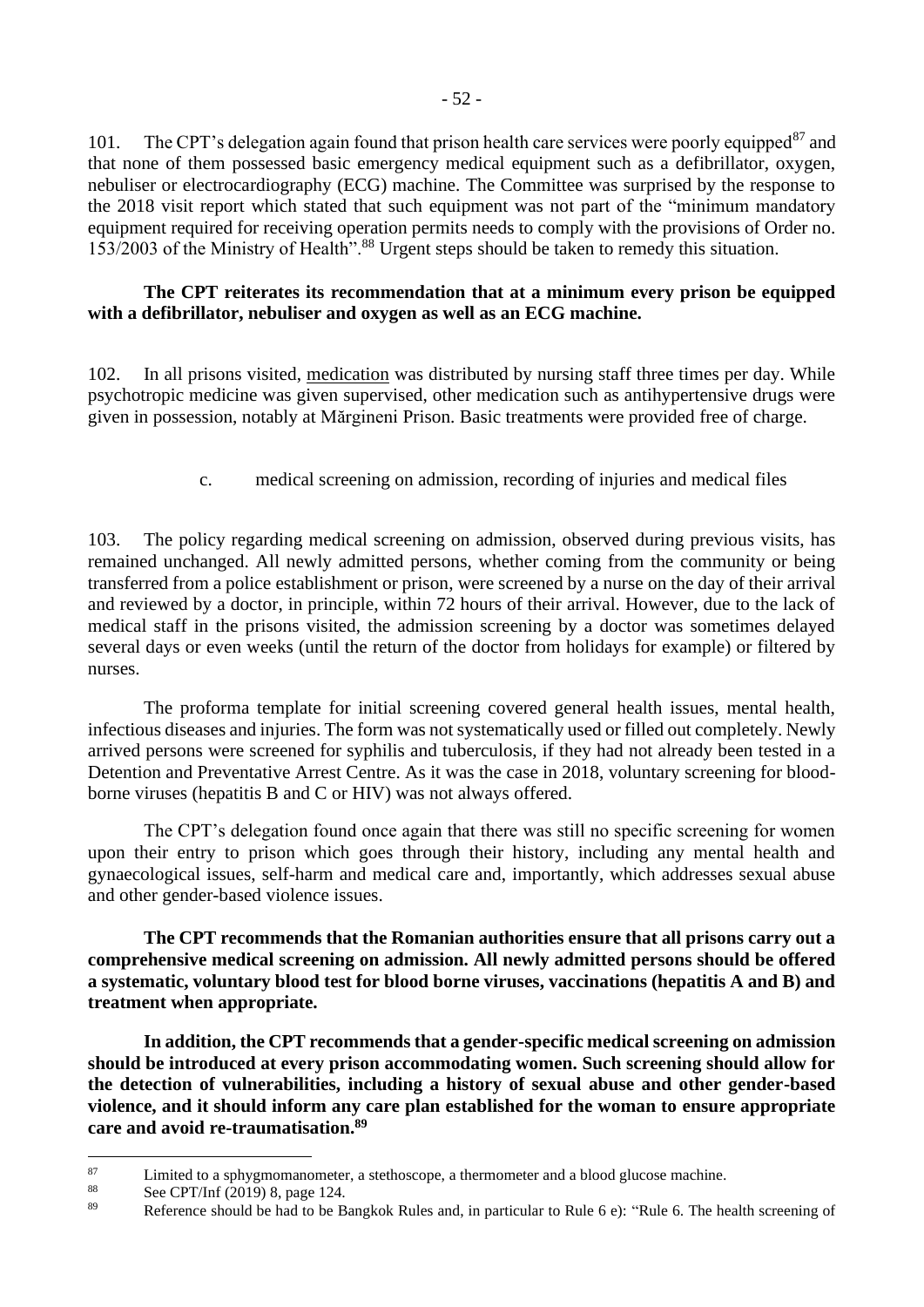104. Important efforts were made to record injuries after each incident, notably in case of violence among detained persons. The traumatic injury form contained several boxes to describe lesions as well as predefined topographical anatomic drawings. However, as was the case in 2018, injuries sustained in prison were often not correctly recorded - or even not recorded at all in the prisons visited (see also the paragraph below regarding the confidentiality of the examination) and the clinician's report did not contain the allegations made by the concerned person. They lacked detailed description and precise information regarding the type and the size of the injuries. This was particularly obvious when comparing them with subsequent forensic medical certificate when they existed (see paragraph below). The CPT recalls that the lack of proper recording of injuries undermines the ability to report and investigate cases of alleged ill-treatment.

### **The recommendation contained in paragraph 21 above applies equally to prison health care services.**

105. Following any incident resulting in injury, whether as a result of use of force by prison staff or inter-prisoner violence, detained persons have the right to be examined by a forensic doctor. However, it appeared that they tended to refuse the offer of such an examination as they would have to pay for it, $90$  unless they were recognised as indigent, and due to the fact that they were not able to access a forensic doctor rapidly. To ensure that such examinations are timely and effective, **the CPT recommends that the Romanian authorities offer the possibility of such a forensic examination free of charge to prisoners who have received injuries following a violent incident in prison.**

106. Regrettably, health care services continued to record patient information in a variety of paper registers. An individual paper medical file was opened for every newly admitted person and usually contained the admission proforma, and any hospital correspondence and test results. Daily interventions by nursing and medical staff were recorded in a daily journal and traumatic lesions in a dedicated register. It was therefore impossible to form a complete picture of the health care condition of a patient without reference to a multitude of files, records, journals, and registers. Nurses and medical staff interviewed were unable to recall the medical history of their patients.

Further, most of the clinical notes in the medical records were of poor quality, incomplete and clearly insufficient to properly trace the medical history of a patient.

**The CPT recommends once again that the current practice of using multiple registers to record patient information be phased out and replaced by a centralised paper or electronic data system. Further, health care staff should be reminded, once again, of the importance to record properly and in full the findings from a consultation with a patient; appropriate trainings should be organised if necessary.**

women prisoners shall include comprehensive screening to determine primary healthcare needs, and also shall determine: […] (e) Sexual abuse and other forms of violence that may have been suffered prior to admission". 90 The cost was some  $\epsilon$ 20.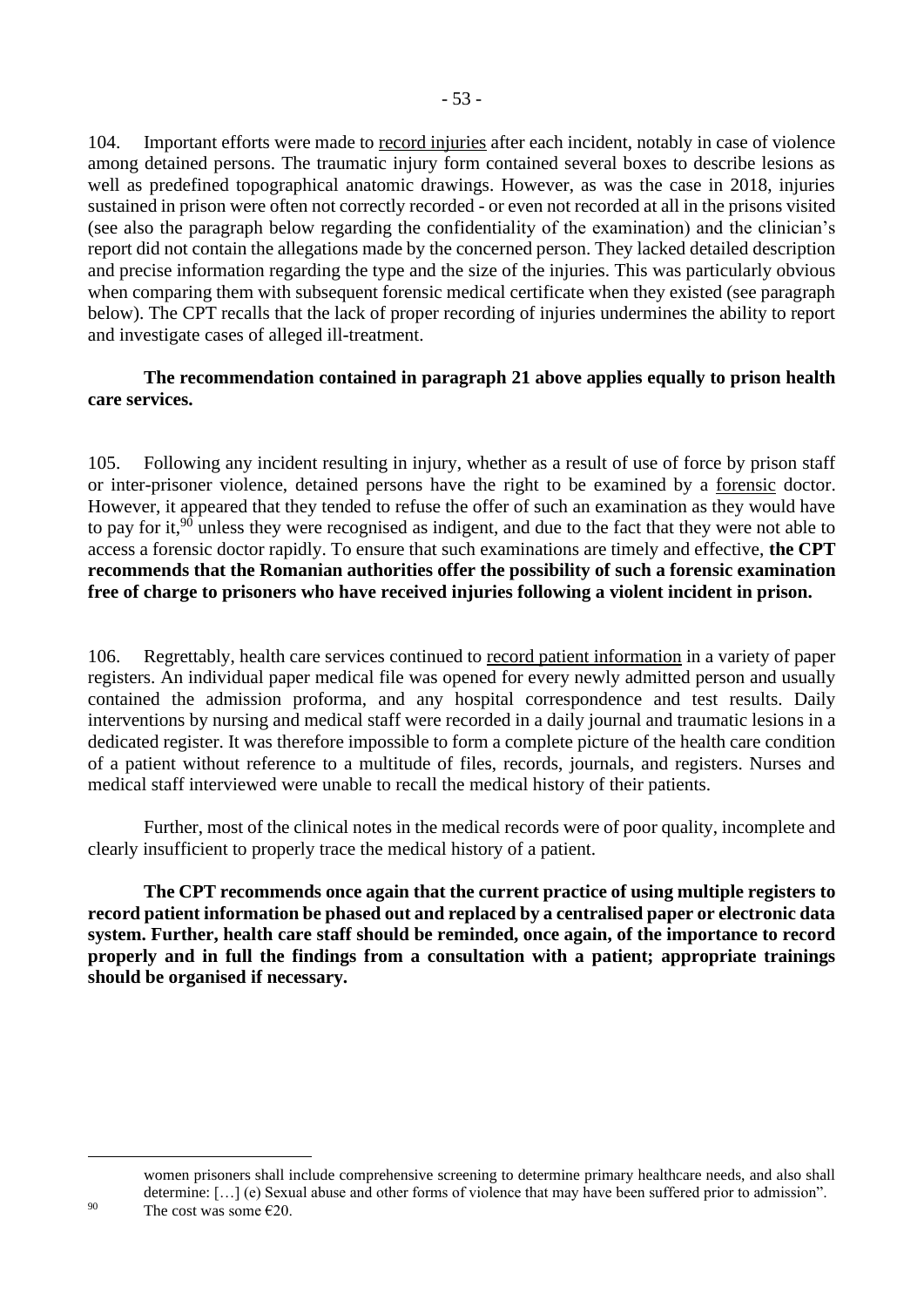#### d. confidentiality

<span id="page-53-0"></span>107. The CPT's delegation again found that the confidentiality of medical consultations in prisons was not being guaranteed.

Medical examinations, especially relating to traumatic injuries, continued to be performed in the presence of custodial staff.<sup>91</sup> In such circumstances, it is not feasible to establish a therapeutic doctor/nurse-patient relationship; trust in the health care service is diminished and the potential for complicity between health care staff and prison officers is increased. Alternative solutions must be found to reconcile legitimate security requirements with the principle of medical confidentiality. As suggested in previous CPT reports, the installation of an alarm system, whereby a doctor would be in a position to rapidly alert prison officers, could be envisaged.

**Once again, the CPT calls upon the Romanian authorities to ensure that all medical examinations be conducted out of the hearing and – unless the doctor concerned expressly requests otherwise on an exceptional basis – out of the sight of non-medical staff. The necessary measures should include instructing the custodial staff that no pressure should be exercised on health care personnel to force them to conduct medical examinations in their presence as it is detrimental to the establishment of a therapeutic doctor/nurse-patient relationship and unnecessary from a security point of view, except in exceptionally rare circumstances.**

108. With the exception of *Galaţi Prison*, persons with HIV-infection were held together as "vulnerable prisoners" (see paragraph 87), clearly identified and known by custodial staff in the three other establishments. Indeed, an A4 poster marked "HIV" was even displayed on certain cell doors at Giurgiu and Mărgineni Prisons stigmatising these persons even further. Several indicated having been bullied by other persons and custodial staff (verbal abuse, threats, and occasionally physical violence) due to their HIV-infection. They were constantly in fear of being aggressed outside of their cells.

The CPT considers that the approach to identify detained persons by certain pathology is stigmatising and a breach of confidentiality. There is no necessity for non-health care staff to be systematically informed about whether a person has a specific illness or not. Health care staff may inform custodial officers on a need-to-know basis about the state of health of a detained person; however, the information provided should be limited to that necessary to prevent a serious risk for the detained person or other persons, unless the detained person consents in writing to additional information being given.

**The CPT recommends once again that measures be taken to ensure the strict confidentiality of medical information in light with the above remarks. Further, an information programme should be put in place for staff and persons in prison on transmissible diseases and notably on HIV. Clear instructions should be issued to ensure that HIV-infected persons are treated equally and have access to the same regime as other persons.**

<sup>&</sup>lt;sup>91</sup> Consultation of body-worn cameras of staff accompanying prisoners from the maximum-security regime clearly showed that the presence of custodial staff was routine.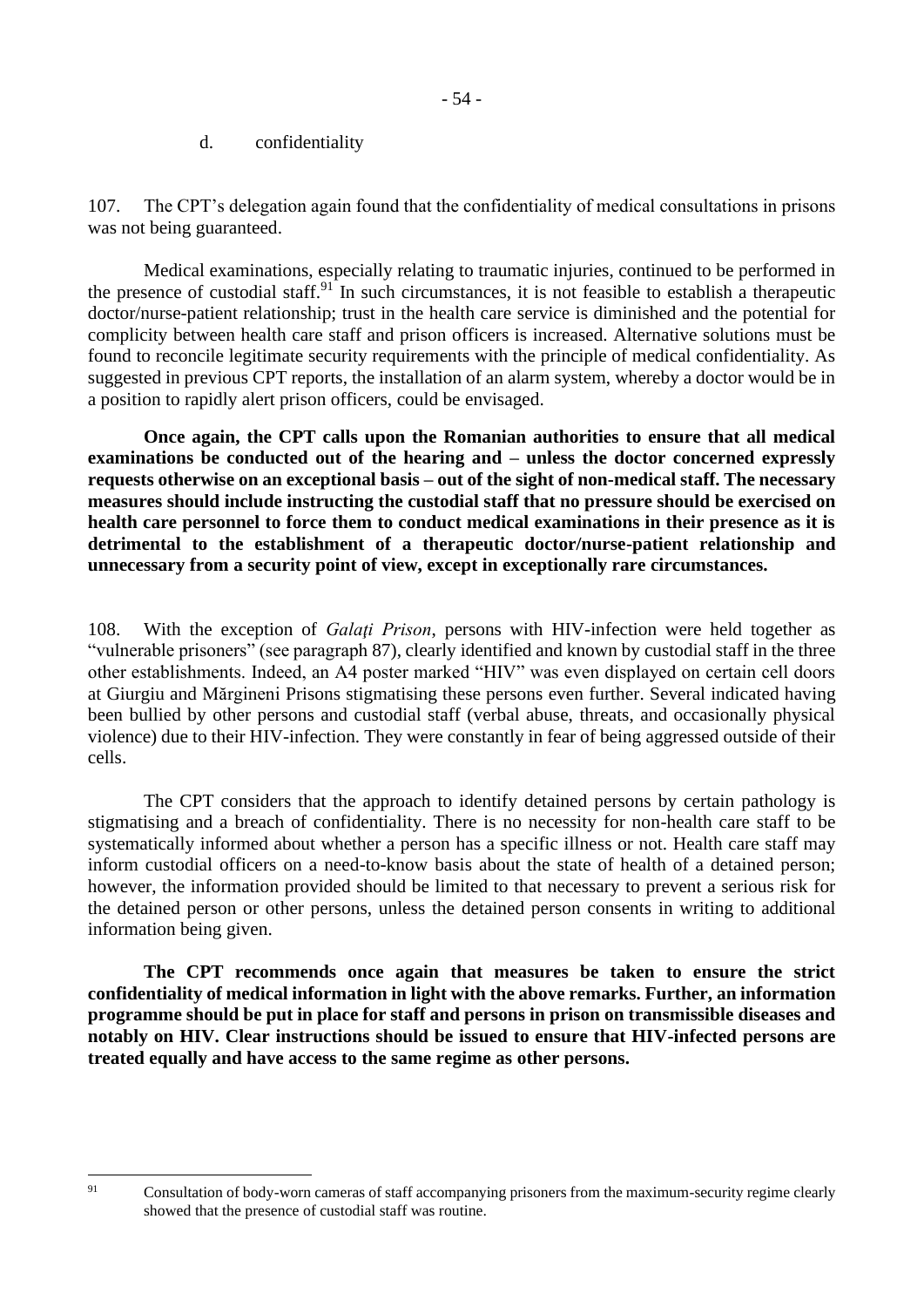#### e. mental health care

<span id="page-54-0"></span>109. The CPT's delegation met many prisoners who were suffering from a mental illness and/or a personality disorder, and who were not being provided with the appropriate care. For example, at Mărgineni Prison, 109 persons received psychotropic medication, but no psychiatrist visited the establishment while at Giurgiu Prison, 398 persons received psychotropic medication, with a psychiatrist present only one day per week. Further, detained persons in need of psychiatric care had to cope with conditions of detention which had a negative impact on their mental and physical health: most of them were held in large collective dormitories. Often such an environment exacerbated their condition and made it harder for them to adapt to prison life which resulted in conflict with other prisoners and bullying by staff. As a consequence, they were moved from one dormitory to another with their mental health deteriorating further. For many of these prisoners, a more therapeutic environment was necessary.

### **The CPT recommends once again that the Romanian authorities ensure that all prisons have appropriate psychiatric input from both a psychiatrist (i.e. at least one psychiatrist in each prison) and nurses dedicated to mental health.**

110. The National Prison Administration, recognising the need to provide increased psychiatric care in prison, decided to establish four units for the accommodation of vulnerable inmates who suffer from serious mental illnesses. The CPT was informed that a unit for each regime category had been established in the prisons of Iași (open), Craiova (closed), Gherla (maximum security) and Bucharest-Jilava (semi-open).

However, at *Craiova Prison*, the CPT's delegation found that no dedicated unit existed and that the 98 persons identified as having a severe and enduring mental health disorders, including seven under a court-imposed measure, were held in cells together with other persons in the closed regime section. Moreover, the single psychiatrist had left his full-time position and was only working 20% of FTE at the establishment since May 2020. Therefore, at the time of the visit, a psychiatrist visited the establishment one day per week which is clearly insufficient. Not surprisingly, the CPT's delegation found many patients who had been neglected and whose mental health was deteriorating. Further, most of them were held in large dormitories which were inappropriate considering the patients' physical and mental capacities.

For example, the CPT's delegation met a young woman who was unable to look after herself and was living in unhygienic conditions in dirty clothes in a filthy cell with dirty bedding. She had a number of skin lesions caused by bedbugs and acts of self-harm. According to her medical files, a psychiatrist considered that she needed to be placed in "an environment providing psychological protection and support" whereas she was held in an RMS cell with another person with whom she had limited interaction. Diagnosed with a severe personality disorder and psychosis, and most likely an intellectual disability, she had not seen a psychiatrist for  $12$  months.<sup>92</sup>

This situation demonstrates the incapacity of Craiova Prison to provide for the essential needs of patients with a severe mental health disorder and the extent of neglect to which this woman is exposed which could amount to inhuman and degrading treatment. **The CPT recommends that this person be rapidly transferred to an appropriate facility (e.g. mental health facility or social care home) where she will receive appropriate care**.

<sup>&</sup>lt;sup>92</sup> The delegation met another woman with a severe mental health disorder in a similar situation at Craiova Prison.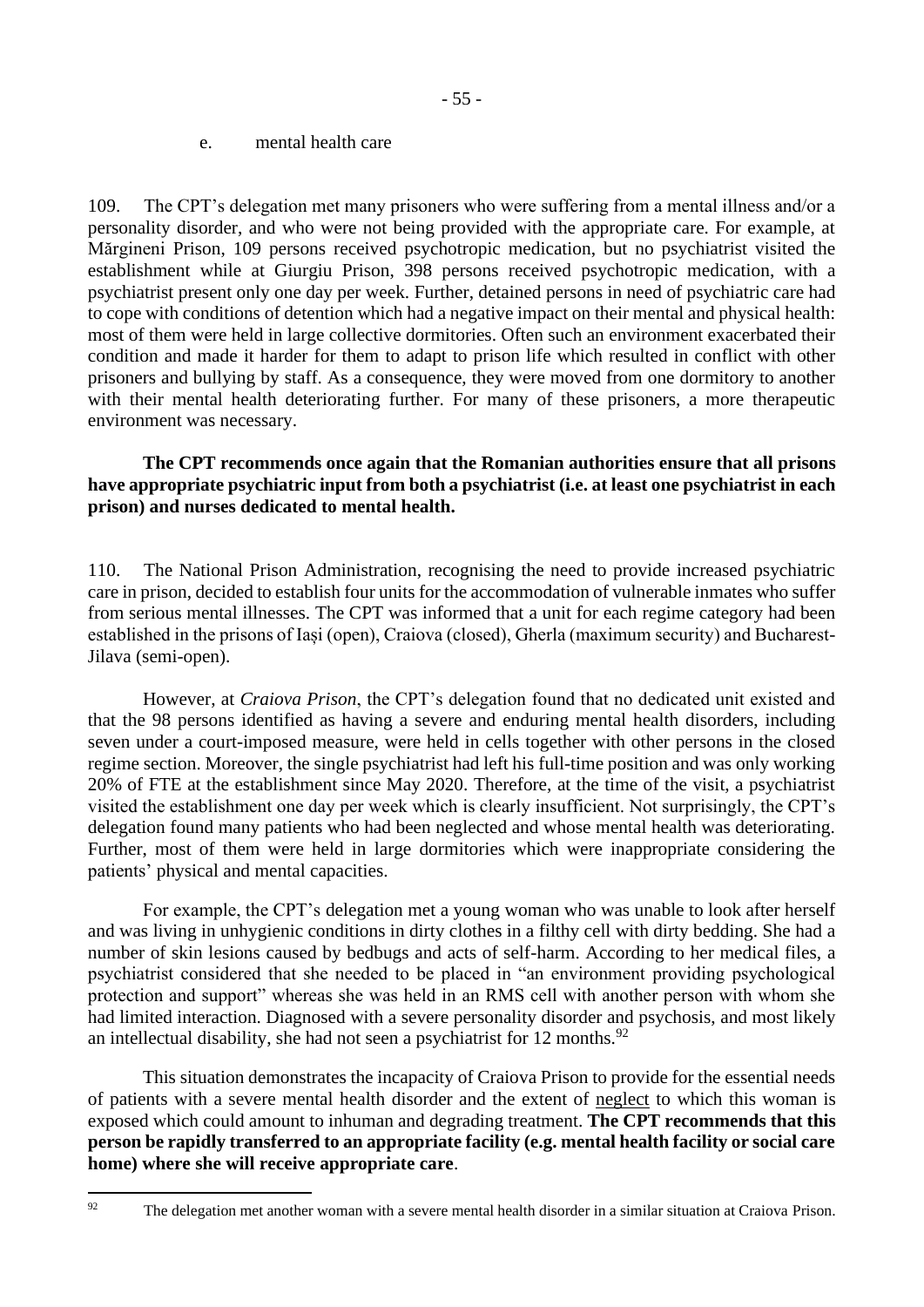111. Persons with mental health disorders should not only receive pharmacotherapy nor be warehoused in prison cells or dormitories, but should be provided with psycho-social therapy and appropriate occupation. Moreover, all sentenced persons under Article 109 of the Criminal Code who require mandatory psychiatric treatment should be treated in a hospital and not in prison. The CPT recalls that, to be meaningful, dedicated prison psychiatric units must be appropriately staffed with clinical psychologists and mental health nurses, under the regular supervision of a psychiatrist. They should further offer activities and care targeted to the needs of the patients.

By communication of 28 September 2021, the Romanian authorities informed the CPT that, in response to the delegation's preliminary observations, an expert commission had been sent to Craiova Prison to evaluate the care of mentally ill prisoners in the establishment. The commission identified 48 prisoners with a psychiatric pathological history of whom 14 had a serious mental illness and were transferred to a prison hospital. The remaining 34 prisoners were apparently relocated to prisons where they could be held in appropriate conditions.

**The CPT recommends that the Romanian authorities review the operation of the special units for persons with a mental health disorder to ensure that they are properly staffed and are able to offer a range of activities to cater to the needs of the patients. To this end, the CPT would like to be informed in detail of the steps taken at Craiova Prison to develop a dedicated unit for persons with a mental health disorder and to provide appropriate treatment and living conditions for those patients assigned to the unit.**

**The CPT would also like to be informed of the prison establishments to which the abovementioned 34 prisoners were transferred and of the health care and living conditions afforded to them.** 

112. Mechanical fixation to a bed could be applied to detained persons within a prison setting. The measure was not resorted to frequently and in the first four and half months of 2021, the CPT's delegation only came across three cases in the prisons visited, one at Giurgiu Prison, one at Craiova Prison in January and a third at Galati Prison in April. In the latter two cases, the measure was imposed with the authorisation of a doctor (GP or psychiatrist). <sup>93</sup> The persons were immobilised and strapped to a bed by the ankles, the body and the hands - in hyperextension - by EOS members. However, in both cases, the measure was applied for more than five hours and without constant staff supervision.

In the CPT's view, mechanically restraining a person to bed is a potentially damaging measure both physically and psychologically. Therefore, key safeguards should be applied in order to respect the dignity of the person concerned. The measure should be as short as possible and last minutes rather than hours. A person should only be restrained as a measure of last resort; an extreme action applied in order to prevent imminent injury or to reduce acute agitation and/or violence. This was not the case regarding either the case at Craiova Prison or at Galati Prison.<sup>94</sup> The application of the measure at Craiova Prison was clearly an informal punishment for the cheeky behaviour of the prisoner in knocking a small flowerpot off a ledge outside his cell which landed on a prison officer's shoulder and showered him with earth.

<sup>&</sup>lt;sup>93</sup> In accordance with Section 214 (b) of the Regulation on the organisation and functioning of detention and remand establishments, Ministerial Order 14/2018.

<sup>&</sup>lt;sup>94</sup> Both persons walked normally to the room in which they were to be fixated and appeared calm and engaged with staff while being fixated to the bed.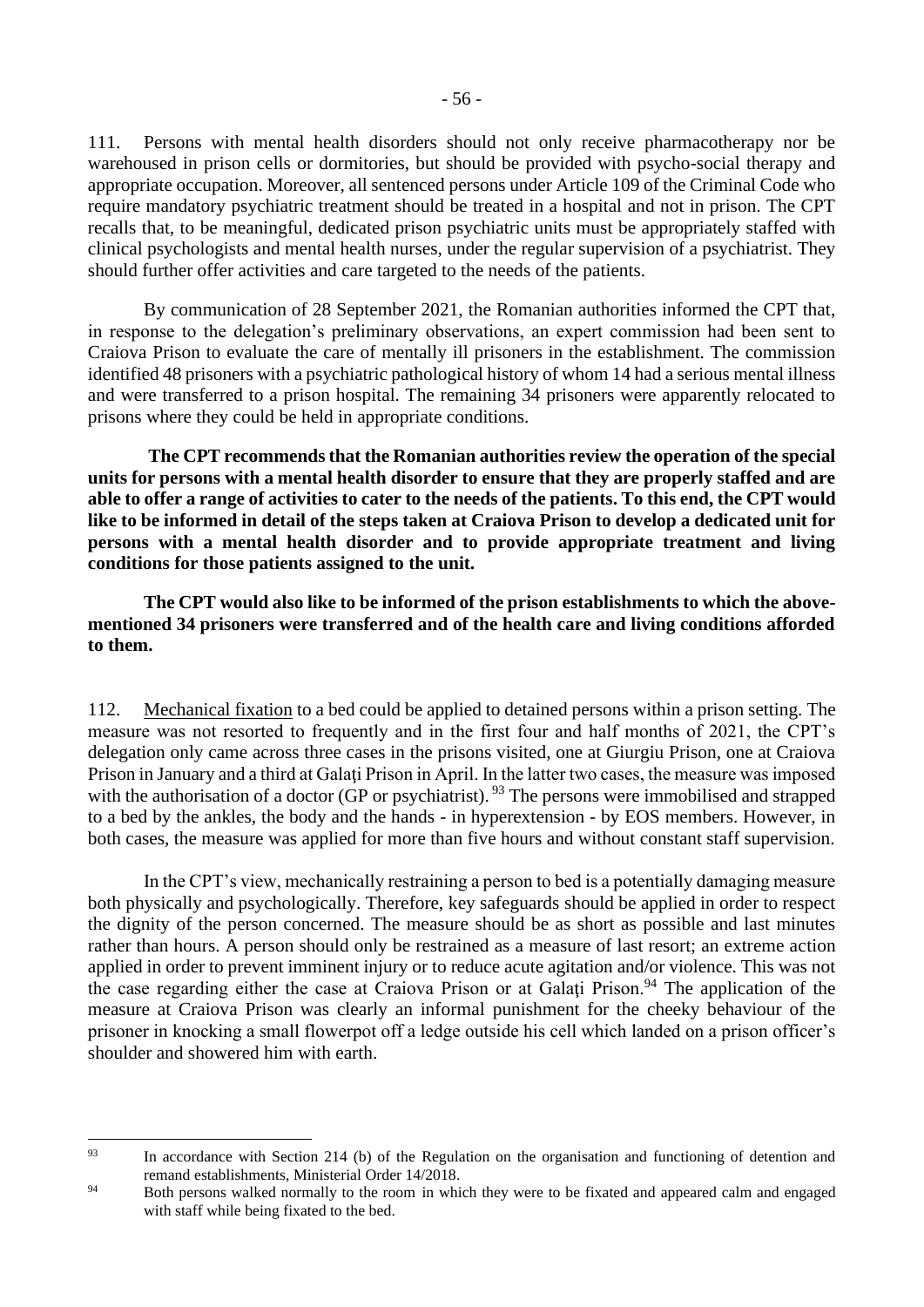The CPT has examined the issue of fixation of detained persons in many countries and has concluded that if such a measure is necessary, it should be applied in a medical setting by trained health care staff. It should also be surrounded by a series of safeguards, including continuous and direct supervision by a member of staff who engages verbally with the person.

In the light of the findings from the 2021 visit, **the CPT recommends that the Romanian authorities end the resort to mechanical fixation in prisons in a non-medical setting.** Given how infrequently the measure is applied, such a recommendation should not be difficult to apply for prison managers.

### f. drug use and transmissible diseases

<span id="page-56-0"></span>113. The attitude of the health care services regarding drug use in the prisons visited appeared to be one of denial; substance abuse does not occur, thus there is no need for any specific measures. Detained persons with opioid addiction were referred to a Penitentiary Hospital for evaluation and treatment, in accordance with the national program. Therefore, medical staff in the prisons visited had no mandate to initiate an Opioid Agonist Therapy (OAT) even in urgent situation of withdrawal. Further, no harm reduction measures were in evidence such as a needle and syringe exchange programme (NSP) or prevention group discussions. Condoms were only made available to detained persons having intimate visits and not for any consensual sexual relations between prisoners.

The approach towards drug use in prison should have as its goals, inter alia: eliminating the supply of drugs into prisons; dealing with drug use through identifying and engaging drug users, providing them with treatment options and ensuring that there is appropriate throughcare (continuity of care); developing standards, monitoring and research on drug issues; and the provision of staff training and development.

**The CPT recommends once again that the Romanian authorities ensure that a comprehensive strategy for the provision of assistance to prisoners with drug-related problems (as part of a wider national drugs strategy) is operating effectively throughout the prison system. Access to OAT should be facilitated and be managed by health care providers in the prisons (e.g. the GP's). Harm reduction measures (i.e. condom distribution, needle exchange programmes) should be introduced forthwith in all prisons.**

114. As regards hunger strikes, the CPT's delegation found that the situation had not evolved since 2018. Any prisoner considered to be on hunger strike (i.e. defined as refusing three meals in a row)<sup>95</sup> would be moved to a designated cell without any of their belongings, where they would be offered only water and denied any activity. All such persons would be seen daily by a nurse and all the relevant information was recorded in a dedicated register. Most hunger strikes lasted only a few days.

The CPT continues to consider that separating persons on hunger strike and preventing them from participating in activities is unnecessary and manifest a punitive approach. In this context, they should not be held in conditions inferior to those of other detained persons, should be offered food every day, allowed to have food in their cell and have access to the same activities and contact with the outside world.

<sup>&</sup>lt;sup>95</sup> At Giurgiu Prison, prisoners who refused one meal were considered as being on a hunger strike.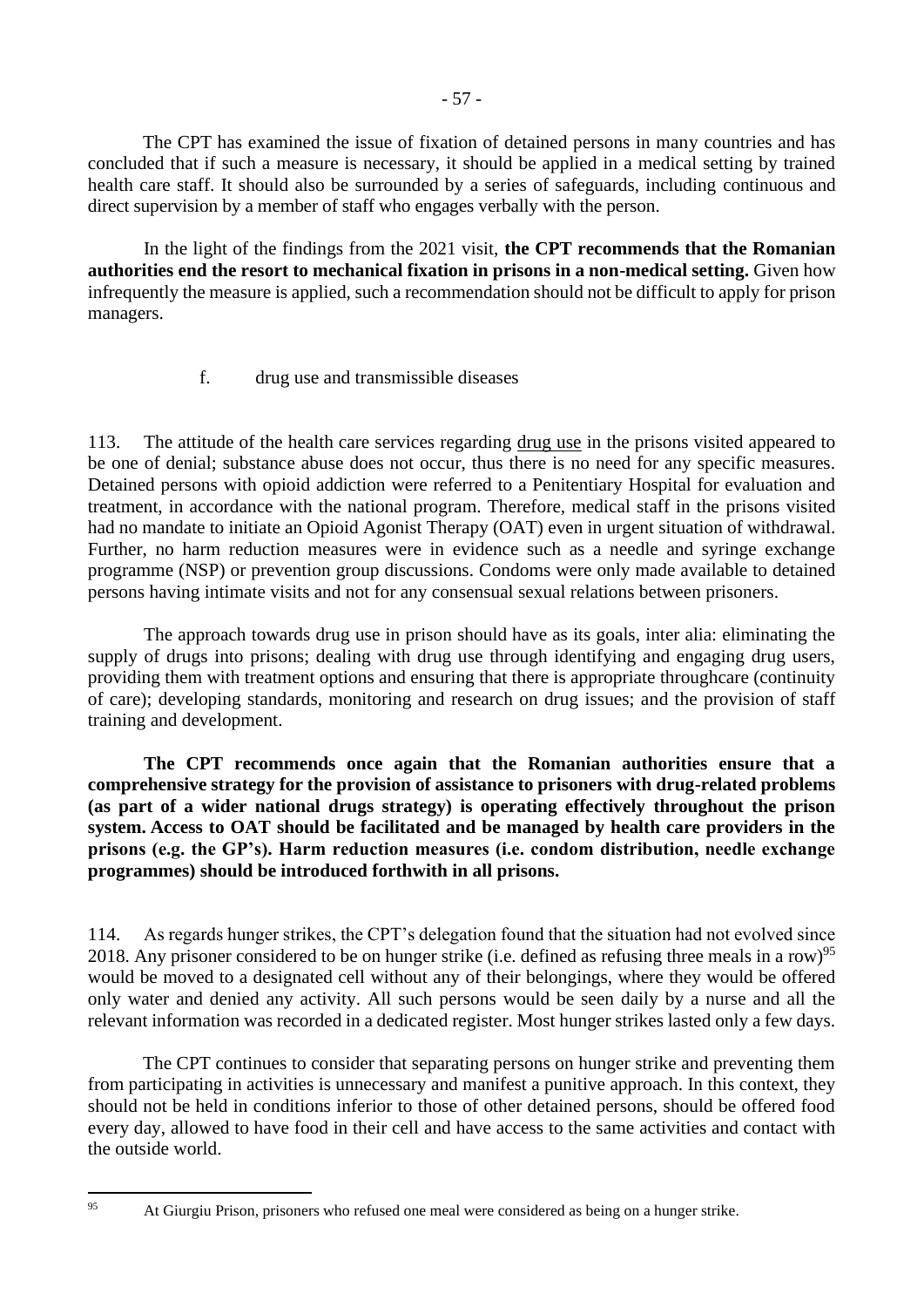**The CPT reiterates its recommendation that persons on hunger strike should not be moved to a separate cell but kept in their cells to avoid isolation and to prevent additional negative effects on their psychological wellbeing. Any placement in a separate cell should be exceptional and justified in writing. Further, those separate cells should offer decent conditions and the persons on hunger strike should be provided with the appropriate support from staff. Article 54 of Law no. 254/2013 and other pertinent prison regulations should be amended accordingly.**

#### <span id="page-57-0"></span>**6. Other issues**

a. prison staff

<span id="page-57-1"></span>115. The CPT's delegation found that, as was the case in 2018, the staff in the prisons visited was insufficient to cope with the number and type of persons detained. In the four prisons visited, it was frequent that due to the lack of custodial staff, one junior officer was on duty for more than 60 prisoners (one section), often supported by a senior officer who was also responsible for a second section. As a consequence, staff often delegated certain administrative tasks, including maintaining good order, to a prisoner - called "head of the cell" - in each of the larger multiple-occupancy cells.

At *Craiova Prison*, the number of custodial staff had increased by 37 to 312 in 2021 but that was still 56 persons below the official number foreseen and other departments such as health care and social reintegration were also understaffed with an overall 93 of the 527 posts needing to be filled. And that was for a population of 529 persons not the actual 814 prisoners.

At *Galaţi Prison*, only 299 out of 377 posts were filled, with 43 posts vacant among the 254 custodial staff (including 9 out of 31 EOS posts) for a population of 528.

At *Giurgiu Prison*, only 304 custodial staff (including managers, external security, escorts and the 19 EOS members), were responsible for the 1,576 prisoners. Even if the unfilled 46 posts were filled, the number of custodial officers would remain dangerously low. Staffing deficiencies were apparent across all the prison departments with, overall, 124 of the official 530 posts unfilled.

At *Mărgineni Prison*, 110 posts out of 417 were vacant at the time of the visit including four posts at the health care unit and four others within the education Department for a population of 730 men. The security of the Prison was ensured by a total of 153 custodial staff with 33 posts vacant<sup>96</sup>

116. The CPT notes that the overall situation within the National Prison Administration (NPA) has further deteriorated since 2018 with only 11,786 posts filled as of October 2020. There were now over 2,000 vacant posts<sup>97</sup> with the number of prison employees needed estimated to be closer to 20,000.

<sup>&</sup>lt;sup>96</sup> Six out of 42 posts in the intervention group were unoccupied.<br><sup>97</sup> Py communication of 28 September 2021, the Bemerica surface

<sup>97</sup> By communication of 28 September 2021, the Romanian authorities informed the CPT that 1,400 custodial officer positions had been advertised in 2020 and 2021. Further, in October 2020, 236 custodial officers had graduated from the National School for Prison Officers at Tậrgu Ocna and that, in September 2021, another 242 officers had graduated.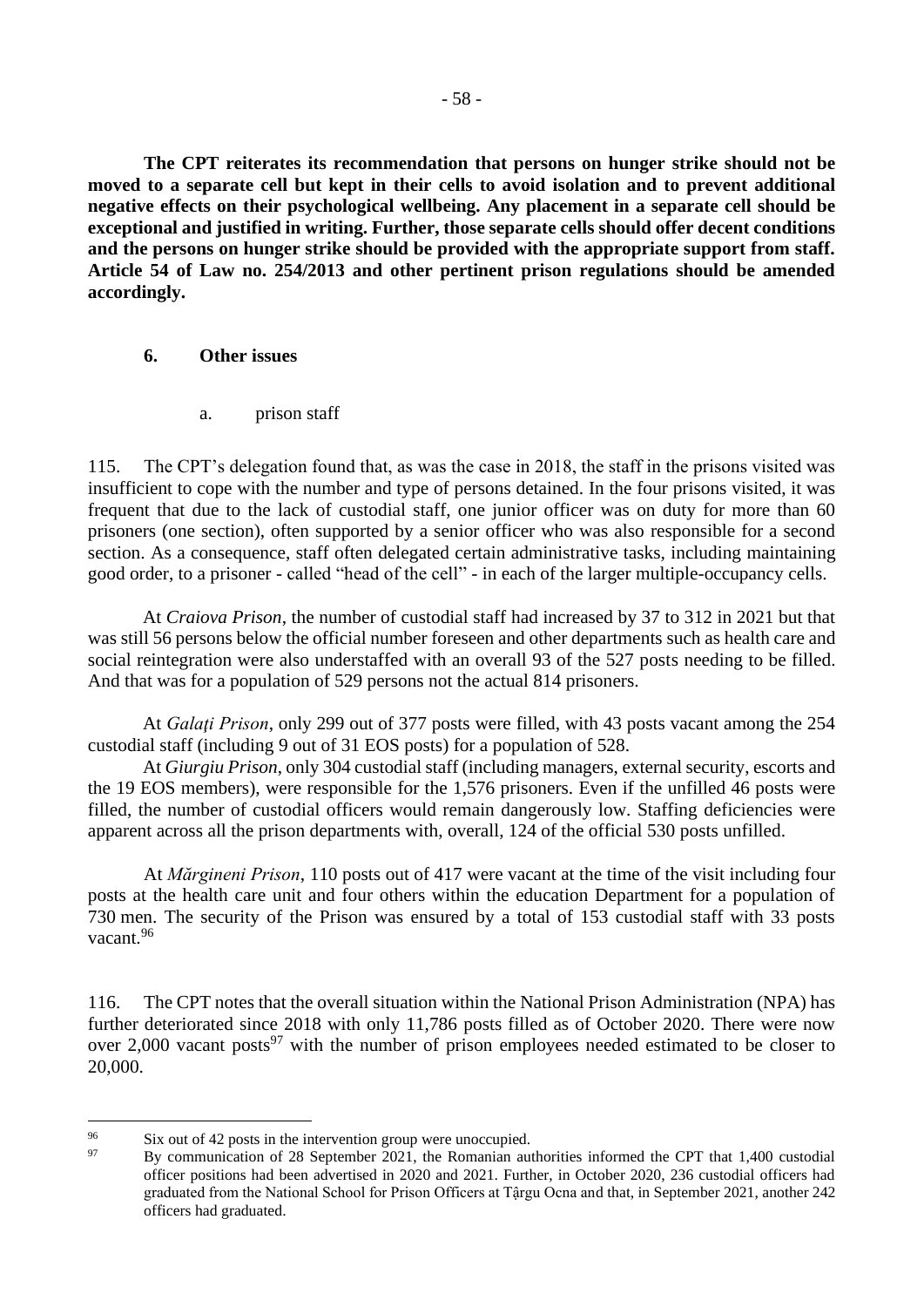The CPT's delegation was also informed that due to the staff shortages, the initial training programme was shortened in order to get the newly recruited personnel rapidly deployed to the prisons. To compensate for this lack of initial training, staff members in direct contact with detained persons are required to participate in two inter-personal skills trainings per year since 2020.<sup>98</sup> However, there was a concern, notably in Giurgiu Prison, that the general lack of training resulted in these newer staff members overreacting to any challenging behaviour by prisoners due to their inexperience. Concern was also raised that there was a much higher turnover of staff in recent years.

Following the CPT's visit to Galaţi Prison in 2018, measures had been taken to develop, at local level, a training program for the whole staff aiming at improving professional practices. The program focused primarily on the development of inter-personal and communication skills and the role of each professional in detention.

117. As stated in the report on the 2018 visit, an inadequate staff/prisoner ratio generates an insecure environment for both staff and prisoners. Therefore, adequate recruitment and training of prison staff are essential. There is arguably no better guarantee against ill-treatment than a properly recruited and trained prison officer, who knows how to adopt the appropriate attitude in his or her relations with detained persons. In this regard, developed interpersonal communication skills are a key aspect of the make-up of such staff. They will lead to a lowering of tension and improvement in the quality of life in the institution concerned, to the benefit of all concerned. However, due to the shortage of staff, ongoing training courses on interpersonal skills were rarely organised.

**The CPT reiterates its recommendation that the Romanian authorities take urgent measures to recruit additional staff after carrying out a review of the current staffing levels. In carrying out this review, the role and duties of prison staff should be taken into consideration** (see also section b. below regarding prison intervention groups). **The Committee would like to be informed of the outcome of the review and, more specifically, of the evolution of staffing numbers (custodial, treatment, etc.) in each of the four prisons visited.**

**Further, the Committee recommends that high priority should be given to the development of prison staff training, both initial and ongoing. In this respect, it is important that newly recruited staff receive the necessary professional training before being deployed in a prison and that once deployed, they are offered the necessary mentorship by experienced officers during an initial period.** 

118. The uniform of each custodial officer had a visible personal identification number, which is positive. However, the delegation observed prison officers openly carrying a baton in the detention areas in all the prisons visited. The open display of batons is not conducive to developing positive relations between staff and detained persons. In fact, the visible wearing of batons in a prison setting could well be seen as a sign of weakness rather than one of strength, demonstrating a lack of confidence in the ability of prison officers to control a situation without possible recourse to such a means. The CPT has long advocated that prison officers should not be routinely equipped with batons and **it recommends that the Romanian authorities phase out the carrying of truncheons by custodial staff in detention areas.**

<sup>98</sup> In accordance with Decree 3513/2020 of the Ministry of Justice.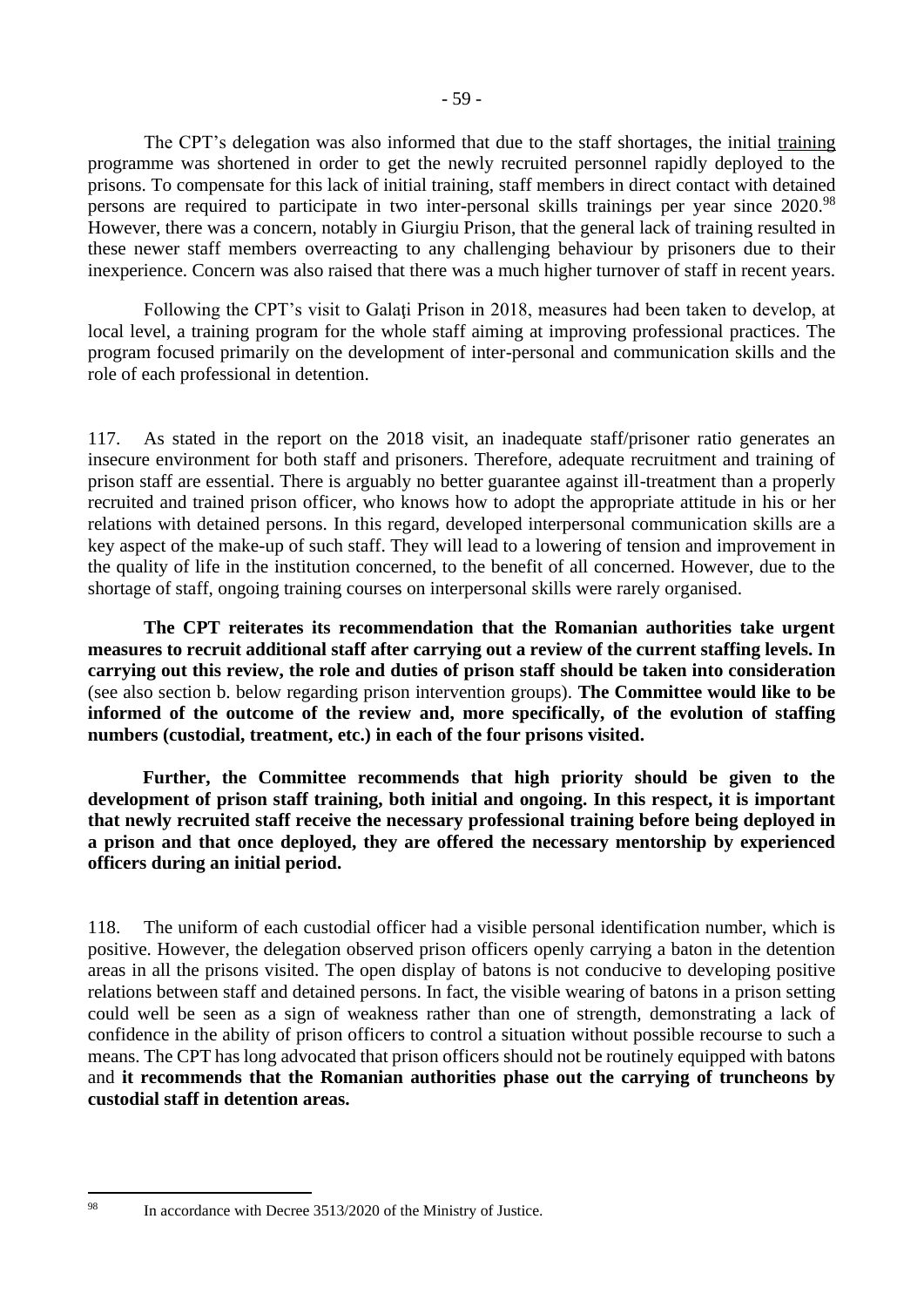119. As noted above, staff shortages were evident across all departments in the prisons visited, and this was particularly true of the psychosocial team at Giurgiu Prison where only four of the 12 posts were filled, and which was manifestly insufficient to address the needs of more than 1,500 detained persons. Further, the delegation noted that educators, social workers and psychologists wore the same uniform as custodial officers, which generated confusion among prisoners and could negatively influence interaction.

**The CPT recommends that steps be taken to fill the vacancies in the psychosocial team at Giurgiu Prison as soon as possible. Further, it would be preferable that members of the psychosocial and education team do not wear the same uniform as custodial officers.**

b. prison intervention groups

<span id="page-59-0"></span>120. In its report on the 2018 visit, the CPT was highly critical of the *raison d'être* and *modus operandi* of the masked intervention groups (EOS) that operate in those establishments which accommodate prisoners under the maximum-security regime. The CPT recommended that the groups be dissolved in those prisons where they operated and that, instead, the staffing complement of the maximum-security wings be augmented and a dynamic security approach be adopted.<sup>99</sup> Further, the CPT recommended that pending the review of the use of the masked intervention groups, immediate steps be taken to end the wearing of balaclavas by all members of these groups when on duty and that the 24-hour shift system for the groups be ended.<sup>100</sup>

In their response to the 2018 visit report, <sup>101</sup> the Romanian authorities argued that the masked intervention groups were a feature of the dynamic security in the maximum-security areas of prisons, facilitating a climate of order and discipline and contributing to the de-escalation of conflictual situations. Further, the Romanian authorities argued that as the members of the intervention group have to use force and restraint techniques to control prisoners, it is necessary to protect their identity and for them to wear balaclavas and helmets when on duty. It was also stated that the 24-hour working shift was in accordance with labour law.

The CPT wishes to recall that the underlying rationale for its recommendations was to prevent ill-treatment of detained persons, diminish a climate of fear, promote staff-prisoner relations and, by consequence, contribute to fostering not only a better environment based upon a dynamic security approach but also to supporting the path towards preparing persons in prison for reintegrating into the community.

121. In the course of the 2021 visit, the CPT's delegation again observed the operation of the masked intervention groups in all four of the prisons it visited. The mandate and the role of the EOS have not evolved since the 2018 visit. During their 24-hour shifts, much of the time of the EOS members is spent exercising with weights and waiting to be called to intervene on the wings, <sup>102</sup> which often involved them merely standing around in their full kit (body armour, balaclavas, helmets, gloves, batons) with limited or no interaction with detained persons.

<sup>99</sup> See CPT/Inf (2019) 7, paragraphs 62 to 64.

<sup>&</sup>lt;sup>100</sup> *Op.cit.* paragraph 65.

<sup>&</sup>lt;sup>101</sup> See CPT/Inf (2019) 8, pages 69 to 75.

At Mărgineni Prison, the management highlighted their willingness to reduce the number of operations carried out by EOS.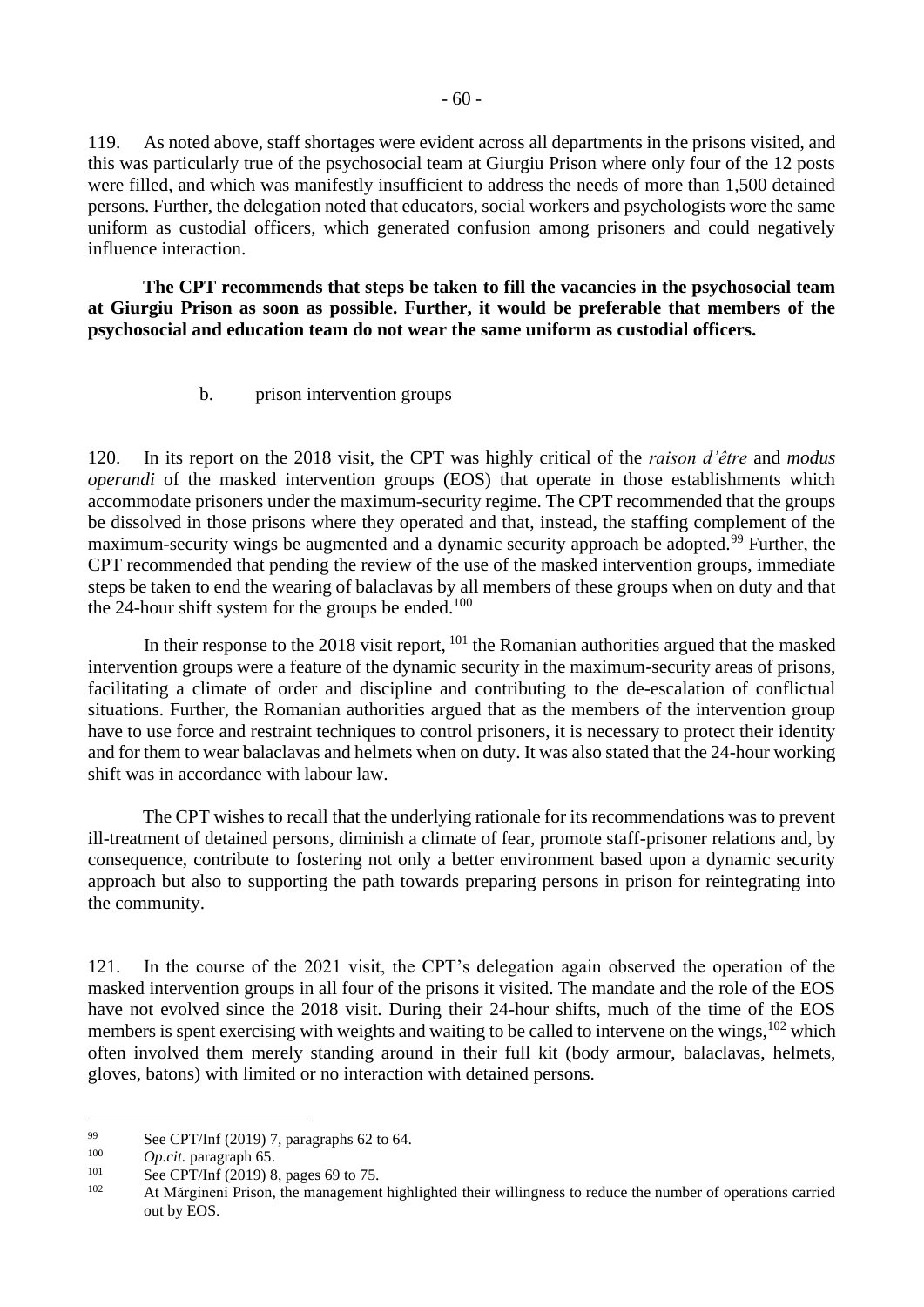- 61 -

It was evident from observing EOS members and from speaking with staff and detained persons, that their role is to control and to ensure passive security with no emphasis on knowing persons in prison. They are clearly not a component of the dynamic security which should be the development by staff of positive relationships with detained persons based on firmness and fairness, in combination with an understanding of their personal situation and any risk posed by individual prisoners. Instead, their appearance and the way they intervened were designed to intimidate detained persons while providing them with a certain feeling of impunity.

122. As outlined in the ill-treatment section above, the CPT's delegation received many allegations of ill-treatment by EOS members in all the prisons visited and notably at Craiova and Giurgiu Prisons. The CPT recognises that many members of the EOS are carrying out their functions professionally and are not intent on ill-treating prisoners. However, the *modus operandi* of the EOS results in them being predisposed to using excessive force on occasion and their mere presence heightens rather than diminishes tension on the wings. This appeared to be evident from the tense situation found in the women's wing at Craiova Prison, where EOS members were carrying out some of the routine tasks of prison staff such as the daily roll count.

The CPT remains of the opinion that the prison-based intervention groups should cease to exist and that instead it would be far more beneficial to increase the numbers of custodial staff present on the maximum-security wings.

123. As stated in the report on the 2018 visit, good practice from other European countries shows that there is no need for such intervention groups to be based in each prison accommodating maximum-security regime prisoners. Their duties, both preventive and reactive, relating to control and restraint of prisoners following an incident, could easily be carried out by ordinary prison officers. Further, experience has shown that, in many instances, specialised units often intervene too late and more forcefully than circumstances require, and that their presence is an aggravating factor rather than a mitigating one, as confirmed by videos consulted by the delegation.

Potentially, a more effective means of coping with incidents threatening the good order of a prison is to ensure that all prison officers are trained in recognised means of control and restraint. On each shift, a number of officers could be designated as "first responders" in case of an incident and be able to leave their normal duties in order to provide assistance to colleagues in the area where the incident is taking place. Such an approach will not only provide a timelier response but will also empower prison officers to take responsibility for good order within the prison. Further, as the prison officers are in daily contact with the inmates, they will have an added incentive to resolve conflicts with minimal recourse to force, yet have the confidence that they and their colleagues are professionally equipped to apply control and restraint techniques, if required. Within each prison, a group of officers could be trained to a higher level of control and restraint techniques for planned interventions to resolve specific situations, such as prisoners who have barricaded their cell doors or are acting in a particularly violent manner towards other persons. However, the important point is that these officers would be first and foremost ordinary prison officers who have received additional training and duties for specific interventions.

**The CPT reiterates its recommendation that the Romanian authorities dissolve the intervention groups in each of the prisons where they are currently operating. Instead, the staffing complement on the maximum-security regime wings should be augmented and a dynamic security approach be adopted.**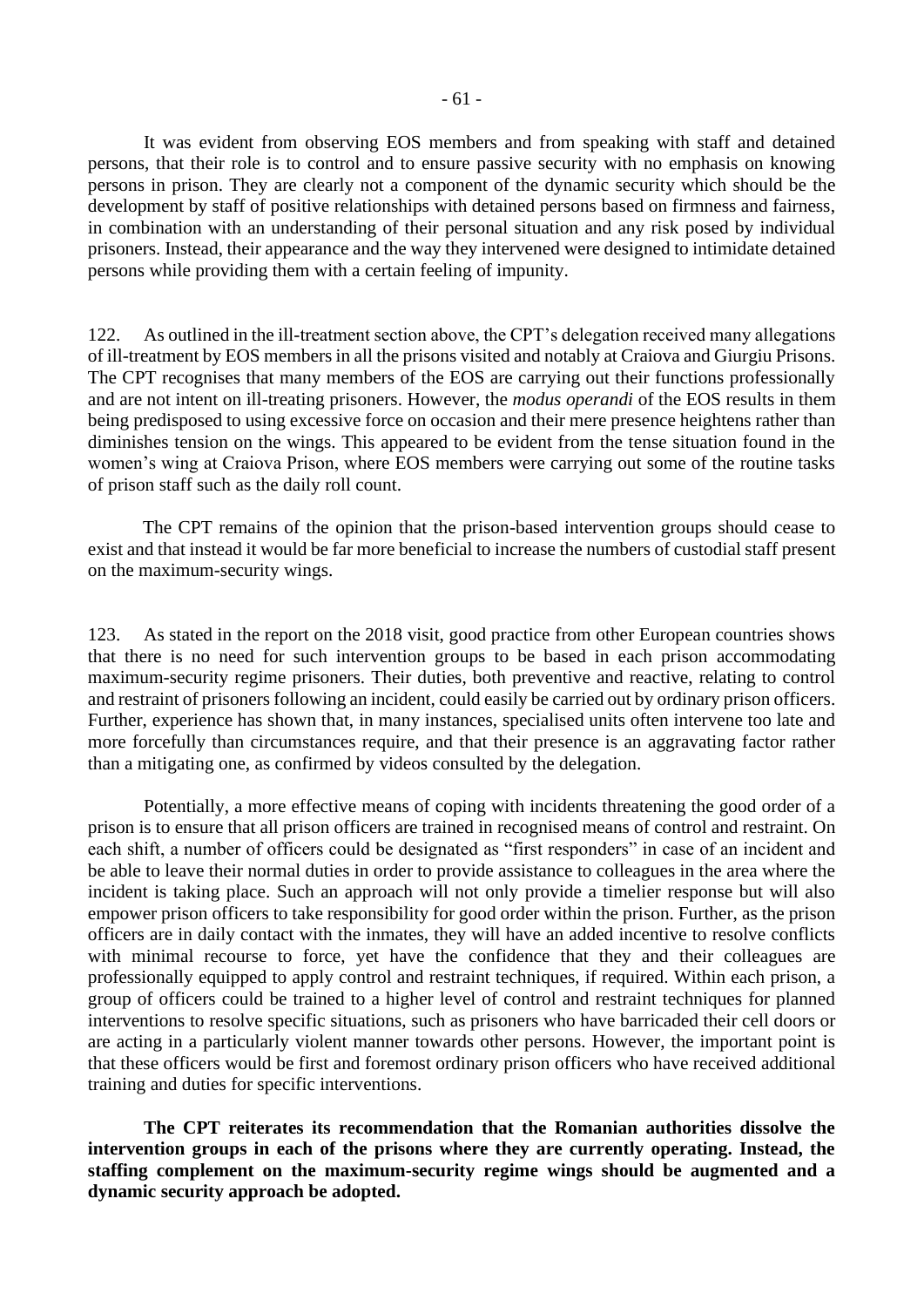124. In their communication of 28 September 2021, the Romanian authorities informed the CPT that they were evaluating how to use the intervention groups for external escorts and other work outside the prison with any intervention within an establishment exceptional. The CPT welcomes this review. Nevertheless, pending the review to reassign the special intervention groups, **the CPT recommends once again that the Romanian authorities immediately end the wearing of balaclavas by all members of the intervention groups.** The Committee reiterates that there is no good reason for the faces of members of the intervention groups to be hidden. On the contrary, the removal of the balaclavas would help to combat impunity and prevent ill-treatment while allowing a less intimidating approach and facilitating human contacts and exchanges.

Further, the arguments for ending the 24-hour shifts remain pertinent regardless of whether labour legislation permits it. No staff can operate effectively for 24 hours, even less so if they are expected to de-escalate potential conflicts and to apply any force based on the principles of legality, necessity and proportionality. In addition, once prisoners are locked in their cells at night, there is little resource justification to have an EOS team on duty. **The CPT reiterates its recommendation that the Romanian authorities end the 24-hour shift system for members of the intervention groups.**

c. discipline

<span id="page-61-0"></span>125. The legal provisions relating to discipline and its procedure remain unchanged since 2018.<sup>103</sup> In all the four prisons visited, the CPT's delegation formed the impression that the disciplinary procedure was correctly applied. Detained persons were systematically interviewed, decisions were reasoned and notified, and detained persons were informed of the appeal procedure and used it. The whole procedure was monitored by the supervisory judge. Further, in the prisons visited there was no excessive use of disciplinary procedures and sanctions.

126. That said, the CPT's recommendations to amend the relevant provisions of Law No. 254/2013 in relation to self-harming and the withdrawal of visiting rights as disciplinary offences have not been implemented.

The CPT's delegation met numerous persons in the prisons visited who had been disciplined for having committed an act of self-harm when they clearly required psychological support.<sup>104</sup> The Committee has repeatedly emphasised that acts of this kind very often reflect psychological or psychiatric difficulties which should be dealt with from a therapeutic rather than punitive angle. Prison managers met agreed with this principle but continued to sanction such acts because "the law requires it". The time has come for the Romanian authorities to change their approach towards the way acts of self-harm and/or attempted suicide are delt with.

<sup>&</sup>lt;sup>103</sup> See CPT's report on the 2018 visit, CPT (2019) 7, paragraph 129.

For example, during the first four and half months of 2021, 63 persons had a disciplinary procedure opened for self-harm at Mărgineni Prison.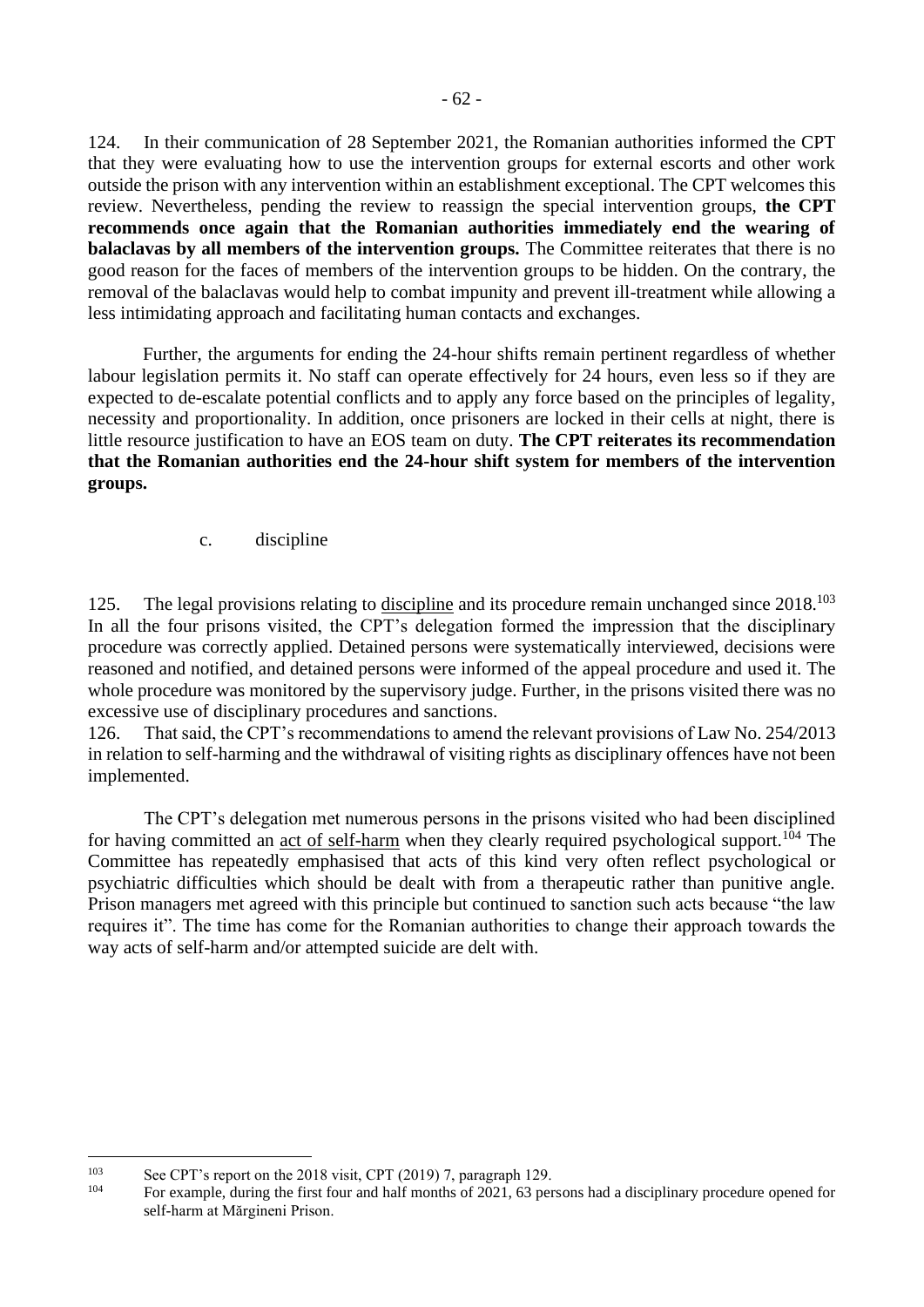Further, in Galaţi, Giurgiu and Mărgineni Prisons, the sanction of the withdrawal of the right to visits for a period of up to three months as a disciplinary sanction was applied regularly regardless of the offence committed.<sup>105</sup> The Committee recalls, once again, that restrictions on family contact in the context of a disciplinary offence should be imposed only where the offence relates to such contact and should never amount to a total prohibition of contact.<sup>106</sup> Even where the disciplinary offence relates to an abuse of visiting rights, any sanction should not result in the suspension of all visits but of "open" visits across a table for a period.

By communication of 28 September 2021, the Romanian authorities informed the CPT at present the only alternative to the sanction of the removal of visiting rights was that of solitary confinement which they considered disproportionate. The CPT agrees that solitary confinement is not an appropriate alternative. However, there exist a series of graduated sanctions that could be applied as an alternative to removing visiting rights as occurs in many other European jurisdictions.

**The CPT reiterates its recommendation that the Romanian authorities take immediate steps to ensure that acts of self-harm are no longer considered as a disciplinary offence and that the right to visits is no longer suspended as a disciplinary punishment, in the light of the above remarks. Further, Law 254/2013 and its implementing Regulation should be amended accordingly.**

127. In the course of the visit, the CPT's delegation met many prisoners who complained that they did not understand why they had been transferred from one prison to another. The CPT recognises that it may be necessary to transfer prisoners from one establishment to another for administrative reasons such as the good order of the prison, a desire to be closer to family, in order to partake in particular courses or due to overcrowding.<sup>107</sup> Nevertheless, it is important that such transfers should not be perceived as an informal punishment or as being arbitrary. Prisoners who are transferred should receive clear reasons for the transfer as well as information on how to appeal such a decision. **The Committee would appreciate the comments of the Romanian authorities on this matter** (see also paragraph 84 regarding the credits system)**.**

d. contact with the outside world

<span id="page-62-0"></span>128. The rights and modalities for the operation of prisoner visits and correspondence are set out in Law No. 254/2013 and its implementing Regulation of 2016, as described in the report on the 2018 visit.<sup>108</sup> Article 139 of Government decision 157/2016 provides the possibility, exceptionally, for open visits to be granted to persons in closed and maximum-security regimes. However, it appeared that neither prisoners nor staff were fully aware of this possibility in the prisons visited.

<sup>&</sup>lt;sup>105</sup> The Romanian authorities informed the CPT's delegation of their intention to amend the national legislation. Further, in the response to the CPT's 2018 visit report, it is stated that the National Prison Administration had proposed to the Ministry of Justice to amend the legal framework - CPT/Inf (2019) 8, page 141.

<sup>&</sup>lt;sup>106</sup> See also Rule 60.4 of the European Prison Rules (2020) "Punishment shall not include a total prohibition on family contact".

<sup>&</sup>lt;sup>107</sup> By communication of 28 September 2021, the Romanian authorities informed the CPT that between 2019 and July 2021, 12,284 persons had been transferred to other places of detention and that, during the same period, 1,822 persons had been transferred between Craiova, Giurgiu, Galaţi and Mărgineni Prisons.

<sup>108</sup> See CPT/inf (2019) 7, paragraphs 139 and 143.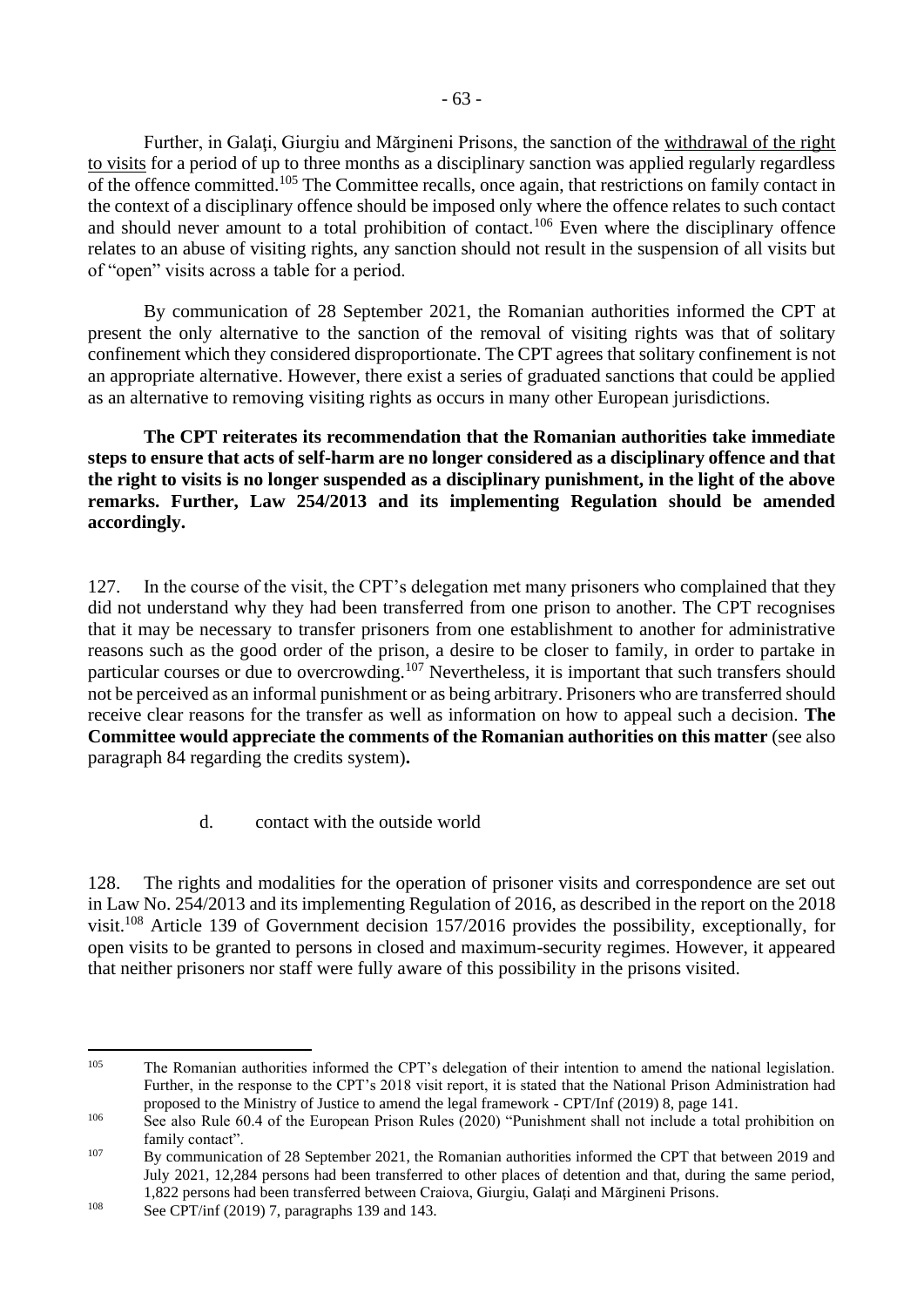The CPT recalls that the starting point should be to offer all prisoners "open" visits around a table which allows detained persons to have physical contact with their families. This is especially important for promoting and maintaining contacts with children, $109$  as well as for facilitating the process of progression to a less restrictive regime. In exceptional circumstances, for example for security-related reasons or to protect the legitimate interests of an investigation, visits could take place in booths and/or monitored. Any decision to impose closed visits must be well-founded and based on an individual assessment of the potential risk.

#### **The CPT recommends once again that the Romanian authorities authorise, as a matter of principle, open visits for all detained persons, with closed visits as the exception based on an individual assessment of risks.**

129. Following the outbreak of the Covid-19 pandemic, open visits in prisons were stopped. All four prisons visited took compensatory measures to reorganise their visit facilities and to equip them further with computers in order to offer more Voice over Internet Protocol (VOIP) contacts. In addition to screened visits, detained persons could benefit from up to an hour per week of visioconference meeting with their relatives. Sentenced persons could also continue to benefit from a conjugal visit of three hours every three months. The CPT welcomes these measures.

However, contacts were limited notably to due to relatives lacking the necessary IT equipment or being reluctant to travel to the prison "only" for a screened visit. Further, many sentenced persons stated that the benefits of a conjugal visit had to be set against having to quarantine alone for 7 days afterwards. Further, parents, and especially detained women, stressed that they did not have the possibility of having any physical contact with their children since the beginning of the pandemic, which they found more and more difficult to cope with.

Considering the importance of contacts with outside world, **the CPT encourages the Romanian authorities to further their efforts to promote persons in prison maintaining contacts with their relatives, including through retaining the offer of access to VOIP and visioconferencing after the pandemic ends. Covid-19 related restrictions should be reviewed regularly and lifted as early as possible.**

130. Regarding access to telephone, almost all cells were equipped with a telephone that detained persons could use whenever they wanted, with a limit of 10 calls of up to one hour per day, which is positive. Phone booths in the wing corridors and the yards had remained in service providing potentially more privacy than calls from the cells. Further, the CPT welcomes the normative amendments which means that indigent persons in prison can now make free of charge phone calls on a regular basis, as recommended by the Committee in 2018.

<sup>&</sup>lt;sup>109</sup> See Recommendation CM/Rec(2018)5 of the Committee of Ministers of the Council of Europe to member States concerning children with imprisoned parents, adopted on 4 April 2018.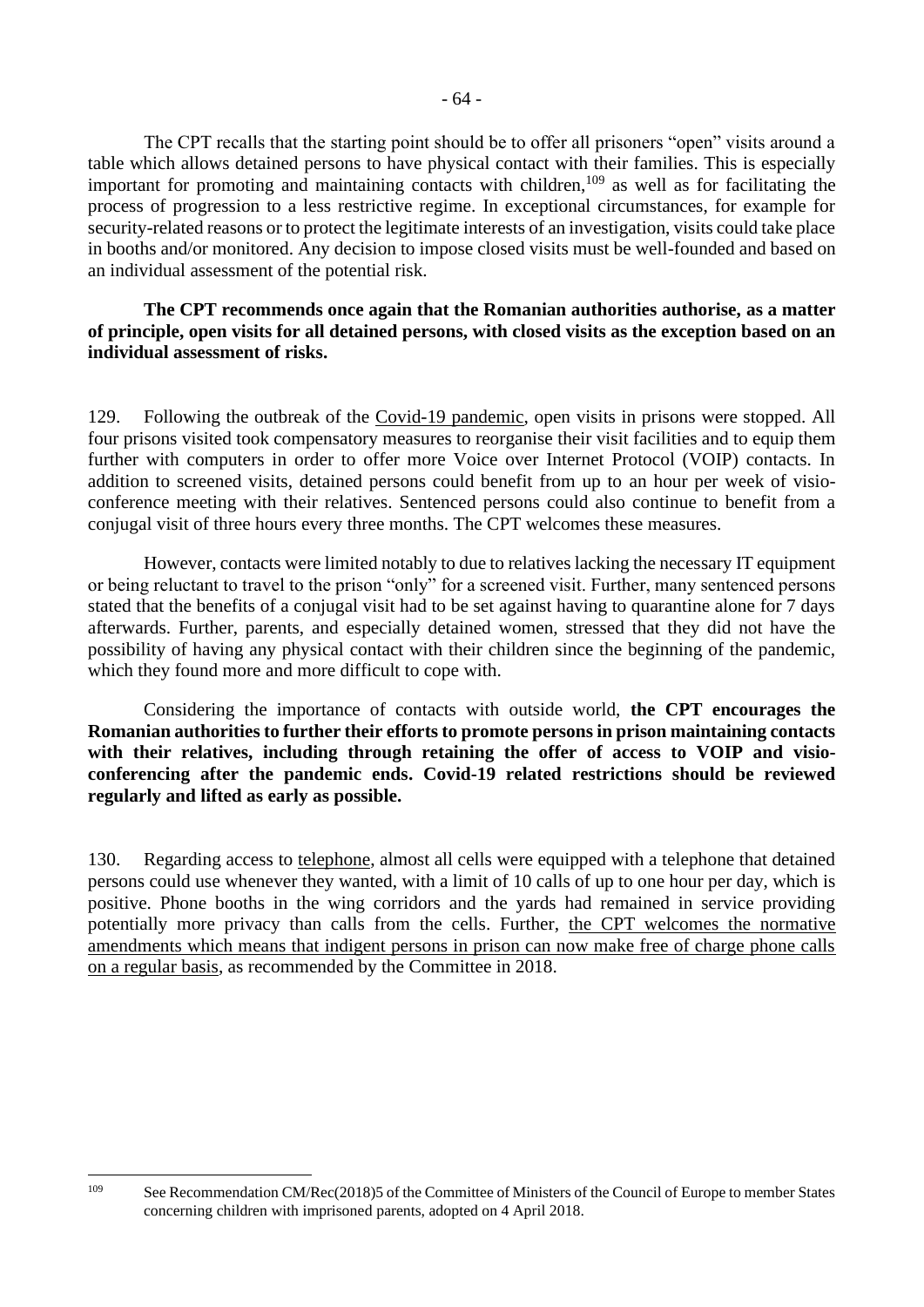<span id="page-64-0"></span>131. The situation regarding complaints remains the same as observed during the 2018 visit. The CPT's delegation again met a number of persons in prison who stated that they had little trust in the complaints system and were even afraid that the lodging of a complaint would aggravate their situation. This was notably the case at Giurgiu Prison. Further, no improvement was discernible regarding accessibility to the complaints system; many persons still did not have paper and pen with which to complain, and complaints boxes were not present in all sections of the prisons visited. In several cases, persons stated that they were pressured by custodial staff (e.g. threats of a transfer, a change of regime or of physical violence), to withdraw a complaint made to the administration or a judicial authority. Indeed, the CPT's delegation noted from the records consulted that persons who had initially complained about an incident of alleged ill-treatment later withdrew their complaint which stopped the procedure or any meaningful investigation.

The CPT recognises that avenues to make a complaint exist and that the supervisory judge is present to control the legality of the functioning of each establishment. However, as long as there is no trust in these avenues and the supervisory judge is not perceived to be effective, the complaints system will not accurately reflect the problems in the prisons, notably as regards issues of violence.

**The CPT recommends that the Romanian authorities improve the access to complaint mechanisms. Further, steps should be taken to promote trust in the fairness of the complaints system among persons in prison** (see also the recommendation in paragraph 66 regarding reprisals).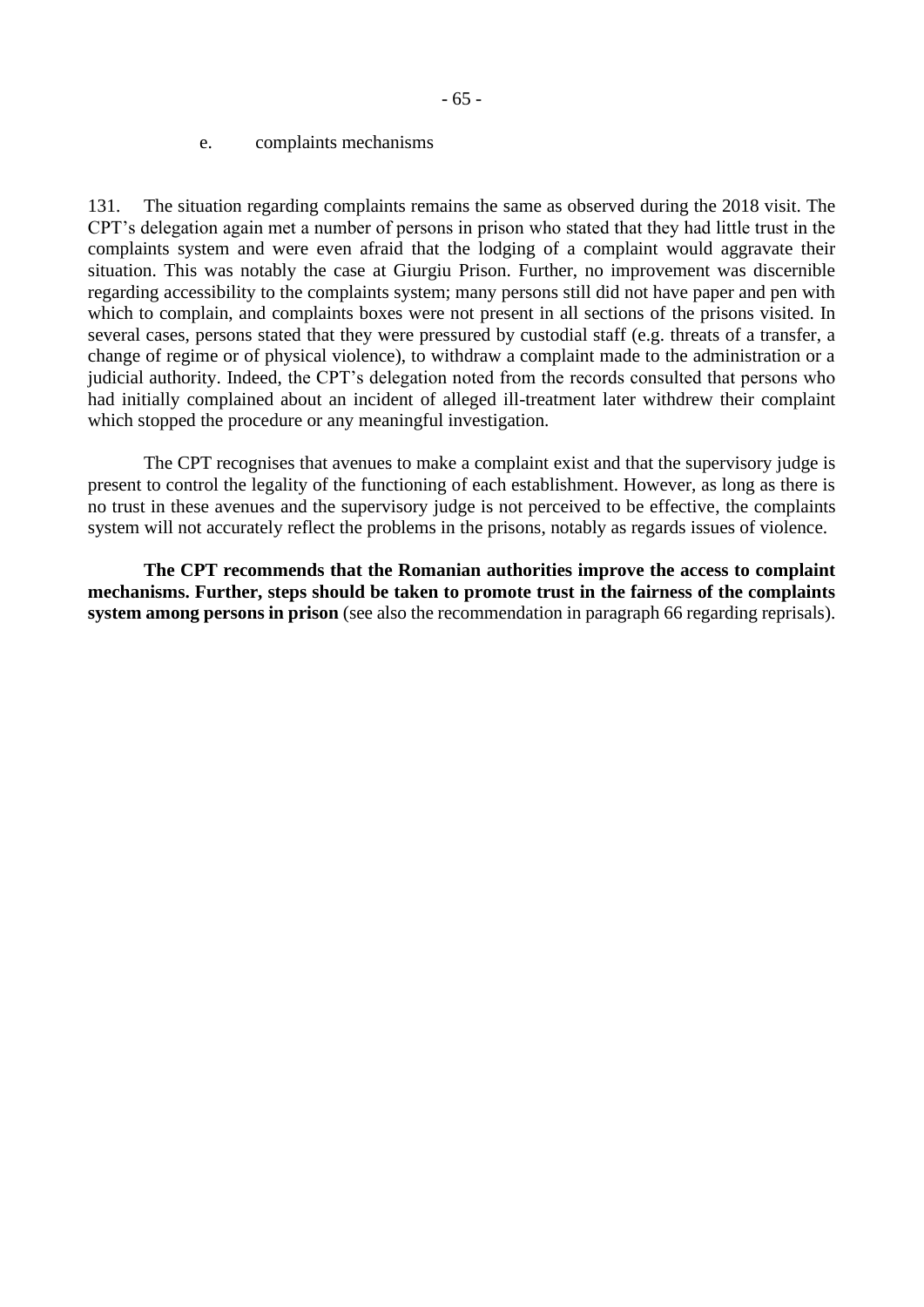# - 66 -

## **APPENDIX I**

## <span id="page-65-1"></span><span id="page-65-0"></span>**LIST OF THE ESTABLISHMENTS VISITED BY THE CPT'S DELEGATION**

### Police establishments

- Central detention facility No. 1 at Bucharest Municipal Police Headquarters
- Detention facility No. 2 at Bucharest Regional Transport Police
- County Detention facility, Câmpina
- County Detention facility, Craiova
- County Detention facility, Giurgiu
- County Detention facility, Galaţi
- County Detention facility, Târgoviște

### Penitentiary establishments

- Craiova Prison
- Galaţi Prison
- Giurgiu Prison
- Mărgineni Prison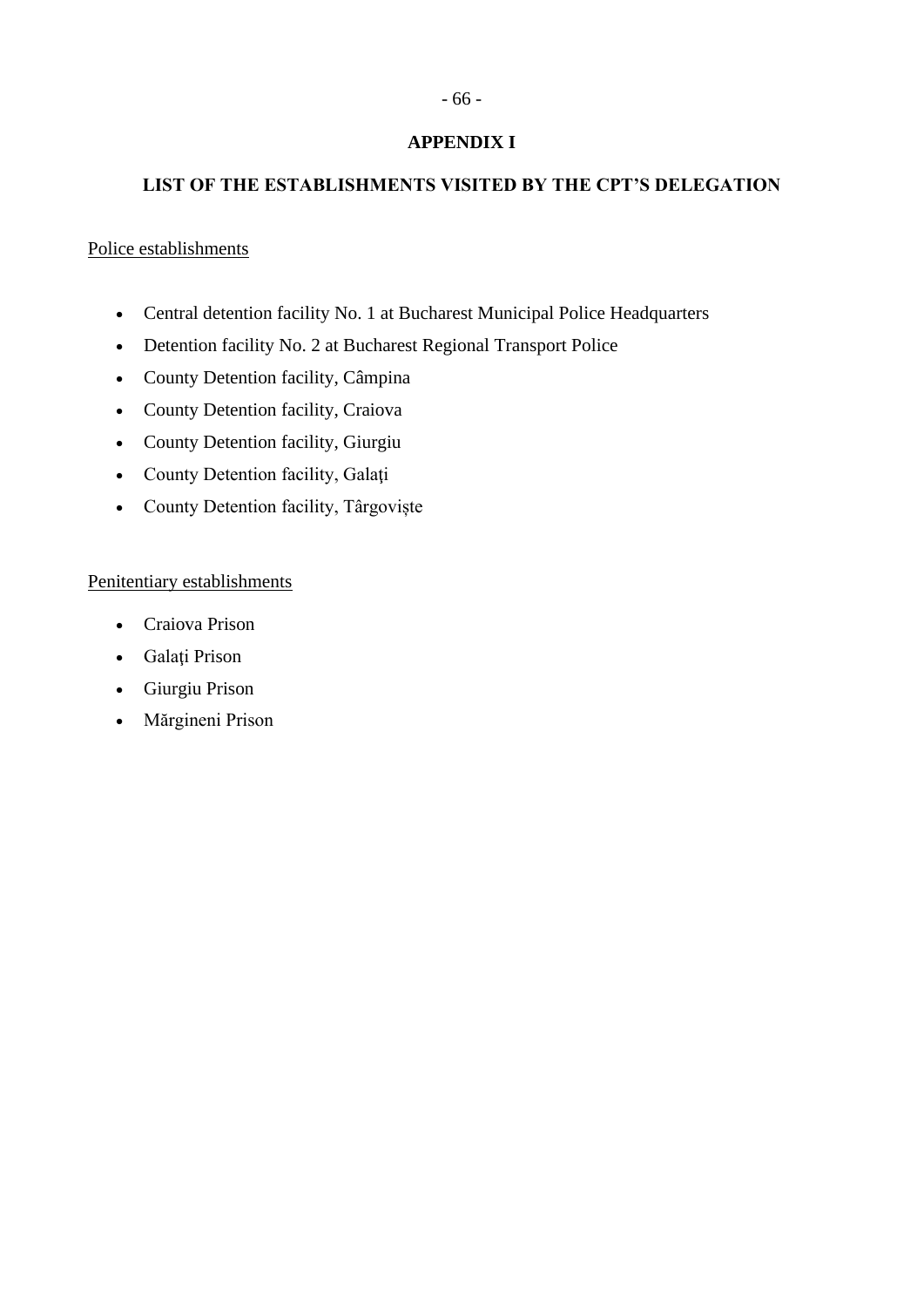### **APPENDIX II**

# <span id="page-66-1"></span><span id="page-66-0"></span>**LIST OF AUTHORITIES AND ORGANISATIONS MET BY THE CPT'S DELEGATION**

## **A. National authorities**

## **Ministry of Justice**

| <b>Stelian Cristian Ion</b> | Minister of Justice                                                               |
|-----------------------------|-----------------------------------------------------------------------------------|
| Lorin Ursa                  | Adviser to the Minister of Justice                                                |
| Mădălina Manolache          | Head of European Affairs and Human Rights Department                              |
| Alina Barbu                 | CPT Liaison Officer, European Affairs and Human Rights<br>Department              |
| Dan Halchin                 | Director of the National Prison Administration                                    |
| Ioana Morar                 | Deputy Director of the National Prison Administration                             |
| Laurenția Ștefan            | Director of the Medical Supervision Department, National Prison<br>Administration |

## **Ministry of Internal Affairs**

| Lucian Nicolae Bode     | Minister                                                                                          |
|-------------------------|---------------------------------------------------------------------------------------------------|
| Bogdan Despescu         | Secretary of State                                                                                |
| Bogdan Iaru             | Director of the Coordination Service for Detention and Preventive<br><b>Arrest Centers</b>        |
| Cătălin Necula          | Director of the General Directorate for European Affairs, Schengen<br>and International Relations |
| <b>State Prosecutor</b> |                                                                                                   |
| Gabriela Scutea         | <b>General Prosecutor</b>                                                                         |

| Dimitrie Bogdan | <b>Deputy General Prosecutor</b>                                                              |
|-----------------|-----------------------------------------------------------------------------------------------|
| Cătălin Popescu | Prosecutor, Prosecutor's Office attached to the High Court of<br><b>Cassation and Justice</b> |